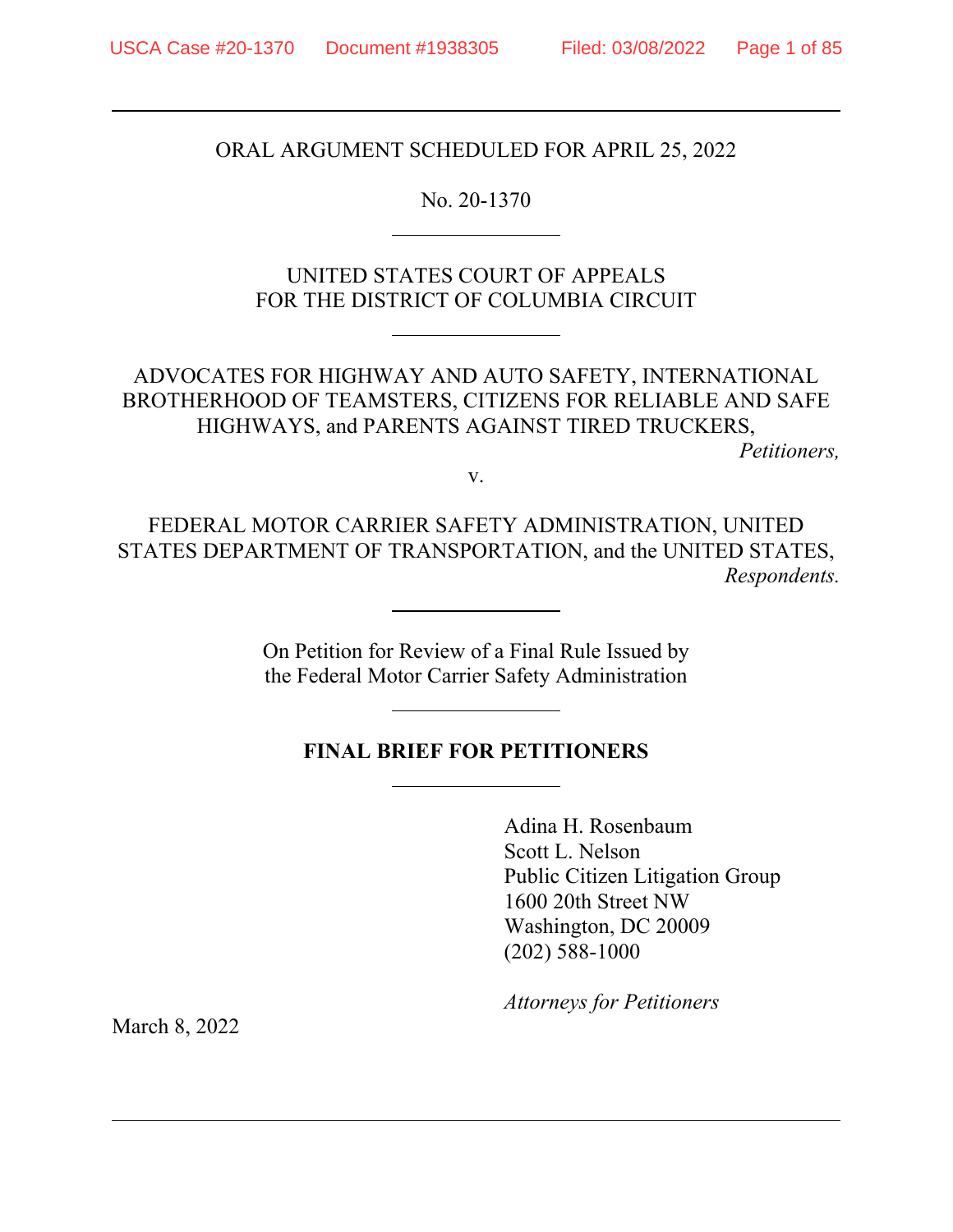## **CERTIFICATE AS TO PARTIES, RULINGS, AND RELATED CASES**

Pursuant to D.C. Circuit Rule 28(a)(1) and Federal Rule of Appellate Procedure 26.1, counsel for Petitioners certify as follows:

## **A. Parties and Amici**

Petitioners are Advocates for Highway and Auto Safety, International Brotherhood of Teamsters, Citizens for Reliable and Safe Highways, and Parents Against Tired Truckers. Petitioners Advocates for Highway and Auto Safety, Citizens for Reliable and Safe Highways, and Parents Against Tired Truckers are national nonprofit organizations dedicated to improving truck safety. Petitioner International Brotherhood of Teamsters is a labor union representing more than 1.3 million workers, including commercial truck drivers, in the United States and Canada. None of the Petitioners issues shares or debt securities to the public or has a parent, subsidiary, or affiliate that has issued shares or debt securities to the public.

Respondents are the Federal Motor Carrier Safety Administration (FMCSA), the United States Department of Transportation (DOT), and the United States.

The Owner-Operator Independent Drivers Association, Inc. has intervened in support of Respondents.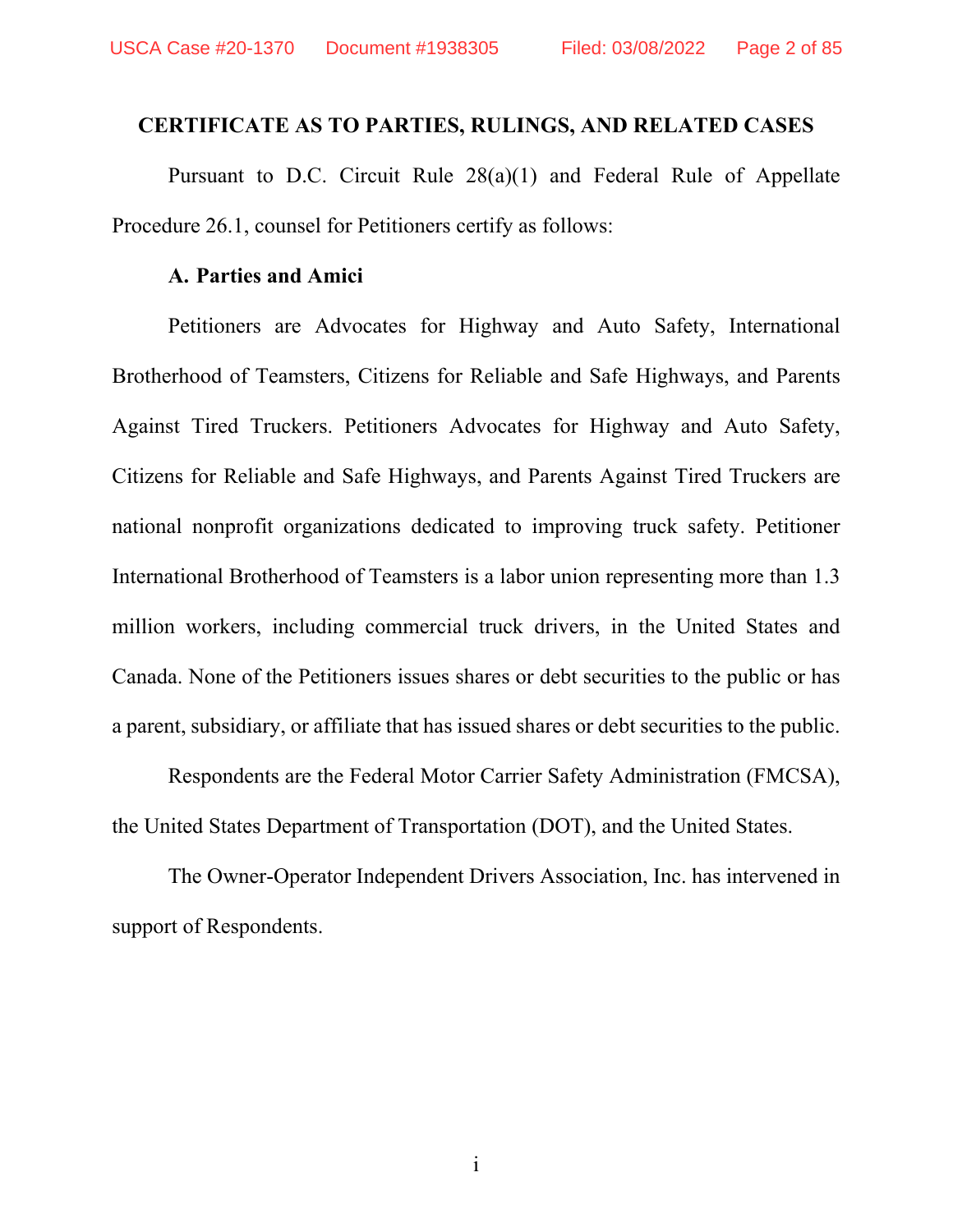# **B. Ruling Under Review**

Petitioners seek review of a final rule titled "Hours of Service of Drivers" (Docket No. FMCSA-2018-0248), published in the Federal Register by Respondent FMCSA on June 1, 2020, at 85 Fed. Reg. 33396, JA 218–74.

# **C. Related Cases**

Petitioners are not aware of any related cases.

/s/ Adina H. Rosenbaum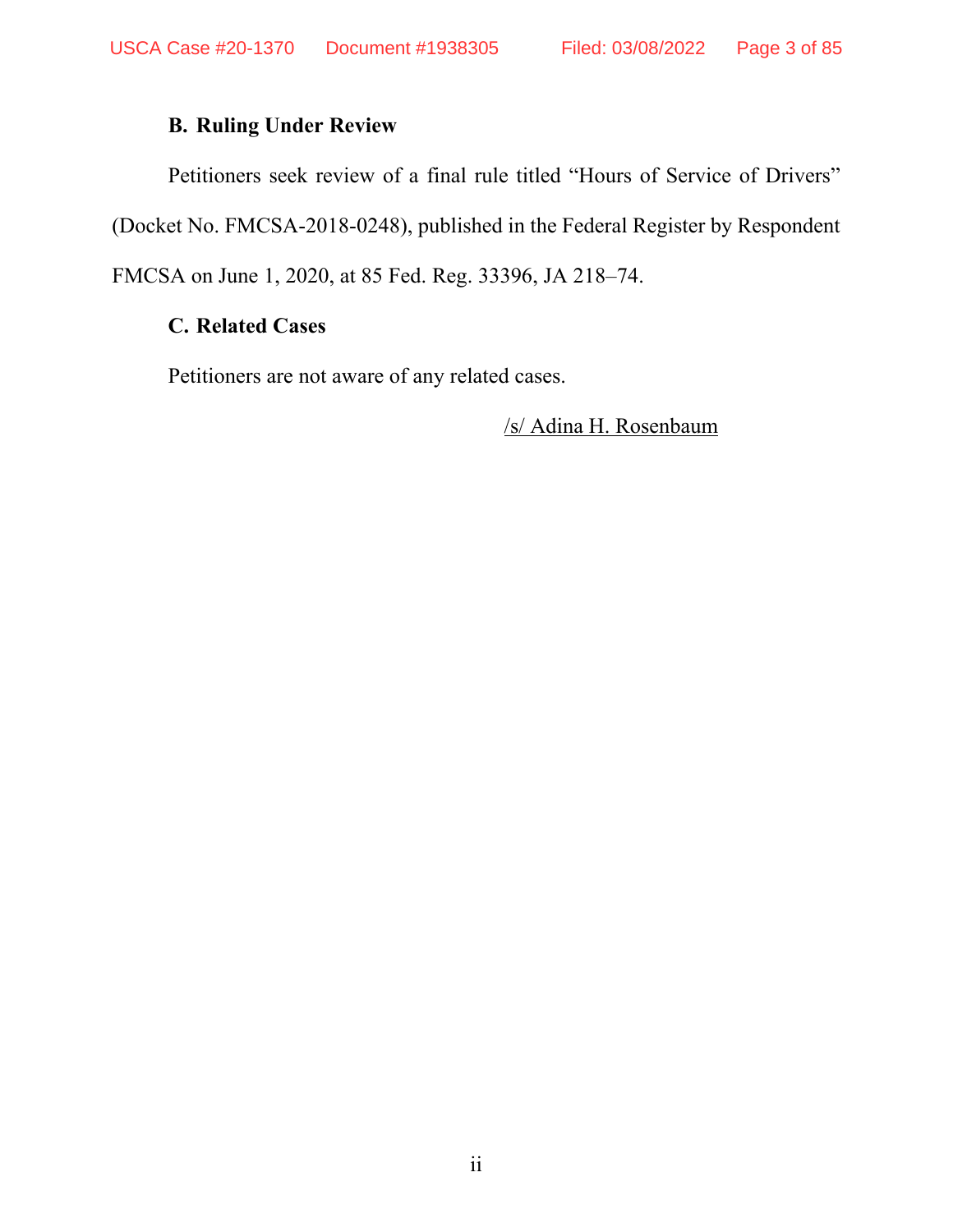# **TABLE OF CONTENTS**

|                |                                                                    | CERTIFICATE AS TO PARTIES, RULINGS, AND RELATED CASES     |  |
|----------------|--------------------------------------------------------------------|-----------------------------------------------------------|--|
|                |                                                                    |                                                           |  |
|                |                                                                    |                                                           |  |
|                |                                                                    |                                                           |  |
|                |                                                                    |                                                           |  |
|                |                                                                    |                                                           |  |
|                |                                                                    |                                                           |  |
|                |                                                                    |                                                           |  |
| $\mathbf{I}$ . |                                                                    |                                                           |  |
|                | A.                                                                 |                                                           |  |
|                | <b>B.</b>                                                          |                                                           |  |
|                | $C$ .                                                              | Background of the Specific Hours-of-Service Provisions at |  |
| II.            |                                                                    |                                                           |  |
|                | A.                                                                 | The Advance Notice of Proposed Rulemaking and Notice of   |  |
|                |                                                                    |                                                           |  |
|                |                                                                    |                                                           |  |
|                |                                                                    |                                                           |  |
|                |                                                                    |                                                           |  |
|                |                                                                    |                                                           |  |
| I.             | The Final Rule's Changes to the Short-Haul Exemption Are Arbitrary |                                                           |  |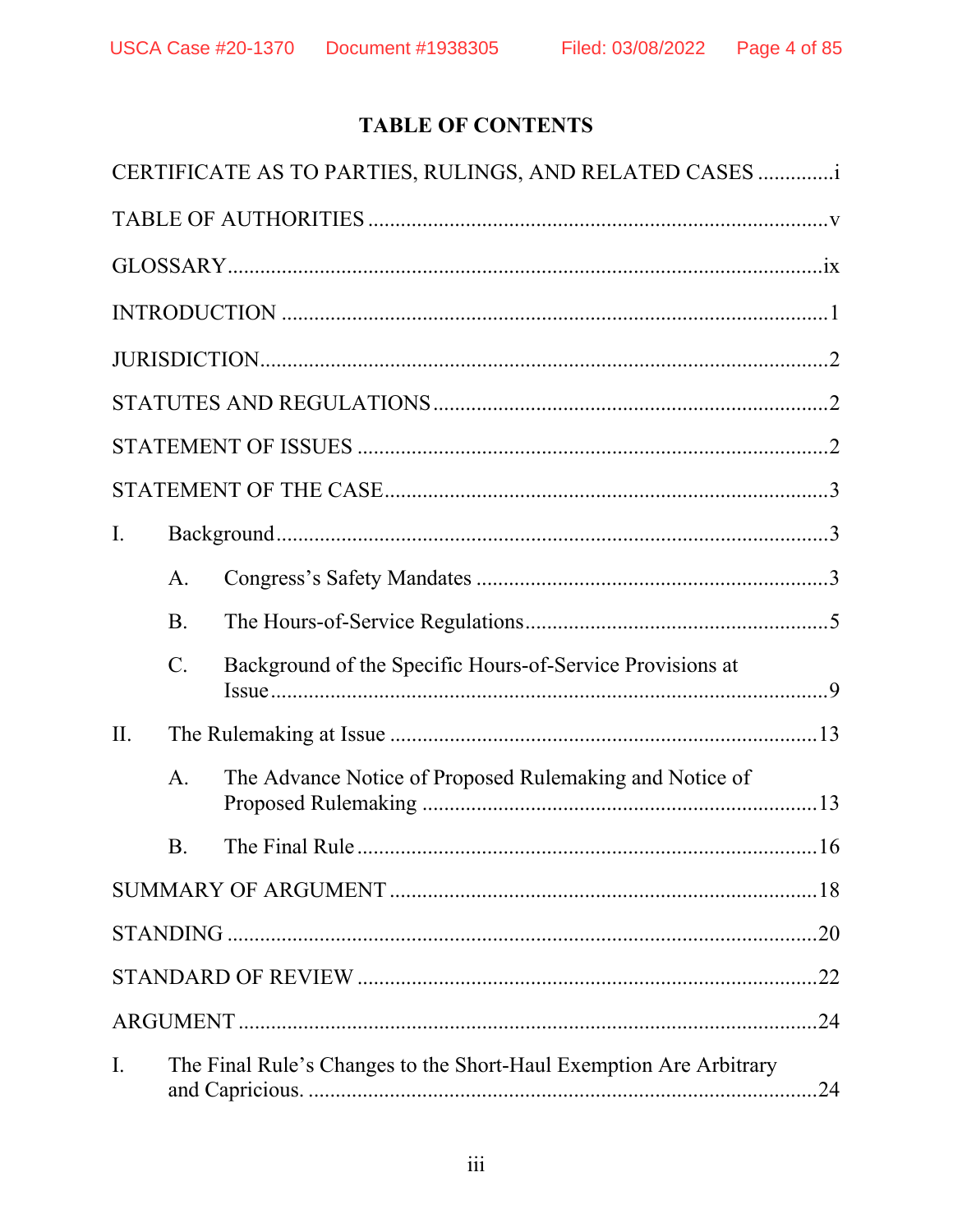|                                             | A.             | FMCSA's conclusion that the changes to the short-haul<br>exemption will not impact safety does not account for relevant<br>.24 |                                                                                                                                                                                        |  |
|---------------------------------------------|----------------|--------------------------------------------------------------------------------------------------------------------------------|----------------------------------------------------------------------------------------------------------------------------------------------------------------------------------------|--|
|                                             |                | 1.                                                                                                                             | FMCSA did not adequately consider the risks of driving<br>.24                                                                                                                          |  |
|                                             |                | 2.                                                                                                                             | Drivers using the short-haul exemption have been found                                                                                                                                 |  |
|                                             | <b>B.</b>      |                                                                                                                                | FMCSA has not justified its conclusion that the short-haul                                                                                                                             |  |
|                                             | $C$ .          |                                                                                                                                | FMCSA has not provided a reasonable explanation for its<br>assertions that the changes to the short-haul exemption will not<br>impact compliance with hours-of-service regulations. 40 |  |
| II.                                         |                | The Final Rule's Changes to the 30-Minute Break Requirement Are                                                                |                                                                                                                                                                                        |  |
|                                             | A <sub>1</sub> |                                                                                                                                |                                                                                                                                                                                        |  |
|                                             | <b>B.</b>      |                                                                                                                                | The Final Rule does not address the health effects of the                                                                                                                              |  |
|                                             |                |                                                                                                                                |                                                                                                                                                                                        |  |
|                                             |                |                                                                                                                                |                                                                                                                                                                                        |  |
|                                             |                |                                                                                                                                |                                                                                                                                                                                        |  |
| <b>ADDENDUM A: Statutes and Regulations</b> |                |                                                                                                                                |                                                                                                                                                                                        |  |

ADDENDUM B: Declaration of Lamont Byrd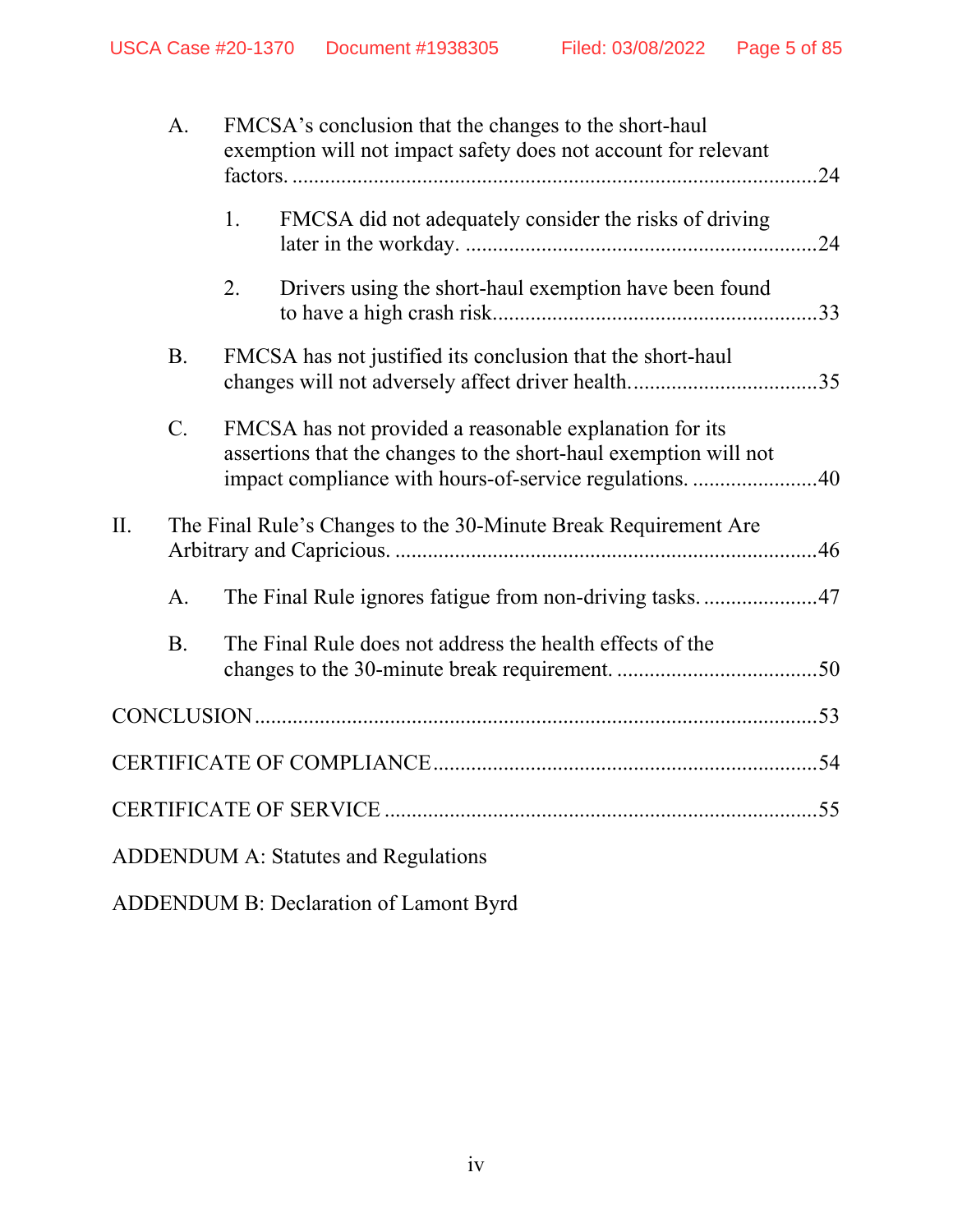# **TABLE OF AUTHORITIES**

# **Page(s)**

# **Cases**

| American Petroleum Institute v. Environmental Protection Agency,    |  |
|---------------------------------------------------------------------|--|
| American Trucking Ass'ns v. FMCSA,                                  |  |
| Cigar Ass'n of America v. United States Food & Drug Administration, |  |
| Clinton v. City of New York,                                        |  |
| Federal Communications Commission v. Fox Television Stations, Inc., |  |
| International Brotherhood of Teamsters v. DOT,                      |  |
| International Brotherhood of Teamsters v. Pena,                     |  |
| International Brotherhood of Teamsters v. United States,            |  |
| Lujan v. Defenders of Wildlife,                                     |  |
| *Motor Vehicle Manufacturers Ass'n v. State Farm Mutual Automobile  |  |
| Owner-Operator Independent Drivers Ass'n v. DOT,                    |  |

Authorities upon which we chiefly rely are marked with asterisks.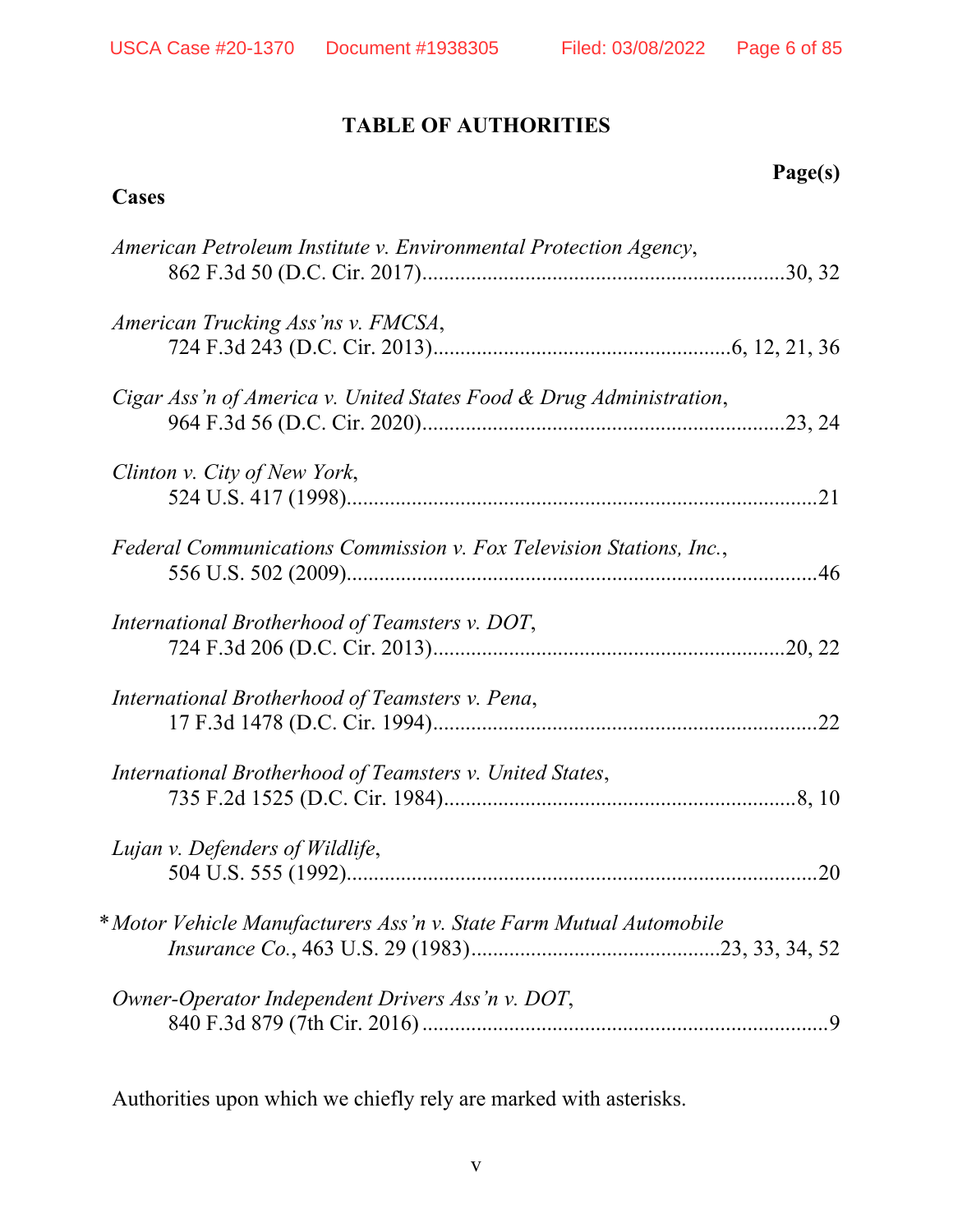| Owner-Operator Independent Drivers Ass'n v. FMCSA, |  |
|----------------------------------------------------|--|
| * Public Citizen v. FMCSA,                         |  |
| <b>Statutes and Laws</b>                           |  |
|                                                    |  |
|                                                    |  |
|                                                    |  |
|                                                    |  |
|                                                    |  |
|                                                    |  |
|                                                    |  |
| Fixing America's Surface Transportation Act,       |  |
| ICC Termination Act of 1995,                       |  |
| Motor Carrier Safety Improvement Act,              |  |
| <b>Regulations and Federal Register Notices</b>    |  |
|                                                    |  |
|                                                    |  |
|                                                    |  |
|                                                    |  |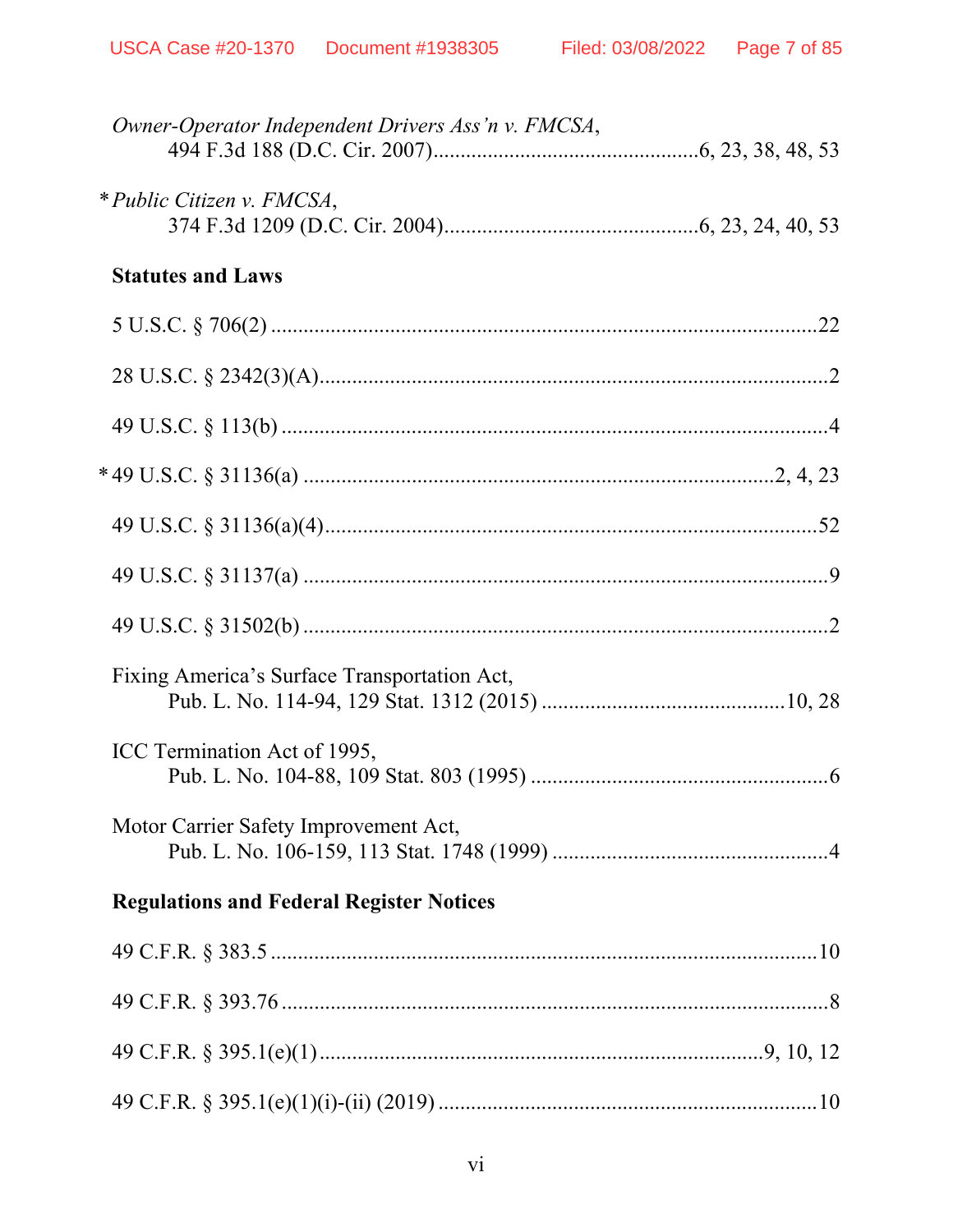| Federal Highway Administration, Final Rule, Hours of Service of Drivers,                                                                                                                                 |
|----------------------------------------------------------------------------------------------------------------------------------------------------------------------------------------------------------|
| Federal Highway Administration, Final Rule, Hours of Service of Drivers;<br>100-Mile Exemption-Driver's Logs, 45 Fed. Reg. 22042 (Apr. 3,<br>1980), available at www.govinfo.gov/content/pkg/FR-1980-04- |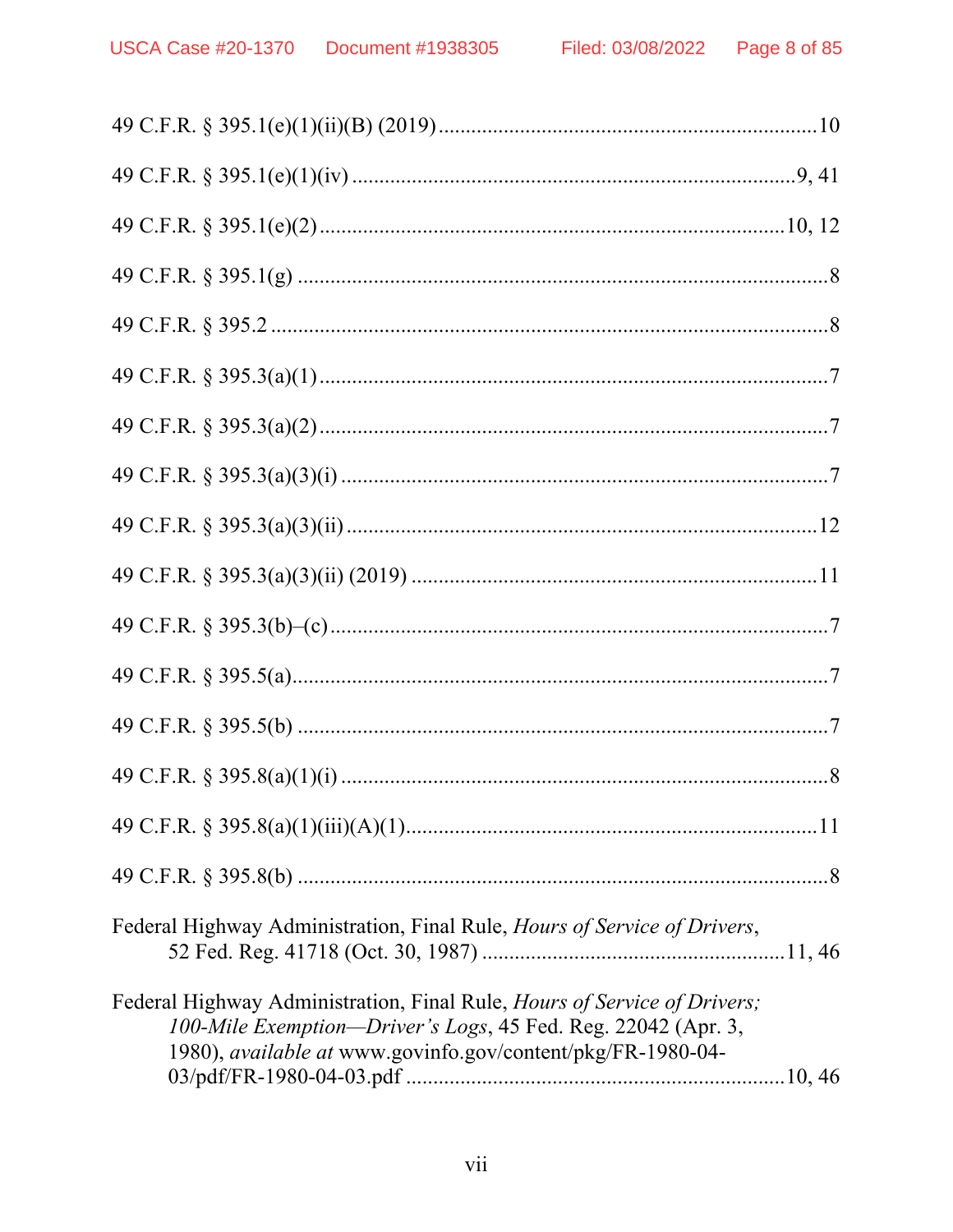| FMCSA, Advance Notice of Proposed Rulemaking, Hours of Service of                                                                                                                                                                                 |
|---------------------------------------------------------------------------------------------------------------------------------------------------------------------------------------------------------------------------------------------------|
| FMCSA, Final Rule, <i>Electronic Logging Devices and Hours of Service</i><br>Supporting Documents, 80 Fed. Reg. 78292 (Dec. 16, 2015)8, 9, 40, 41                                                                                                 |
| FMCSA, Final Rule, <i>Hours of Service of Drivers</i> , 70 Fed. Reg. 49978                                                                                                                                                                        |
| FMCSA, Final Rule, <i>Hours of Service of Drivers</i> , 76 Fed. Reg. 81134                                                                                                                                                                        |
| FMCSA, Final Rule, <i>Hours of Service of Drivers</i> , 85 Fed. Reg. 33396                                                                                                                                                                        |
| FMCSA, Final Rule, <i>Hours of Service of Drivers; Driver Rest and Sleep for</i>                                                                                                                                                                  |
| FMCSA, Hours of Service of Drivers—Restart Provisions, 84 Fed. Reg. 48077                                                                                                                                                                         |
| FMCSA, Notice of Proposed Rulemaking, Hours of Service of Drivers,                                                                                                                                                                                |
| <b>Other Authorities</b>                                                                                                                                                                                                                          |
| Final Brief for Petitioners, <i>Public Citizen v. FMCSA</i> , No. 06-1078                                                                                                                                                                         |
| National Highway Traffic Safety Administration, <i>Traffic Safety Facts 2018</i><br>Data (Mar. 2020), available at https://crashstats.nhtsa.dot.gov/Api/                                                                                          |
| National Institute for Occupational Safety and Health, Overtime and<br>Extended Work Shifts: Recent Findings on Illnesses, Injuries, and<br>Health Behaviors (2004), available at<br>https://www.cdc.gov/niosh/docs/2004-143/pdfs/2004-143.pdf 39 |
|                                                                                                                                                                                                                                                   |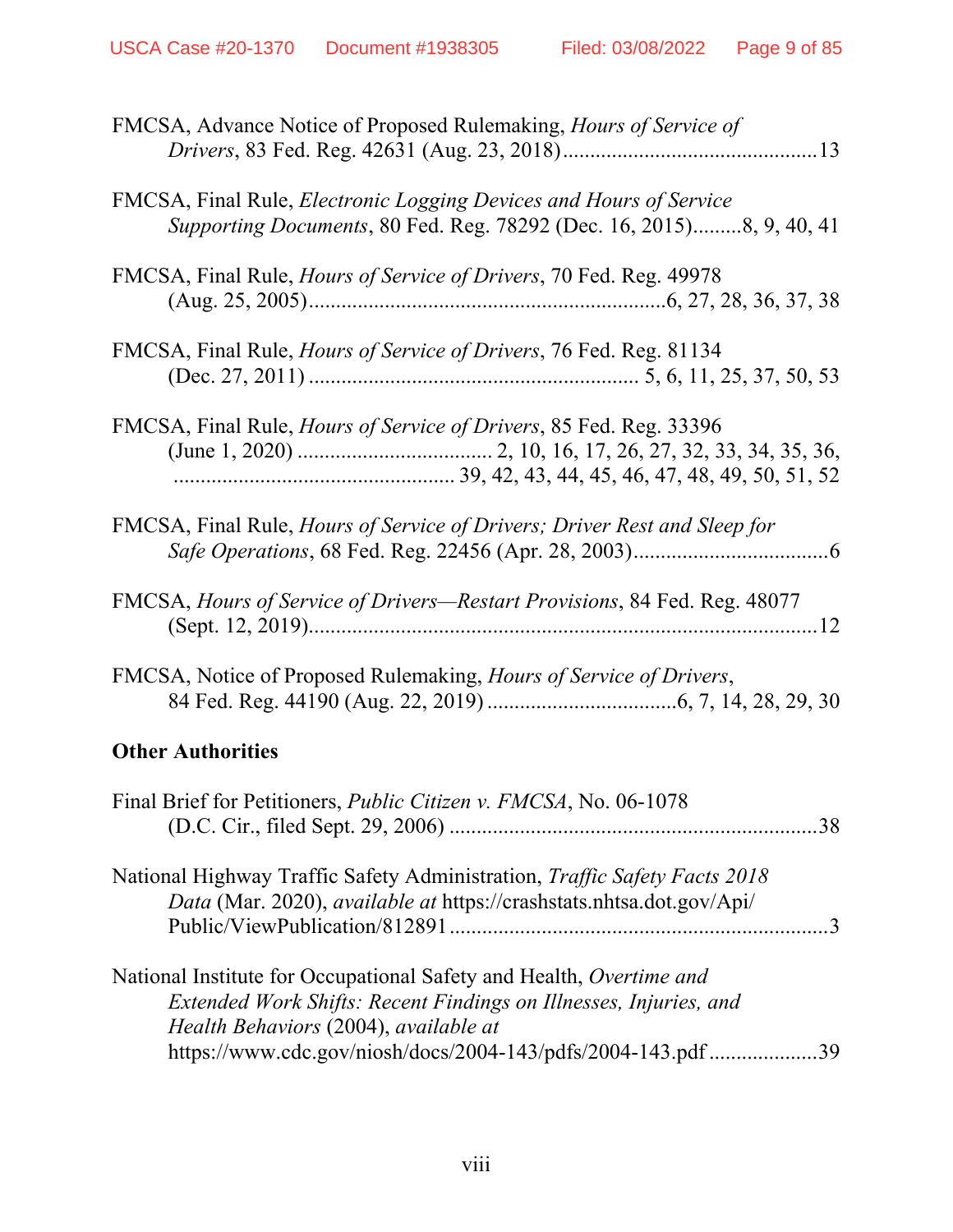# **GLOSSARY**

| Administrative Procedure Act                |
|---------------------------------------------|
| United States Department of Transportation  |
| Federal Motor Carrier Safety Administration |
| Joint Appendix in this case                 |
| Notice of Proposed Rulemaking               |
|                                             |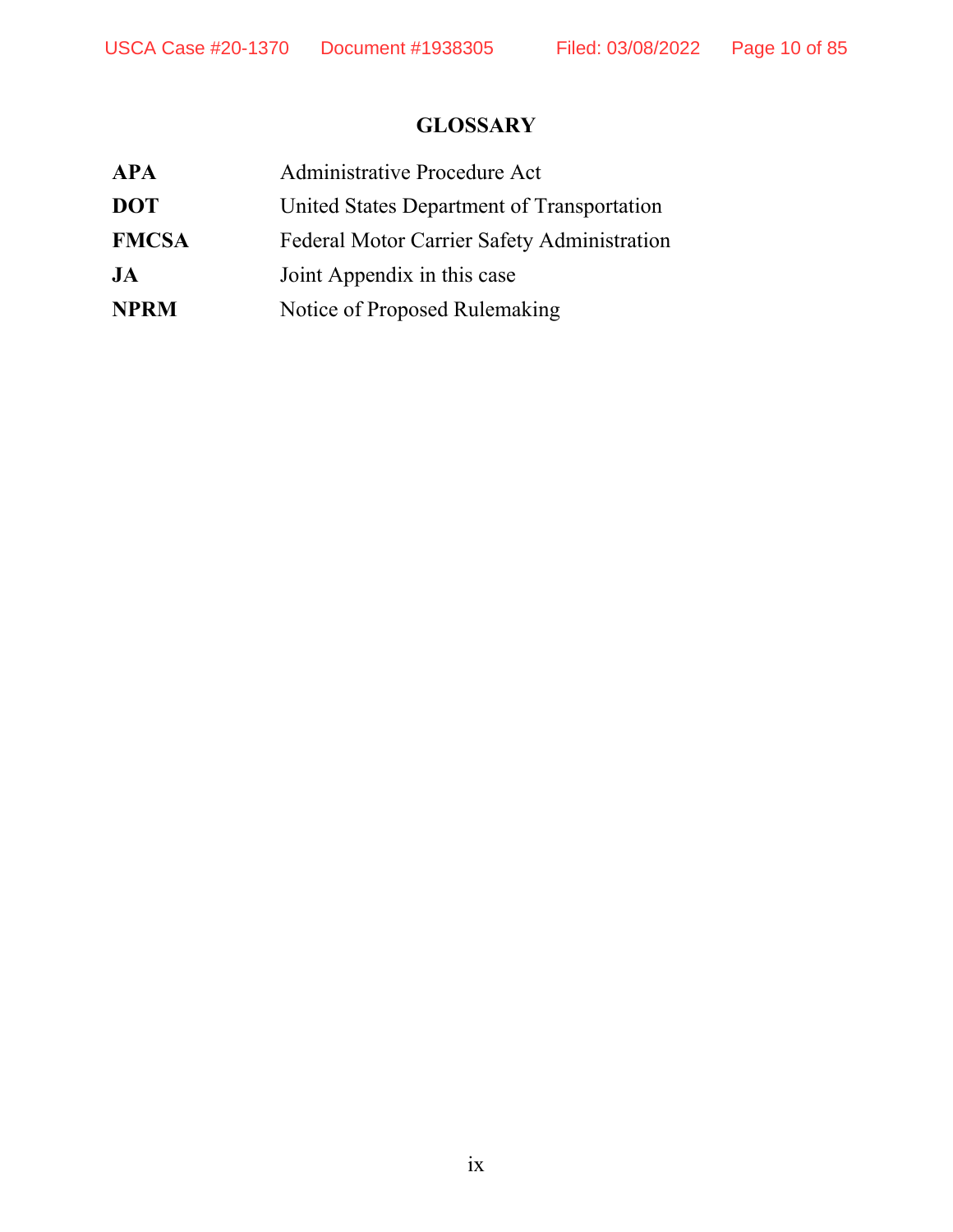## **INTRODUCTION**

In the Final Rule at issue in this case, the Federal Motor Carrier Safety Administration (FMCSA) weakened its regulations governing the hours that drivers of commercial motor vehicles may drive and work, commonly known as the "hoursof-service" regulations. Among other changes, FMCSA extended the workday of short-haul drivers who are exempt from documenting their driving hours and expanded the area in which they may drive. In addition, the agency eliminated the requirement that long-haul drivers of property-carrying commercial motor vehicles receive a 30-minute off-duty break. The Final Rule states that the changes it makes will not compromise safety or negatively impact drivers' health. But the Final Rule does not account for the risks of driving later in the workday, does not adequately respond to a study showing that driving under the short-haul exemption increases crash risk by 383 percent, and does not explain why increasing short-haul drivers' workday will not increase occupational injuries. Moreover, the Final Rule does not contain a rational explanation why increasing the number of drivers who are exempt from documenting their driving hours—and providing those drivers with a longer workday and larger driving radius—will not affect compliance with hours-of-service rules. Likewise, the Final Rule does not account for fatigue from non-driving work or consider the effect of the changes to the 30-minute break requirement on the benefits that FMCSA attributed to that requirement when it adopted the requirement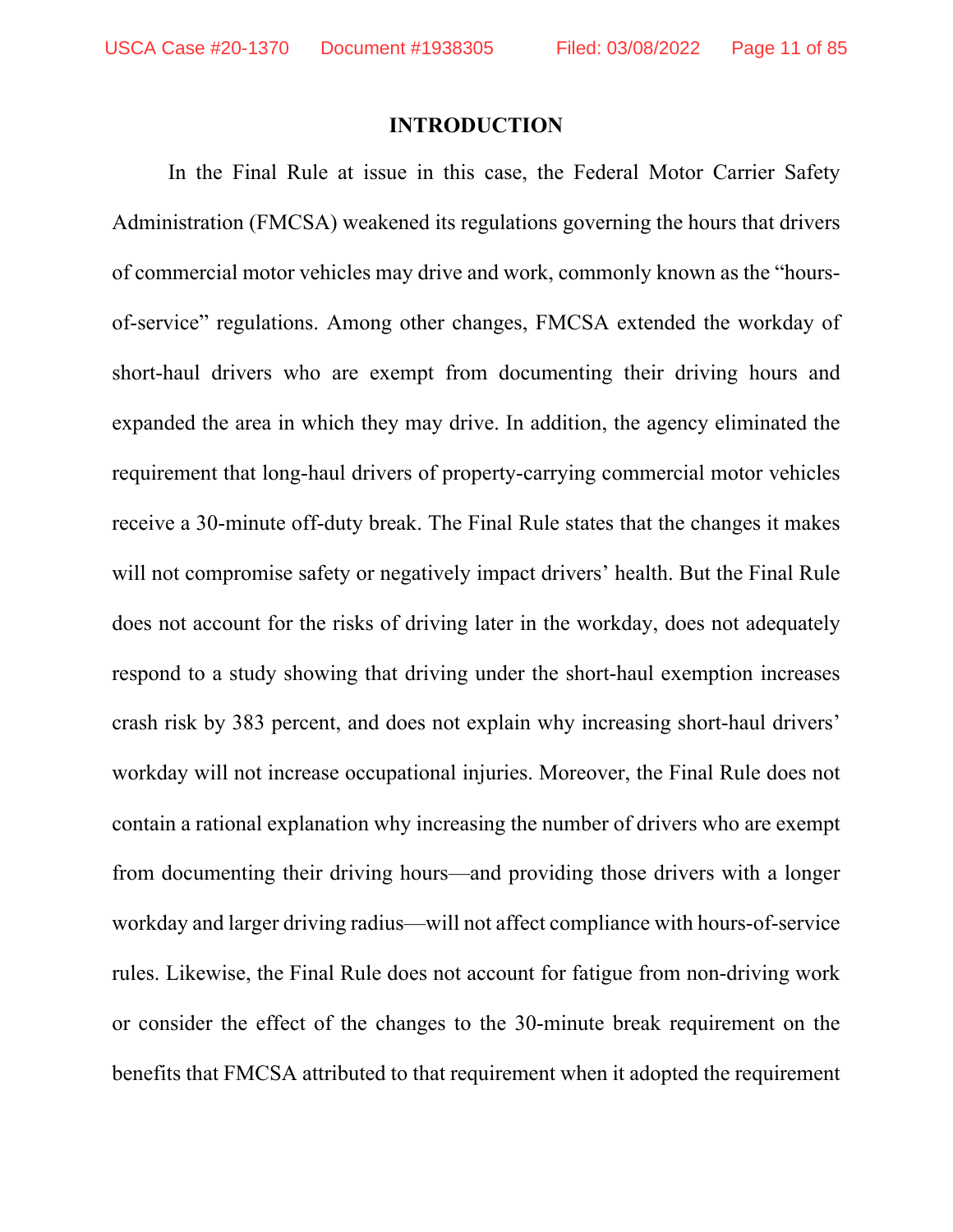in 2011. In short, the Final Rule fails to demonstrate that the agency considered all relevant factors and engaged in reasoned decisionmaking. Accordingly, the Final Rule is arbitrary and capricious, and the Court should set aside the provisions on short-haul drivers and the 30-minute break requirement.

#### **JURISDICTION**

FMCSA published the challenged Final Rule on June 1, 2020, under the Motor Carrier Act of 1935, 49 U.S.C. § 31502(b), and the Motor Carrier Safety Act of 1984, *id*. § 31136(a). *See* FMCSA, Final Rule, *Hours of Service of Drivers*, 85 Fed. Reg. 33396, 33399 (June 1, 2020), JA 221 (Final Rule). Petitioners filed a timely joint petition for reconsideration of the Final Rule on July 1, 2020. *See* JA 275–85. By letters dated August 25, 2020, FMCSA denied the petition for reconsideration. *See* JA 291–300. Petitioners filed a timely petition for review on September 16, 2020. This Court has jurisdiction under 28 U.S.C. § 2342(3)(A).

## **STATUTES AND REGULATIONS**

The relevant statutes and regulations are included in Addendum A.

### **STATEMENT OF ISSUES**

1. Whether the Final Rule's provisions increasing short-haul drivers' maximum duty hours and driving radius are arbitrary and capricious.

 2. Whether the Final Rule's provisions eliminating the requirement that longhaul drivers take an off-duty break of at least 30 minutes if they have not taken an

2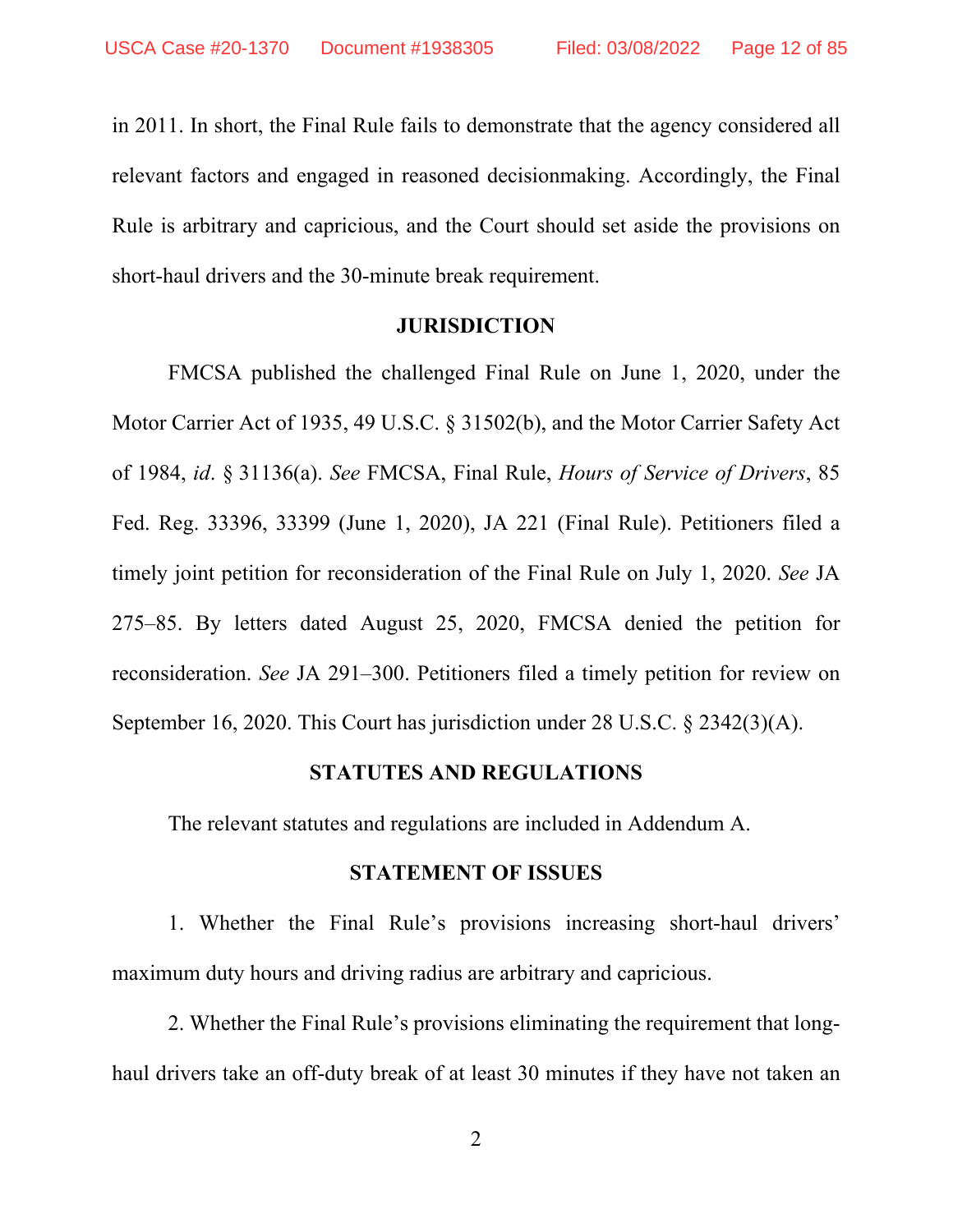off-duty or sleeper-berth break of at least that length within the previous eight hours, and replacing it with a requirement that drivers take a break from *driving* of at least 30 minutes—which can be spent on-duty, doing non-driving work—if they have not taken a break from *driving* of at least that length in the previous eight hours are arbitrary and capricious.

#### **STATEMENT OF THE CASE**

## **I. Background**

## **A. Congress's Safety Mandates**

In 2018, 4,951 people were killed and an estimated 151,000 people were injured in crashes involving large trucks. National Highway Traffic Safety Administration, *Traffic Safety Facts 2018 Data* 2 (Mar. 2020), *available at*  https://crashstats.nhtsa.dot.gov/Api/Public/ViewPublication/812891. Of the people who died, 18 percent were occupants of large trucks, 71 percent were occupants of other vehicles, and 11 percent were pedestrians, bicyclists, or others not in a vehicle. *Id.* Fatalities in crashes involving large trucks increased 46 percent between 2009 and 2018. *Id*.; *see also* Advocates for Highway and Auto Safety Comments (2019), at 1, JA 195 (Advocates 2019 Comments); National Safety Council Comments (2019), at 1, JA 122.

The United States Department of Transportation (DOT) is charged by Congress with ensuring commercial motor vehicle safety and protecting driver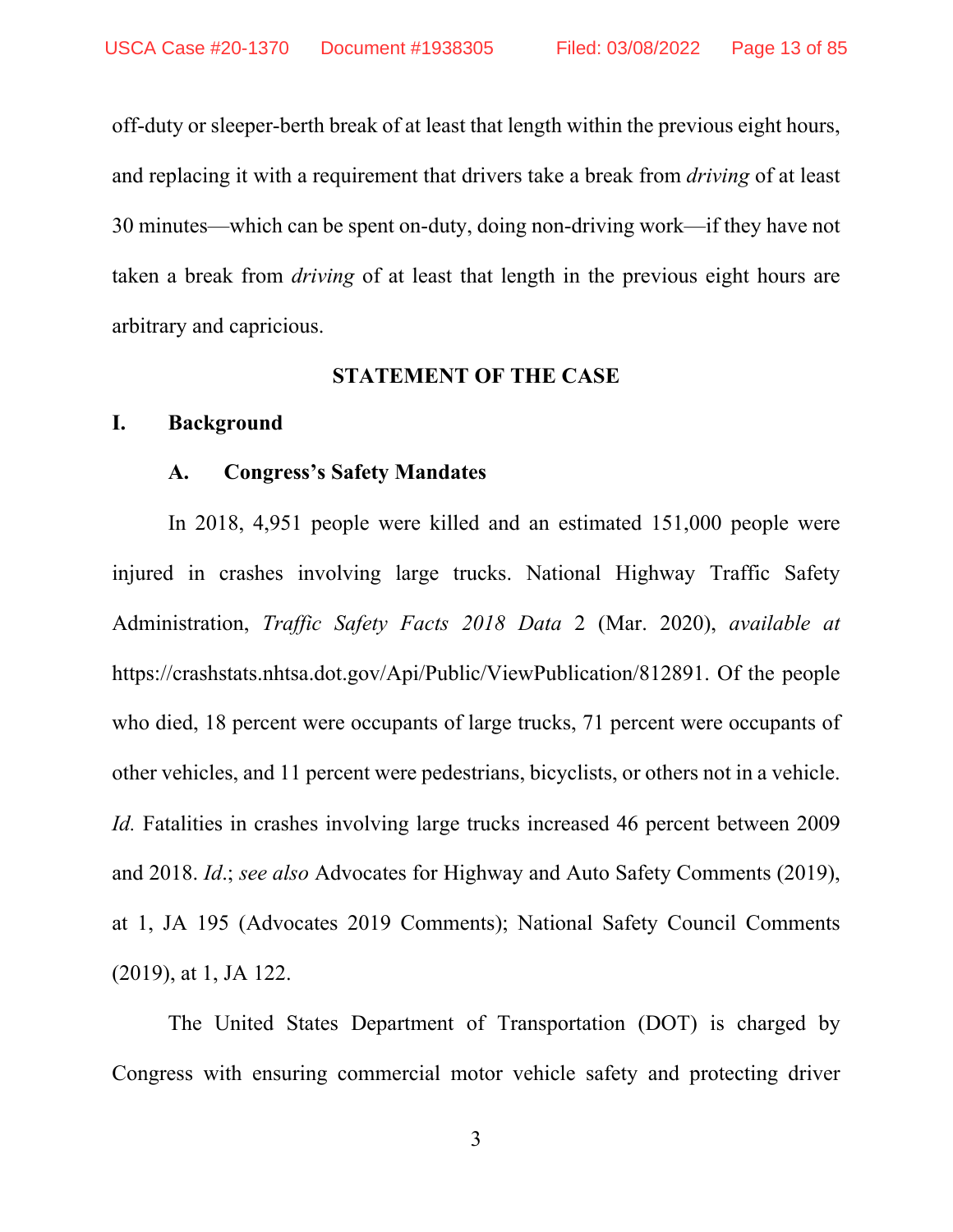health. The Motor Carrier Safety Act of 1984, as amended, requires DOT to "prescribe minimum safety standards for commercial motor vehicles." 49 U.S.C. § 31136(a). Those regulations must ensure, at a minimum, that "commercial motor vehicles are … operated safely" and that "the responsibilities imposed on operators of commercial motor vehicles do not impair their ability to operate the vehicles safely." *Id*. The regulations must also ensure that "the physical condition of operators of commercial motor vehicles is adequate to enable them to operate the vehicles safely" and that "the operation of commercial motor vehicles does not have a deleterious effect on the physical condition of the operators." *Id*.

In 1999, Congress established FMCSA as a new administration in DOT, in light of findings that the "rate, number, and severity of crashes involving motor carriers in the United States [were] unacceptable" and that DOT was "failing to meet statutorily mandated deadlines for completing rulemaking proceedings on motor carrier safety." Motor Carrier Safety Improvement Act, Pub. L. No. 106-159, § 3, 113 Stat. 1748 (1999). In establishing FMCSA, Congress set forth in the law the agency's preeminent safety mission: "In carrying out its duties, the Administration shall consider the assignment and maintenance of safety as the highest priority, recognizing the clear intent, encouragement, and dedication of Congress to the furtherance of the highest degree of safety in motor carrier transportation." 49 U.S.C.  $§ 113(b).$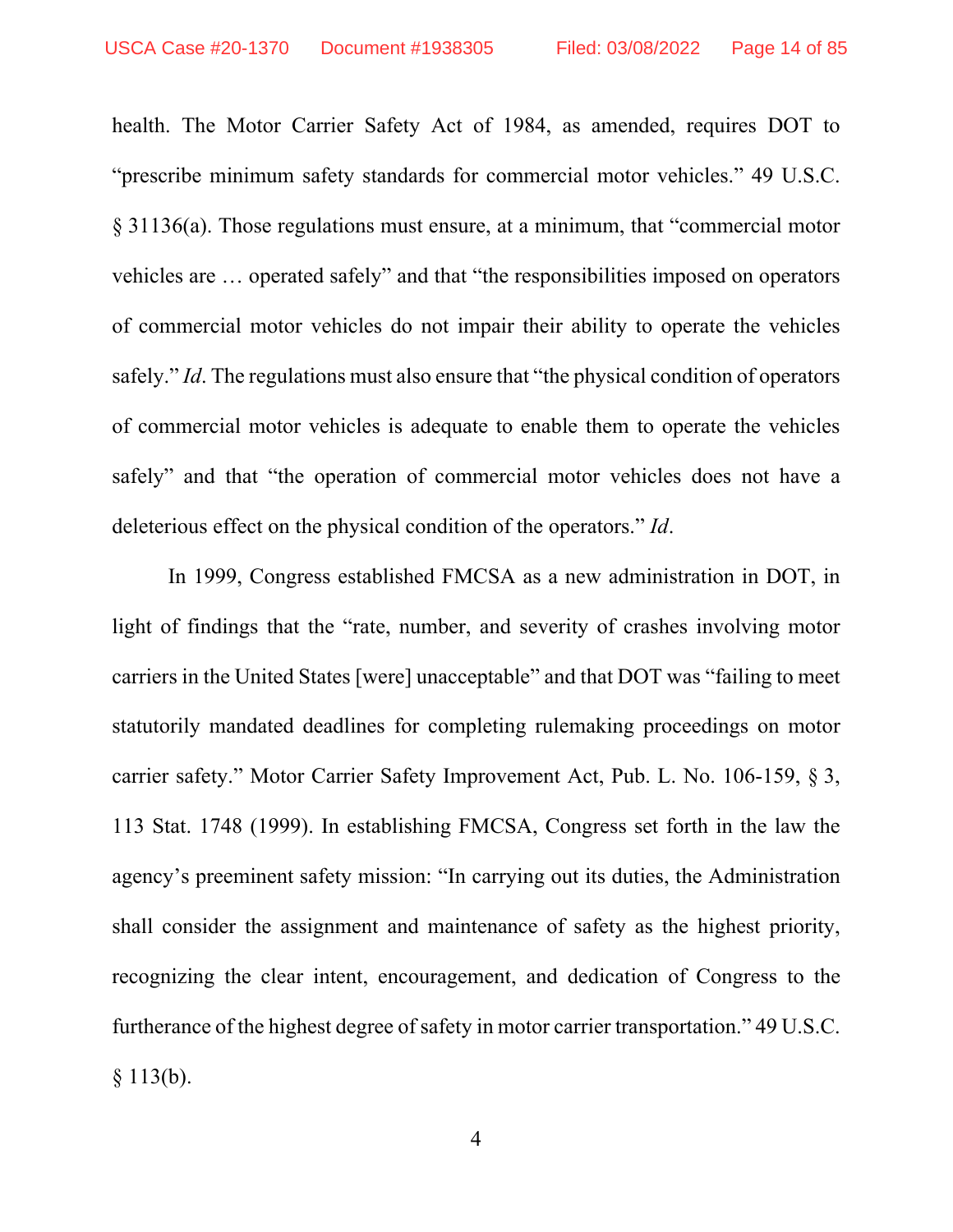#### **B. The Hours-of-Service Regulations**

Commercial motor vehicle drivers' working hours affect both the safety of America's roads and the health of the drivers. As FMCSA has explained, long work hours "increase both the risk of fatigue-related crashes and long-term health problems for drivers." FMCSA, Final Rule, *Hours of Service of Drivers*, 76 Fed. Reg. 81134, 81134 (Dec. 27, 2011), JA 37 (2011 Rule). "Fatigued drivers have slowed reaction times and a reduced ability to assess situations quickly." *Id*. "When driving an 80,000-pound [commercial motor vehicle] at highway speeds, any delay in reacting to a potentially dangerous situation can be deadly." *Id*. Moreover, "research has linked long work hours and the resulting curtailment of sleep to a range of serious health effects, particularly when combined with a job that is basically sedentary, like truck driving." *Id*. Commercial motor vehicle drivers suffer from conditions such as "obesity, high blood pressure, other cardiovascular diseases, diabetes, and sleep apnea … at a higher rate than the population as a whole." *Id*.; *see also* Advocates 2019 Comments, at 1, JA 195.

To reduce fatigue-related crashes, the federal government has regulated the hours of service of commercial motor vehicle drivers since the late 1930s. In 1995, Congress ordered the Federal Highway Administration—FMCSA's predecessor agency—to initiate a rulemaking "dealing with a variety of fatigue-related issues pertaining to commercial motor vehicle motor vehicle safety," including the existing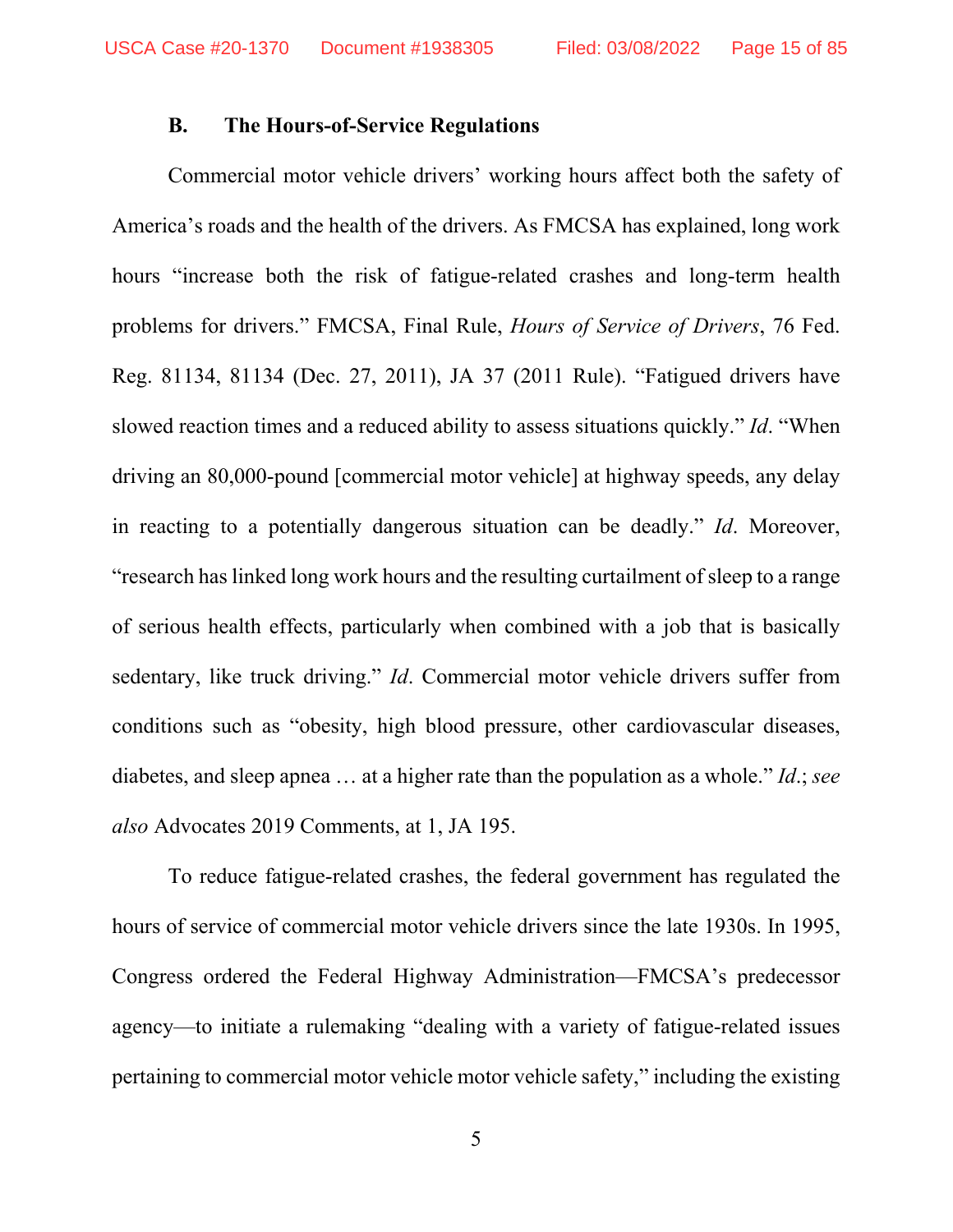hours-of-service rules. ICC Termination Act of 1995, Pub. L. No. 104-88, § 408, 109 Stat. 803 (1995). After that directive, and after Congress created FMCSA, the hours-of-service regulations went through a series of revisions, in a process prolonged by FMCSA's repeated engagement in arbitrary and capricious rulemaking. *See* FMCSA, Final Rule, *Hours of Service of Drivers; Driver Rest and Sleep for Safe Operations*, 68 Fed. Reg. 22456 (Apr. 28, 2003) (2003 Rule) (adopting new hours-of-service regulations); *Public Citizen v. FMCSA*, 374 F.3d 1209 (D.C. Cir. 2004) (vacating 2003 Rule as arbitrary and capricious because the agency failed to consider the rule's effect on driver health); FMCSA, Final Rule, *Hours of Service of Drivers*, 70 Fed. Reg. 49978 (Aug. 25, 2005) (2005 Rule) (adopting new hours-of-service regulations); *Owner-Operator Indep. Drivers Ass'n* (*Owner-Operator Ass'n*) *v. FMCSA*, 494 F.3d 188 (D.C. Cir. 2007) (vacating portions of 2005 Rule that increased daily and weekly driving limits because the agency did not give interested parties an opportunity to comment on the methodology of the model used to justify those increases and because the agency failed to explain critical elements of that methodology); 2011 Rule, 76 Fed. Reg. 81134 (adopting new hours-of-service regulations); *Am. Trucking Ass'ns v. FMCSA*, 724 F.3d 243 (D.C. Cir. 2013) (rejecting most challenges to the 2011 rule, but vacating one aspect of the rule as arbitrary and capricious in light of agency's failure to justify it); *see generally* FMCSA, Notice of Proposed Rulemaking, *Hours of*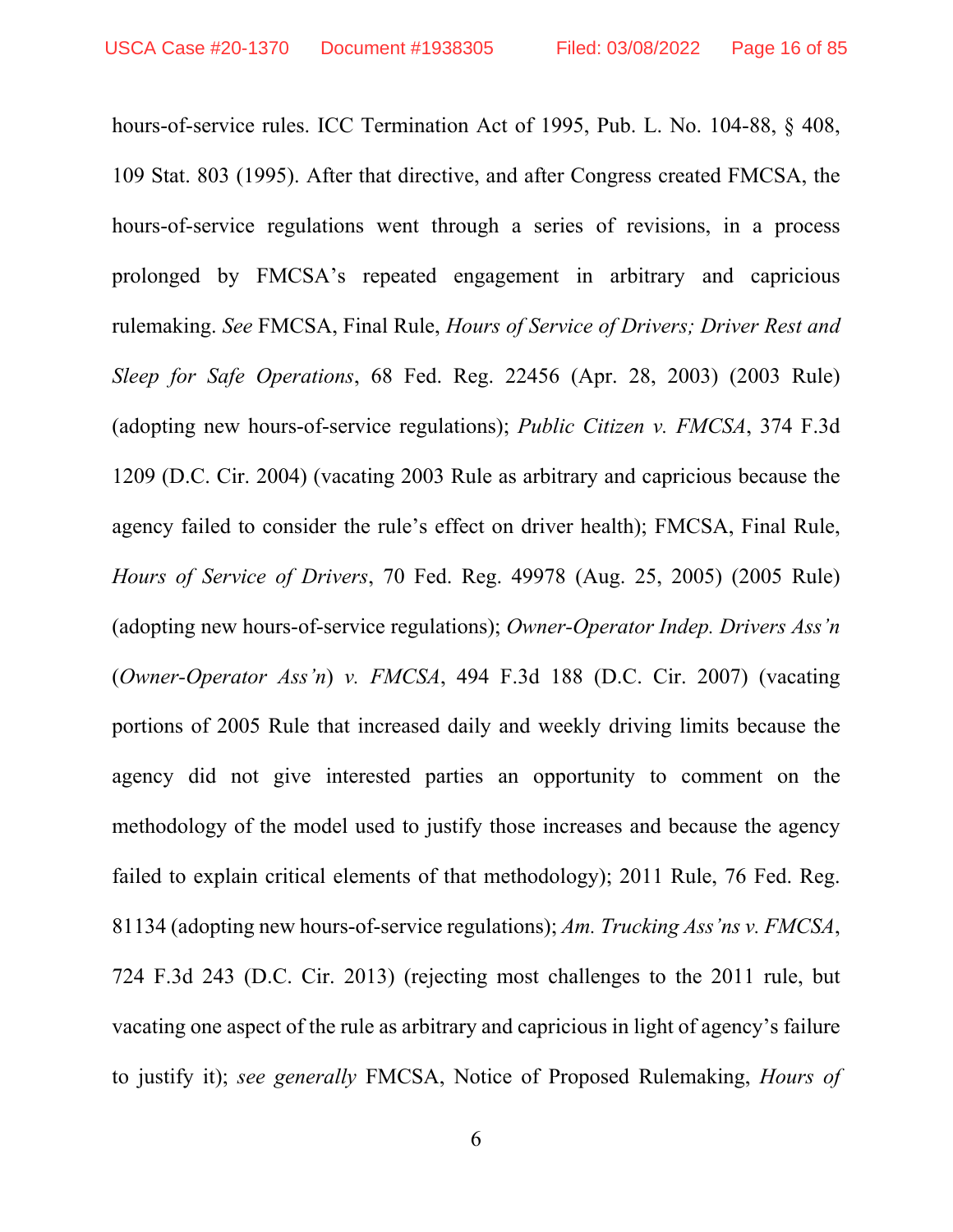*Service of Drivers*, 84 Fed. Reg. 44190, 44193–95 (Aug. 22, 2019), JA 92–94 (NPRM) (detailing history of hours-of-service regulations).

In general, under the hours-of-service regulations, drivers of propertycarrying commercial motor vehicles must have 10 hours off duty before they can start a driving shift. 49 C.F.R.  $\S 395.3(a)(1)$ . Once they come on duty, they may drive for a total of 11 hours during the 14-hour period following the start of their shift (the 14-hour "driving window"). *Id*. § 395.3(a)(2), (a)(3)(i). Once those 14 hours are up, they must stop driving. *Id*. § 395.3(a)(2). Drivers of passenger-carrying commercial motor vehicles may drive a total of 10 hours, during a 15-hour driving window, after 8 hours off duty. *Id.* § 395.5(a). Drivers of both types of vehicles may not drive after having been on duty either 60 hours in 7 days (if the employing motor carrier does not operate vehicles every day of the week) or 70 hours in 8 days (if the motor carrier does operate vehicles every day of the week), but drivers of propertycarrying vehicles can restart the 7- or 8-day period by taking 34 consecutive hours off (the "34-hour restart"). *Id*. §§ 395.5(b), 395.3(b)–(c).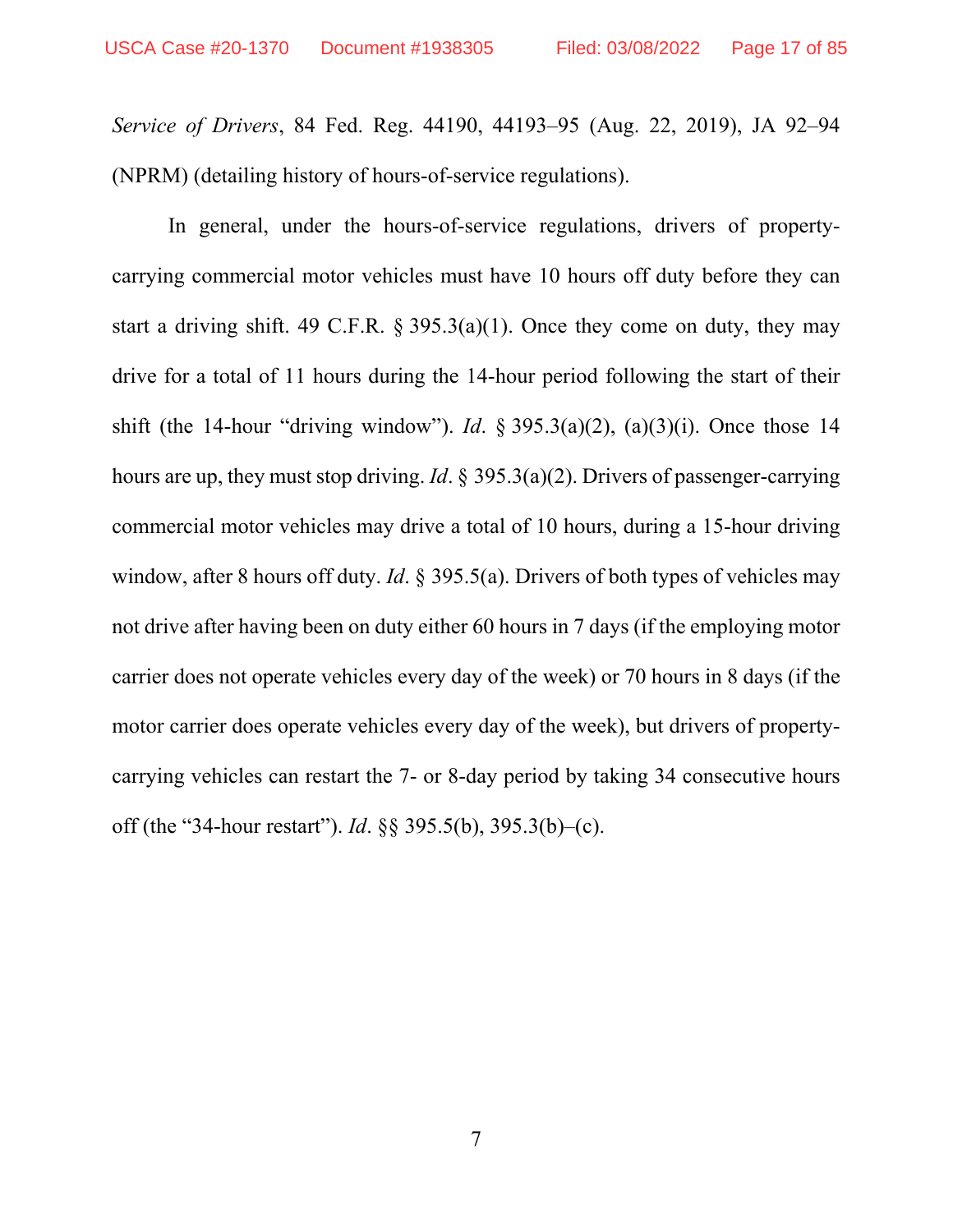FMCSA generally requires drivers to document their duty status—whether they are driving, on duty but not driving,<sup>1</sup> off duty, or in a "sleeper berth"<sup>2</sup>—in logs known as records of duty status. *Id*. § 395.8(b). These logs "are of crucial importance in the enforcement of the regulations governing maximum driving and on-duty time." *Int'l Bhd. of Teamsters v. United States*, 735 F.2d 1525, 1526–27 (D.C. Cir. 1984). Although drivers used to document duty status through paper logs, drivers are now generally required to use an electronic logging device that automatically records driving time. 49 C.F.R. § 395.8(a)(1)(i). The electronic-logging-device requirement was adopted "to reduce the number of crashes caused by driver fatigue that could have been avoided had the driver complied with the [hours-of-service] rules." FMCSA, Final Rule, *Electronic Logging Devices and Hours of Service Supporting Documents*, 80 Fed. Reg. 78292, 78376 (Dec. 16, 2015), JA 44

<sup>&</sup>lt;sup>1</sup> On-duty time includes "all time from the time a driver begins to work or is required to be in readiness to work until the time the driver is relieved from work and all responsibility for performing work." 49 C.F.R. § 395.2. On-duty non-driving time includes, among other things, time spent loading or unloading the vehicle, time spent inspecting or servicing the vehicle, and time spent at the motor carrier's facility waiting to be dispatched. *See id*.

 $2^2$  Some commercial motor vehicles are equipped with berths that can be used for sleeping. *See* 49 C.F.R. § 393.76 (detailing requirements for a berth to qualify as a sleeper berth). Drivers who use sleeper berths may accumulate the equivalent of 10 hours of consecutive off-duty time by taking two periods of either sleeper-berth time or a combination of sleeper-berth and off-duty time, as long as they meet certain requirements, including that the longer segment is spent in the sleeper berth. *See id*.  $§$  395.1(g).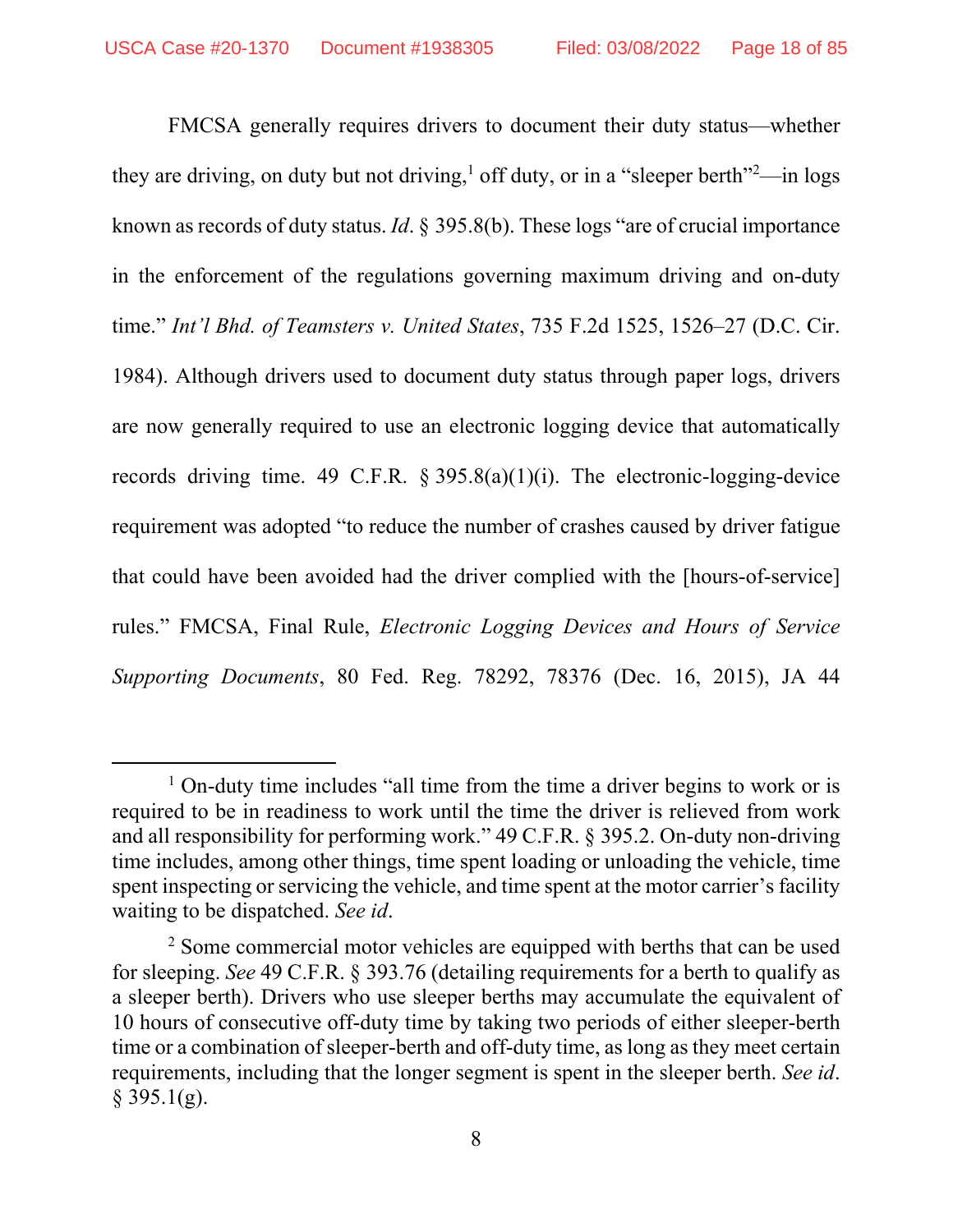("Electronic-Device Rule"); *see also* 49 U.S.C. § 31137(a) (requiring promulgation of electronic-logging-device regulations to improve hours-of-service compliance); *Owner-Operator Ass'n v. DOT*, 840 F.3d 879, 885–87 (7th Cir. 2016) (detailing history of electronic-logging-device requirement). Compliance with hours-ofservice regulations "has long been an issue … because it is easy to insert an error in paper records, whether intentionally or not." *Owner-Operator Ass'n v. DOT*, 840 F.3d at 883. Electronic logging devices "bring about improvements in safety by making it difficult for drivers and carriers to falsify drivers' duty status which in turn deters violations of the [hours-of-service] rules." Electronic-Device Rule, 80 Fed. Reg. at 78352, JA 43.

### **C. Background of the Specific Hours-of-Service Provisions at Issue**

This case concerns two specific aspects of the hours-of-service regulations: short-haul operations and the 30-minute break requirement.

**Short-haul operations**: Short-haul drivers, who drive within a local area and tend to make many stops throughout the day, are exempt from the record-of-dutystatus/electronic-logging-device requirements. 49 C.F.R. § 395.1(e)(1). Instead, the motor carrier that employs the driver keeps records documenting only the time the driver reported for duty, the total number of hours the driver was on duty, the time the driver was released from duty, and, for drivers used for the first time or intermittently, the total time on duty for the preceding 7 days. *Id*. § 395.1(e)(1)(iv).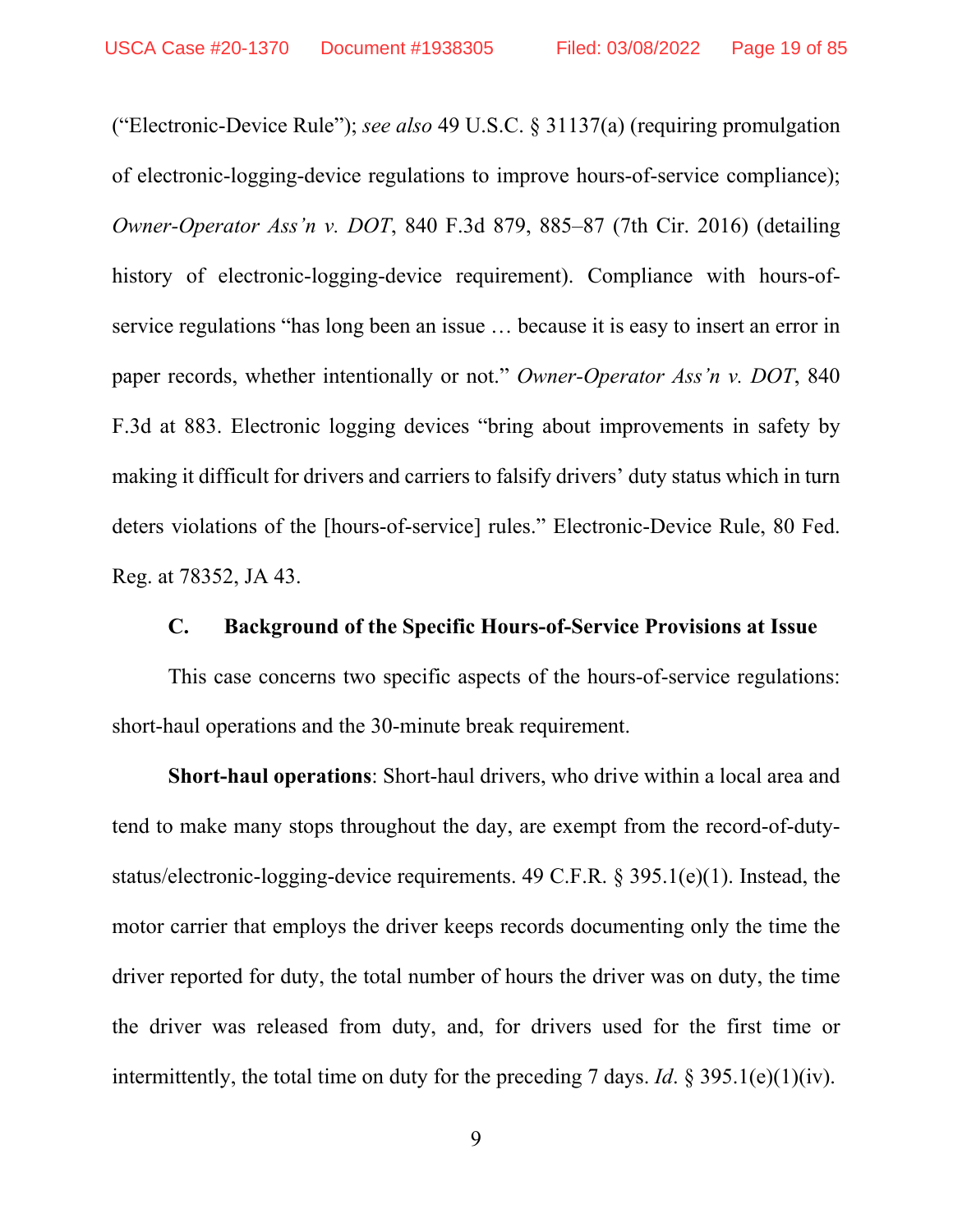Before the rule at issue in this case, to be exempt from the logging requirements as short-haul drivers, drivers operating commercial motor vehicles requiring a commercial driver's license had to stay within 100 air miles of their work reporting location and had to return to the work reporting location and be released from work within 12 hours of coming on duty. 49 C.F.R.  $\S 395.1(e)(1)(i)-(ii)$  $(2019).$ <sup>3</sup> These limits on qualifying for the short-haul exemption helped "ensure that the hours of service [were] not violated." Federal Highway Administration, *Hours of Service of Drivers; 100-Mile Exemption—Driver's Logs*, 45 Fed. Reg. 22042, 22043 (Apr. 3, 1980), *available at* www.govinfo.gov/content/pkg/FR-1980-04- 03/pdf/FR-1980-04-03.pdf (while increasing the distance limit from 50 to 100 air miles, decreasing the on-duty limit from 15 to 12 hours); *see also Int'l Bhd. of Teamsters*, 735 F.2d at 1532–34 (vacating rule extending on-duty limit to 15 hours because agency acted arbitrarily and capriciously); Federal Highway

<sup>&</sup>lt;sup>3</sup> An exception existed for ready-mixed concrete delivery vehicles, which had to return to their work location within 14 hours, rather than 12 hours, to be exempt from the logging requirements. 49 C.F.R.  $\S 395.1(e)(1)(ii)(B)$  (2019). This exception was mandated by the Fixing America's Surface Transportation Act, Pub. L. No. 114-94, § 5521, 129 Stat 1312, 1559 (2015). FMCSA had also granted similar exceptions to certain other industry segments. *See* Final Rule, 85 Fed. Reg. at 33401–02, JA 223–24 (noting exceptions). In addition, different rules apply to drivers of property-carrying commercial motor vehicles not requiring a commercial driver's license, *see* 49 C.F.R. § 395.1(e)(2), which include vehicles under 26,001 pounds, *see id*. § 383.5. Unless otherwise noted, when this brief refers to short-haul drivers, it is referring to drivers who use the short-haul exemption in 49 C.F.R. § 395.1(e)(1) and to whom no industry-specific exception applies.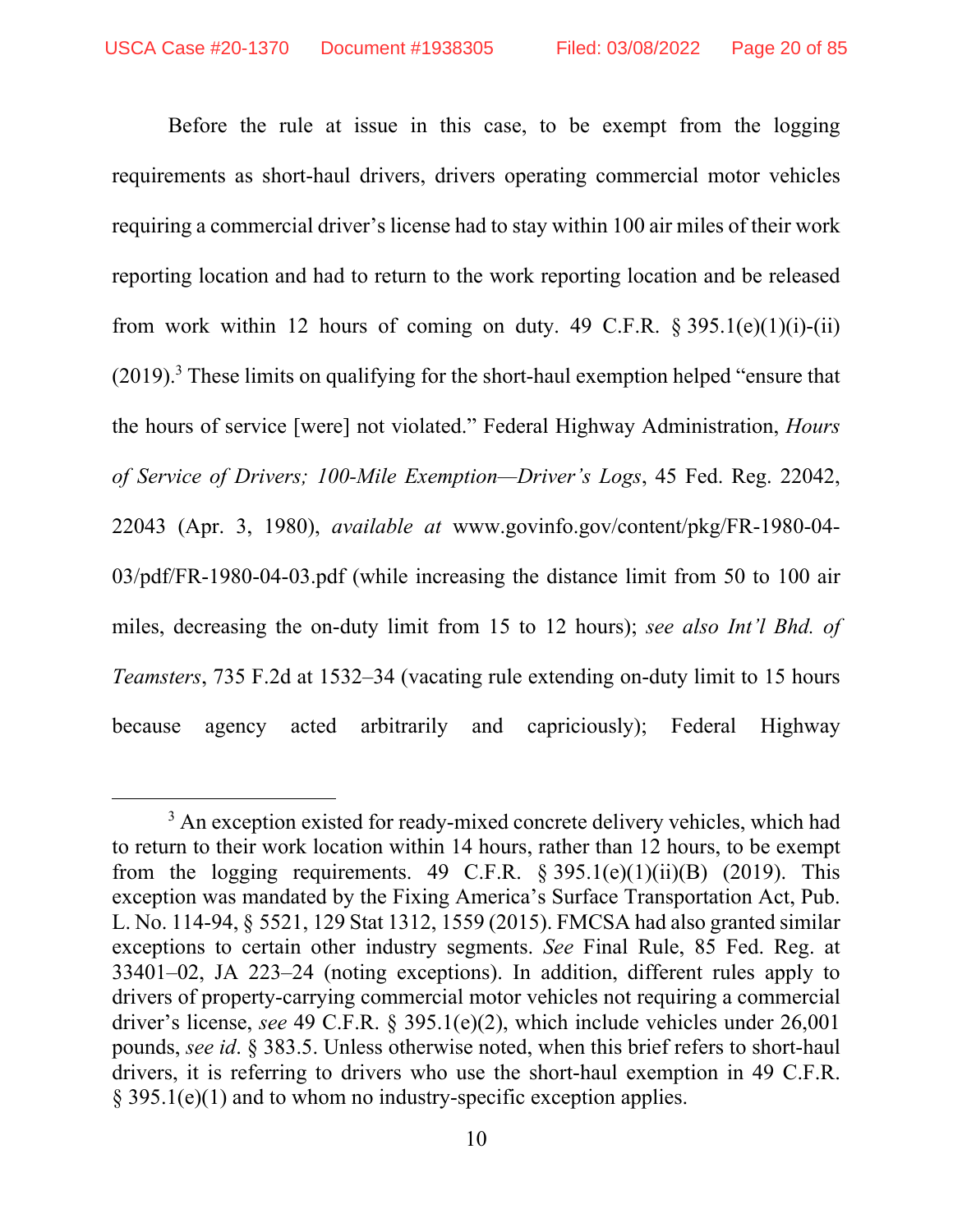Administration, Final Rule, *Hours of Service of Drivers*, 52 Fed. Reg. 41718, 41719 (Oct. 30, 1987) (in rejecting requests to extend on-duty limit, stating that "an extension beyond 12 consecutive hours would increase the likelihood that drivers would be able to exceed the [then-applicable] 10-hour driving limitation without detection"). If the driver exceeded either the 100-mile radius or 12-hour workday limit on any given day, the driver had to comply with the record-of-duty-status requirements for that day; if the driver was required to comply with the record-ofduty-status requirement on more than 8 days within any 30-day period, the driver had to use an electronic logging device. 49 C.F.R.  $\S$  395.8(a)(1)(iii)(A)(1).

**30-minute break requirement**: Before the rule at issue in this case, drivers of property-carrying commercial motor vehicles were not permitted to drive if more than 8 hours had passed since their last off-duty or sleeper-berth break of at least 30 minutes (the 30-minute break requirement). 49 C.F.R. § 395.3(a)(3)(ii) (2019). FMCSA adopted the 30-minute break requirement in 2011 because research indicated "that such breaks alleviate fatigue and fatigue-related performance degradation." 2011 Rule, 76 Fed. Reg. at 81134, JA 37. In adopting the requirement, FMCSA estimated that it would have safety benefits valued at \$72 million, due to "reducing cumulative on-duty hours and limiting the chances for long driving days." FMCSA, *2010-2011 Hours of Service Regulatory Impact Analysis* (Dec. 2011) (2011 Regulatory Impact Analysis), at 6-10, 6-14, JA 33, 35. FMCSA also estimated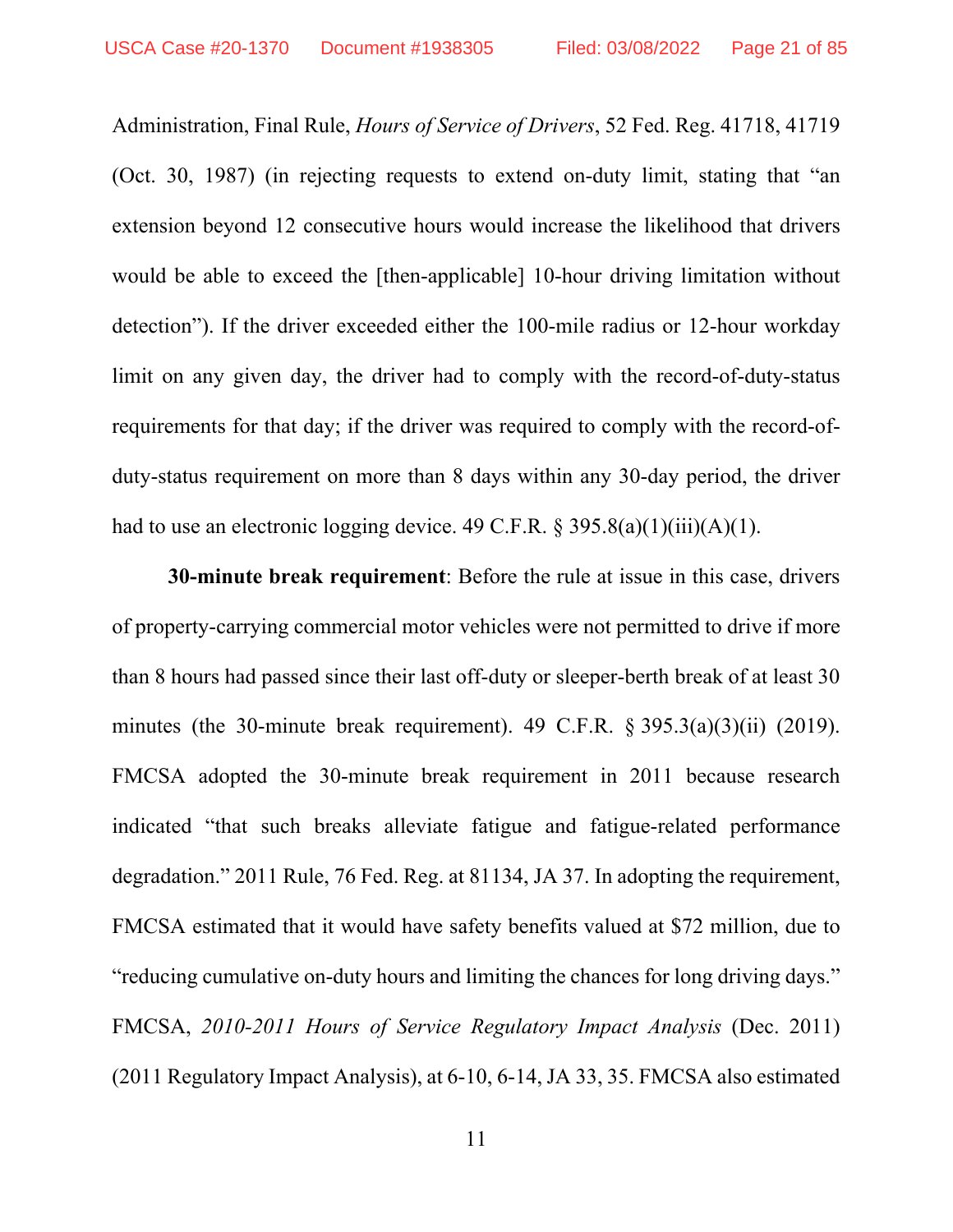that the break requirement would have health benefits valued at \$94 million. *Id*. at 6-14, JA 35.4

The 30-minute break requirement does not apply to short-haul drivers covered by the exemptions in 49 C.F.R. §§ 395.1(e)(1) and (2). 49 C.F.R. § 395.3(a)(3)(ii); *see Am. Trucking Ass'ns*, 724 F.3d at 253 (upholding the 30-minute break requirement, but vacating application of the break to short-haul drivers in light of agency's failure to justify its "decision to apply the new requirement to the unique context of short-haul operations").

<sup>&</sup>lt;sup>4</sup> In addition to adopting the 30-minute break requirement, the 2011 Rule made two changes to the 34-hour restart. The benefits the 2011 Rule attributed to adopting all three provisions (the 30-minute break requirement and the two changes to the 34-hour restart) are smaller than the sum of adopting each of the three provisions alone. *See* 2011 Regulatory Impact Analysis, at 6-14, JA 35. However, the benefits FMCSA attributed to adopting all three provisions are greater than the benefits of just adopting the two changes to the restart, demonstrating that FMCSA expected the 30-minute break requirement to have both safety and health benefits even when combined with the restart changes. *See id*. (showing that adopting the three provisions would result in \$22 million more in safety benefits and \$9 million more in health benefits than just adopting the two changes to the restart). In any event, the two changes to the restart adopted in the 2011 Rule have since been removed, leaving only the 30-minute break requirement. *See* FMCSA, *Hours of Service of Drivers—Restart Provisions*, 84 Fed. Reg. 48077 (Sept. 12, 2019). FMCSA anticipated that adopting the 30-minute break requirement without the nowremoved changes to the restart would result in \$72 million in safety benefits and \$94 million in health benefits. 2011 Regulatory Impact Analysis, at 6-14, JA 35.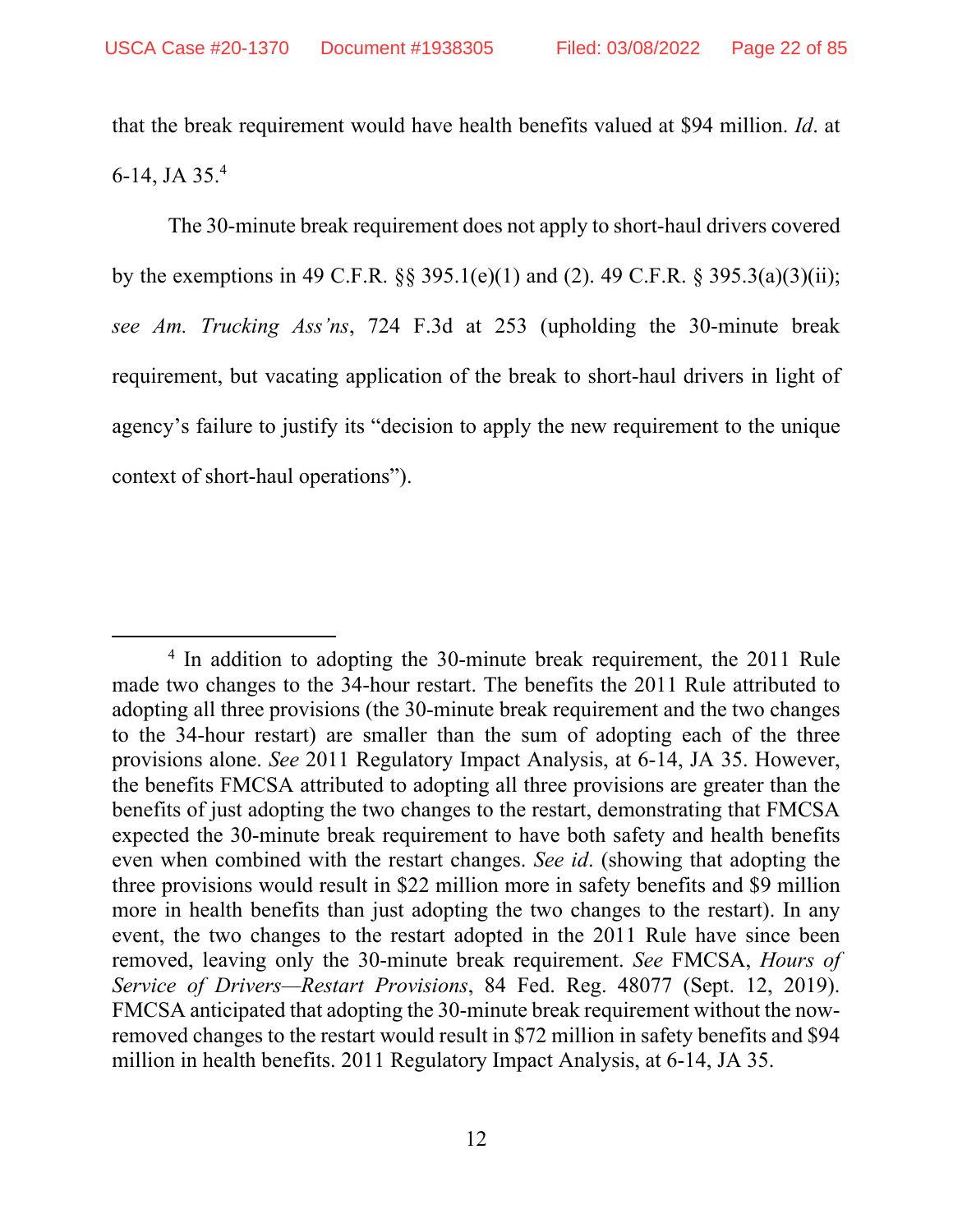### **II. The Rulemaking at Issue**

# **A. The Advance Notice of Proposed Rulemaking and Notice of Proposed Rulemaking**

On August 23, 2018, FMCSA published an advance notice of proposed rulemaking seeking information about short-haul operations and the 30-minute break requirement, along with aspects of the hours-of-service regulations relating to adverse driving conditions and use of sleeper berths. FMCSA, Advance Notice of Proposed Rulemaking, *Hours of Service of Drivers*, 83 Fed. Reg. 42631 (Aug. 23, 2018), JA 47–51. In issuing the advance notice of proposed rulemaking, FMCSA stated that the "introduction of electronic logging devices and their ability to accurately record compliance" with hours-of-service regulations—that is, the introduction of technology that made it significantly more difficult for drivers to violate the rules without detection—had resulted in requests for it to revise the hoursof-service regulations. *Id*. at 42631, JA 47.5

<sup>&</sup>lt;sup>5</sup> The agency also sought comments on rulemaking petitions filed by intervenor Owner-Operator Independent Drivers Association and by TruckerNation.org. The Owner-Operator Association's petition requested that FMCSA allow drivers to take breaks that would extend the 14-hour driving window for up to 3 hours and eliminate the 30-minute break requirement, and TruckerNation.org's petition requested that FMCSA allow drivers to split the 10 hours of required off-duty time into multiple smaller breaks and eliminate the 30 minute break requirement. *See* Advance Notice of Proposed Rulemaking, 83 Fed. Reg. at 42634, JA 50.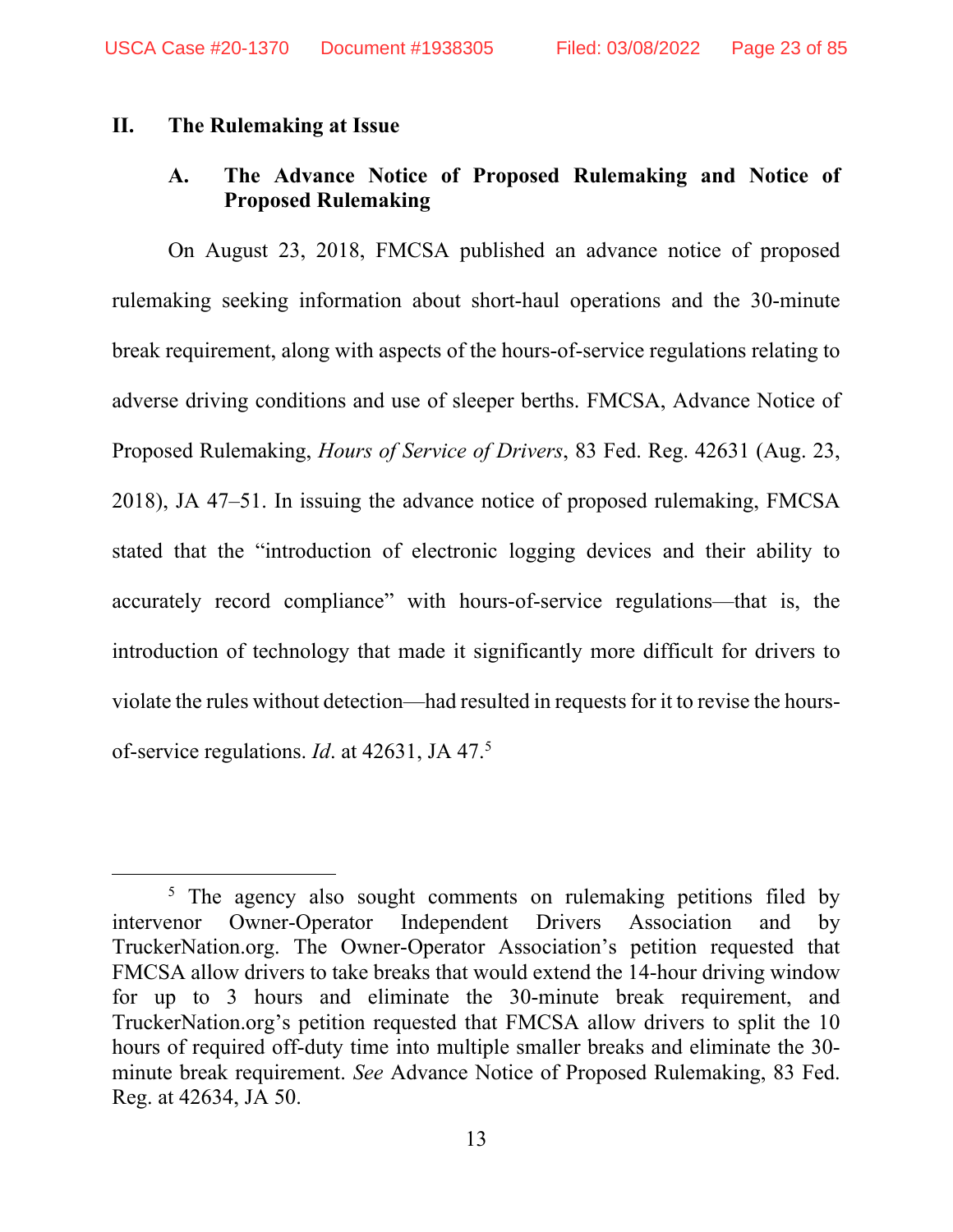FMCSA received comments on the advance notice of proposed rulemaking, including from the petitioners in this case. *See* Advocates for Highway and Auto Safety Comments (2018), JA 78–84 (Advocates 2018 Comments); International Brotherhood of Teamsters Comments (2018), JA 71–77 (Teamsters 2018 Comments); Truck Safety Coalition, Citizens for Reliable and Safe Highways, and Parents Against Tired Truckers Comments (2018), JA 85–88.

On August 22, 2019, FMCSA issued its NPRM proposing five sets of amendments to the hours-of-service regulations, including amendments to the provisions concerning short-haul operations and the 30-minute break requirement. *See* NPRM, 84 Fed. Reg. at 44191, JA 90. With respect to short-haul operations, FMCSA proposed to extend the time within which short-haul drivers must return to their work terminal and go off duty from 12 to 14 hours after coming on duty and proposed to extend the maximum radius in which drivers qualifying for the exemption may operate from 100 to 150 air miles. With respect to the 30-minute break requirement, FMCSA proposed to make the requirement applicable only when a driver has been *driving* for 8 hours without at least a 30-minute interruption (as opposed to when a driver has been *on duty* without an off-duty or sleeper-berth break for 8 hours). In addition, FMCA proposed to allow the requirement to be fulfilled by on-duty non-driving time (as opposed to only off-duty or sleeper-berth time), such as time spent loading and unloading.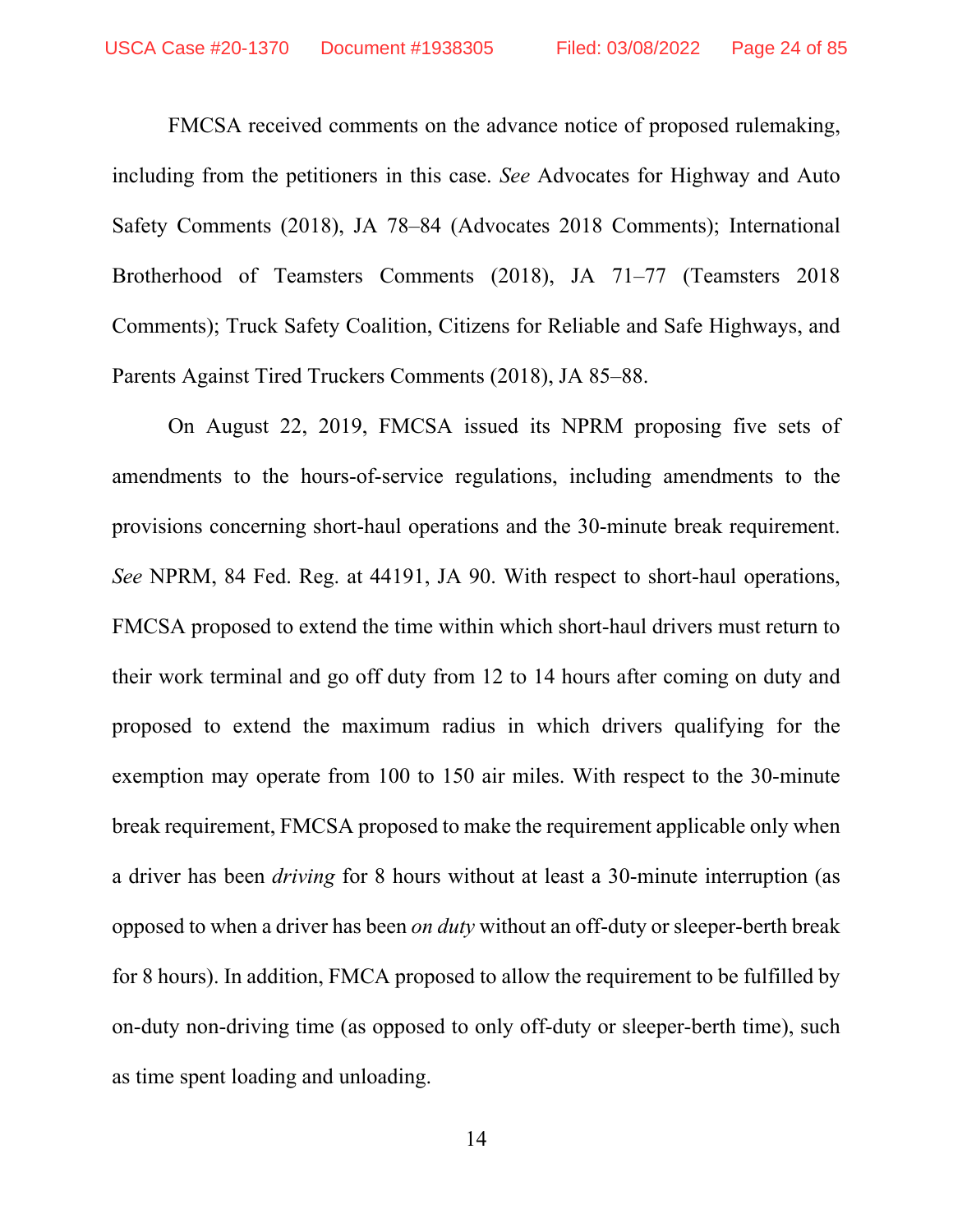FMCSA received comments, including from the petitioners in this case. *See* Advocates 2019 Comments, JA 195–212; International Brotherhood of Teamsters Comments (2019), JA 180–91 (Teamsters 2019 Comments); Truck Safety Coalition, Citizens for Reliable and Safe Highways, and Parents Against Tired Truckers Comments (2019), JA 192–94 (Truck Safety Coalition Comments). With regard to short-haul operations, commenters explained, among other things, that extending the workday and driving radius would cause short-haul drivers to experience increased fatigue and fatigue-related occupational injuries, and would allow driving later in the duty-period, which has been associated with increases in crash risks. *See*, *e.g.*, Teamsters 2019 Comments, at 5–7, JA 184–86; Advocates 2019 Comments, at 5, JA 199. Commenters also noted that extending the workday and driving radius would give short-haul drivers more opportunities to violate the hours-of-service regulations' driving limits, and that exempting more people from the logging requirements could lead to more instances of undocumented noncompliance with those rules. *See*, *e.g.*, Teamsters 2019 Comments, at 7, JA 186; California Highway Patrol Comments (2019), at 1–2, JA 126–27.

With regard to the 30-minute break requirement, commenters explained, among other things, that non-driving work, such as loading, can be fatiguing, and, therefore, that an on-duty break from driving would not provide the same rest and safety benefits as an off-duty break. *See*, *e.g.*, Teamsters 2019 Comments, at 9, JA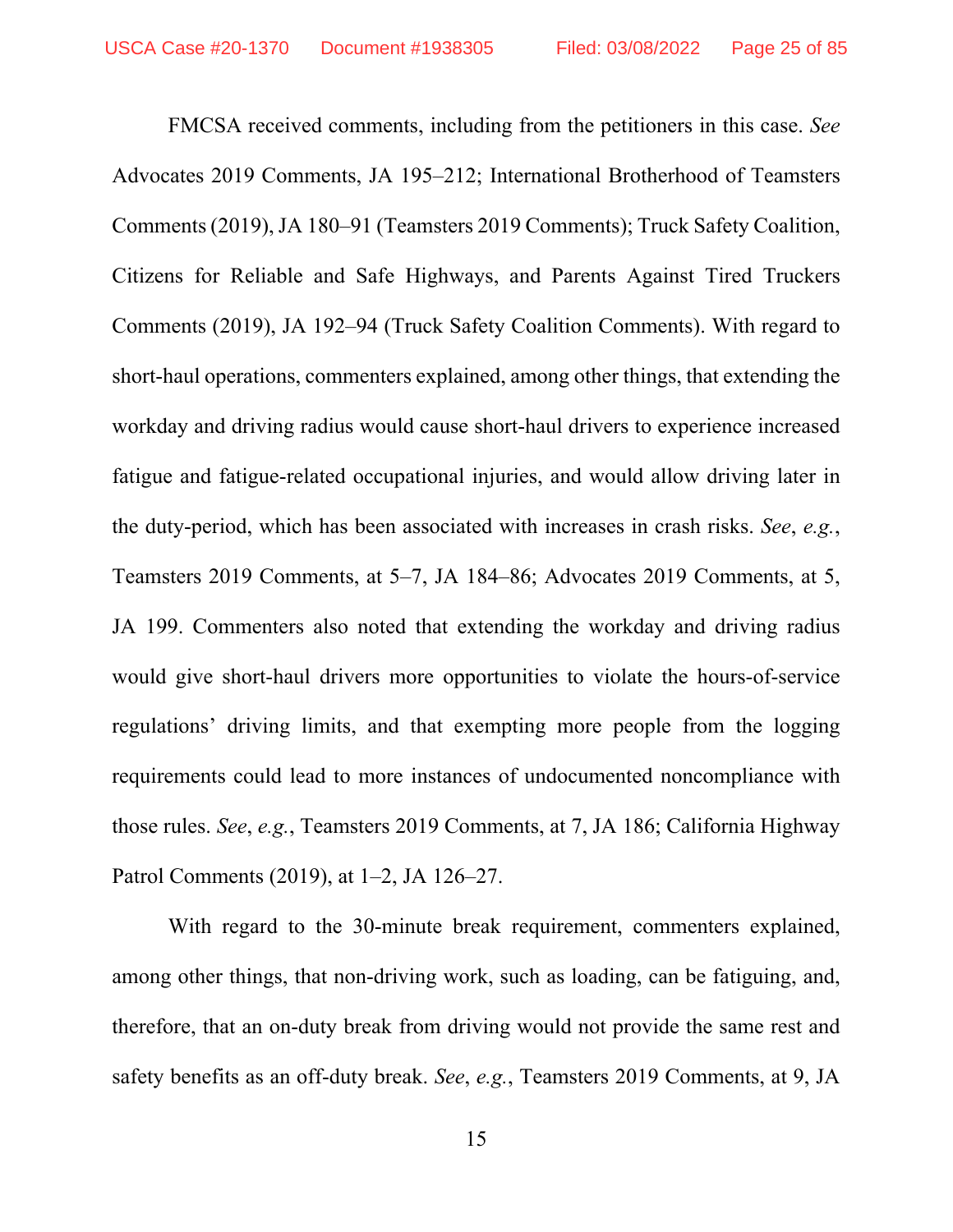188; Transportation Trades Department, AFL-CIO Comments (2019), at 3, JA 178. Commenters also pointed out that drivers may do strenuous loading and unloading work at the start of their shifts, making it particularly important for them to have a break after 8 hours of work, rather than just 8 hours of driving time, *see* Teamsters 2019 Comments, at 9, JA 188, and that, under the proposed rule, drivers could be assigned work in a way that they would end up without a break from work during the entire 14-hour working window, *see*, *e.g.*, Advocates 2019 Comments, at 10, JA 204; Senator Patty Murray Comments (2019), at 4, JA 173 (Senator Murray Comments).

### **B. The Final Rule**

FMCSA published the Final Rule in the Federal Register on June 1, 2020. *See*  Final Rule, 85 Fed. Reg. 33396, JA 218–74. The rule adopted the proposed rule's provisions regarding short-haul operations and the 30-minute break requirement, along with provisions relating to adverse driving conditions and use of sleeper berths.

Despite commenters' explanations of how the proposed changes would detrimentally affect driver health and safety, the Final Rule states that FMCSA concluded that the "changes made by this final rule are safety- and health-neutral." *Id*. at 33403, JA 225. With respect to short-haul operations, the Final Rule states that because the rule does not increase the overall amount of time short-haul drivers may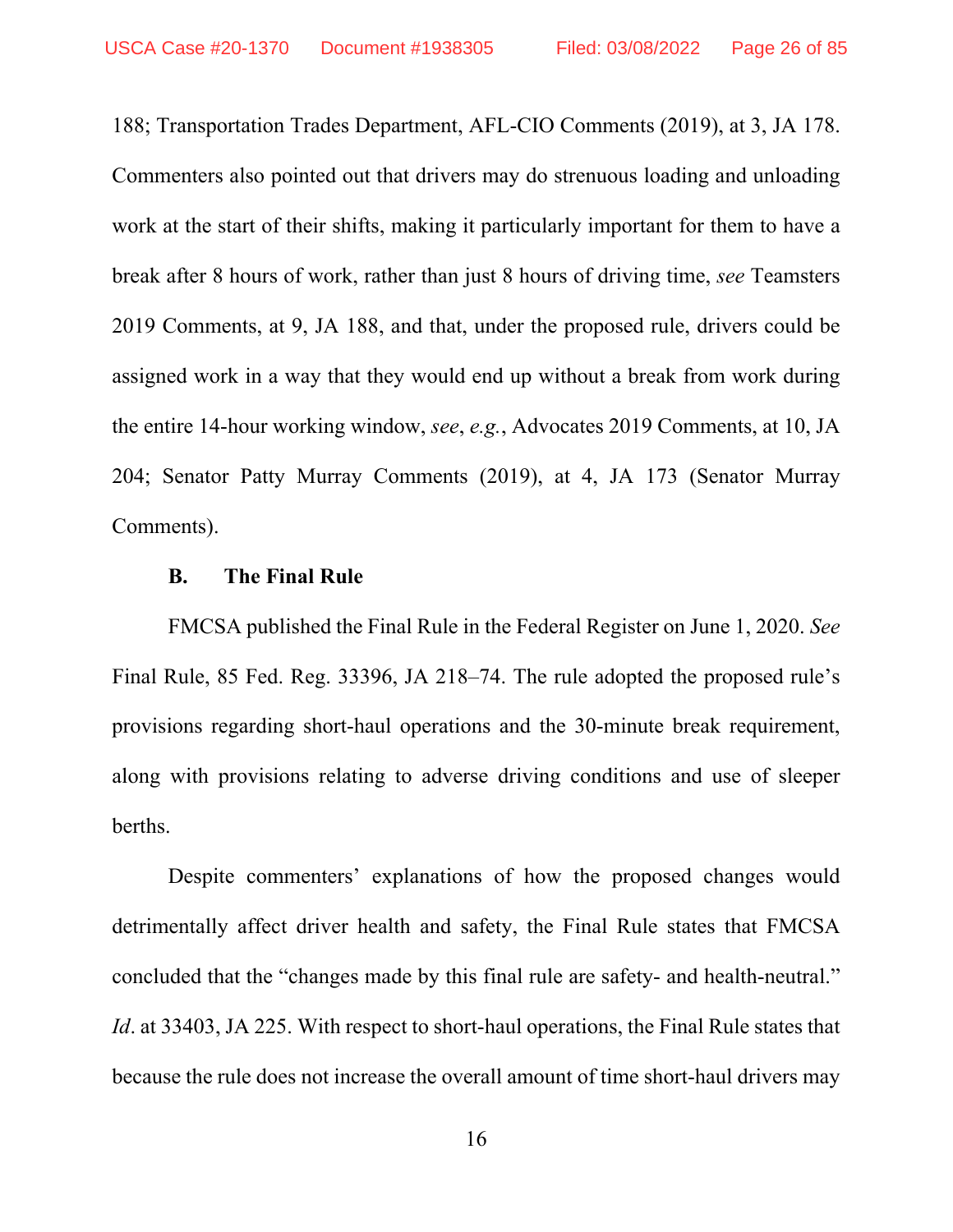drive, and because it does not extend the driving window beyond the 14-hour limit allowed for long-haul drivers, "FMCSA does not anticipate adverse impacts on safety." *Id*. at 33405, JA 227. In addition, although the electronic-logging-device requirement makes it harder to falsify records, the Final Rule states that "[n]othing in the changes to the short-haul exception," which expand the number of drivers eligible to be exempt from the electronic-logging-device requirement, "creates additional opportunities for short-haul drivers to falsify time records." *Id*. at 33410, JA 232.

With respect to the 30-minute break requirement, the Final Rule states that FMCSA reconsidered a study that found a reduction in safety-critical events in the hour of driving after a break and concluded that the "study did not clearly demonstrate a significant difference between off-duty and on-duty breaks." *Id*. at 33420, JA 242. The Final Rule also states that the changes to the 30-minute break requirement are not expected to have any "fatigue effect because drivers continue to be constrained by the 11-hour driving limit and would continue to receive onduty/non-driving breaks from the driving task." *Id*. at 33398, JA 220.

Petitioners filed a timely petition for reconsideration of the Final Rule, *see* JA 275–85, which was denied by FMCSA, *see* JA 291–300.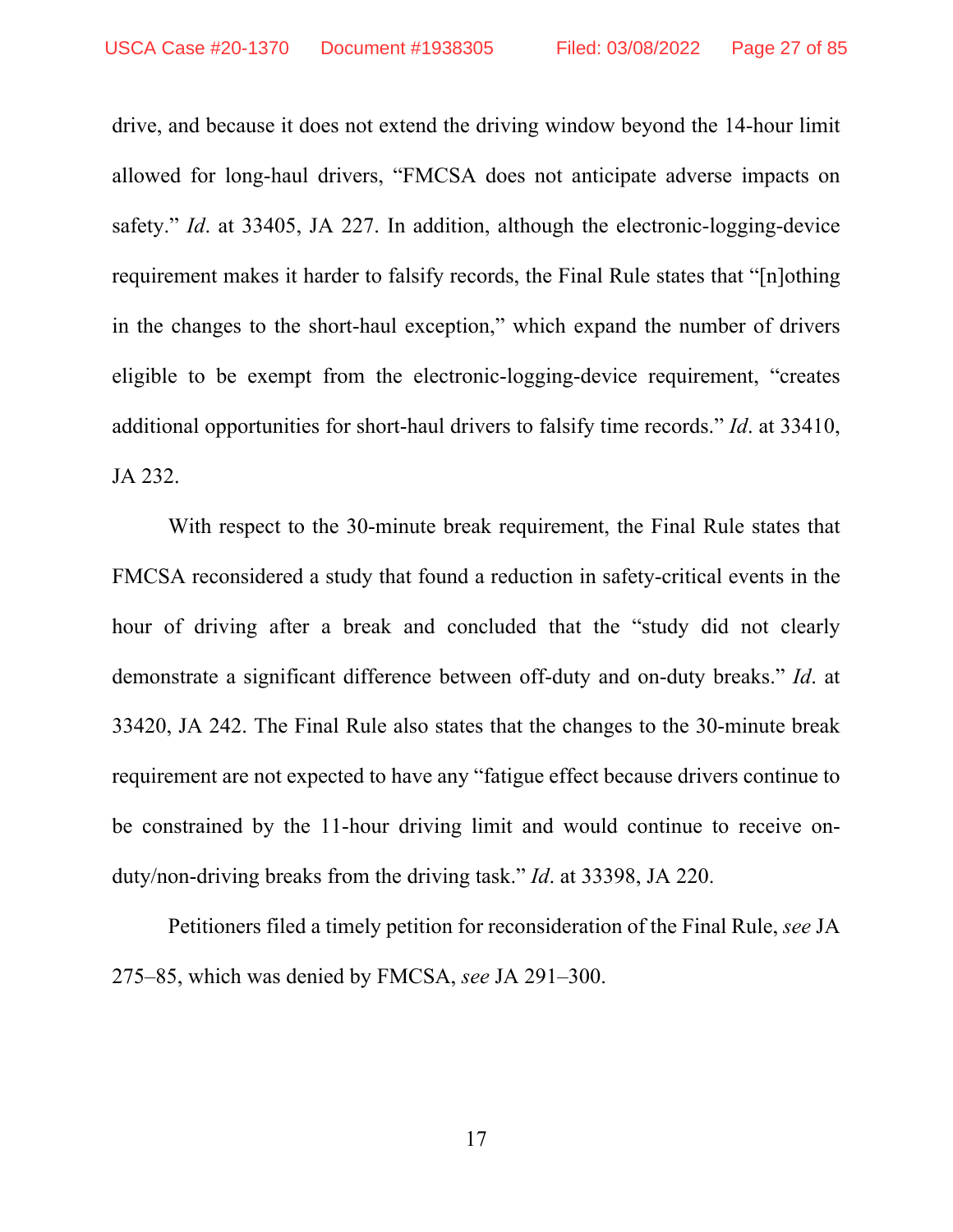#### **SUMMARY OF ARGUMENT**

The Final Rule does not provide a reasoned explanation for its assertions that its provisions relating to short-haul operations and the 30-minute break requirement will not adversely affect safety and driver health.

**I.** In the Final Rule, FMCSA states that it has no reason to believe that the short-haul provisions will impact safety because they do not extend the maximum allowable driving time (11 hours for property-carrying commercial motor vehicles) or extend the workday beyond the 14-hour driving window that applies to long-haul drivers. That long-haul drivers have a 14-hour driving window, however, does not show that extending short-haul drivers' workdays will not have a negative safety effect. Moreover, the amount of driving a driver does in the workday is not the only factor relevant to safety: Safety risks also increase when driving occurs later in the workday. FMCSA has not explained why, given the increased risk of driving later in the workday, extending the hours in which short-haul drivers are allowed to drive would not be expected to adversely impact safety. The Final Rule also does not adequately respond to a study showing a 383 percent heightened crash risk among drivers using the short-haul exemption, and does not explain why expanding the work hours of short-haul drivers, who typically make many stops throughout the day, would not be expected to increase the incidence of occupational injuries among such drivers.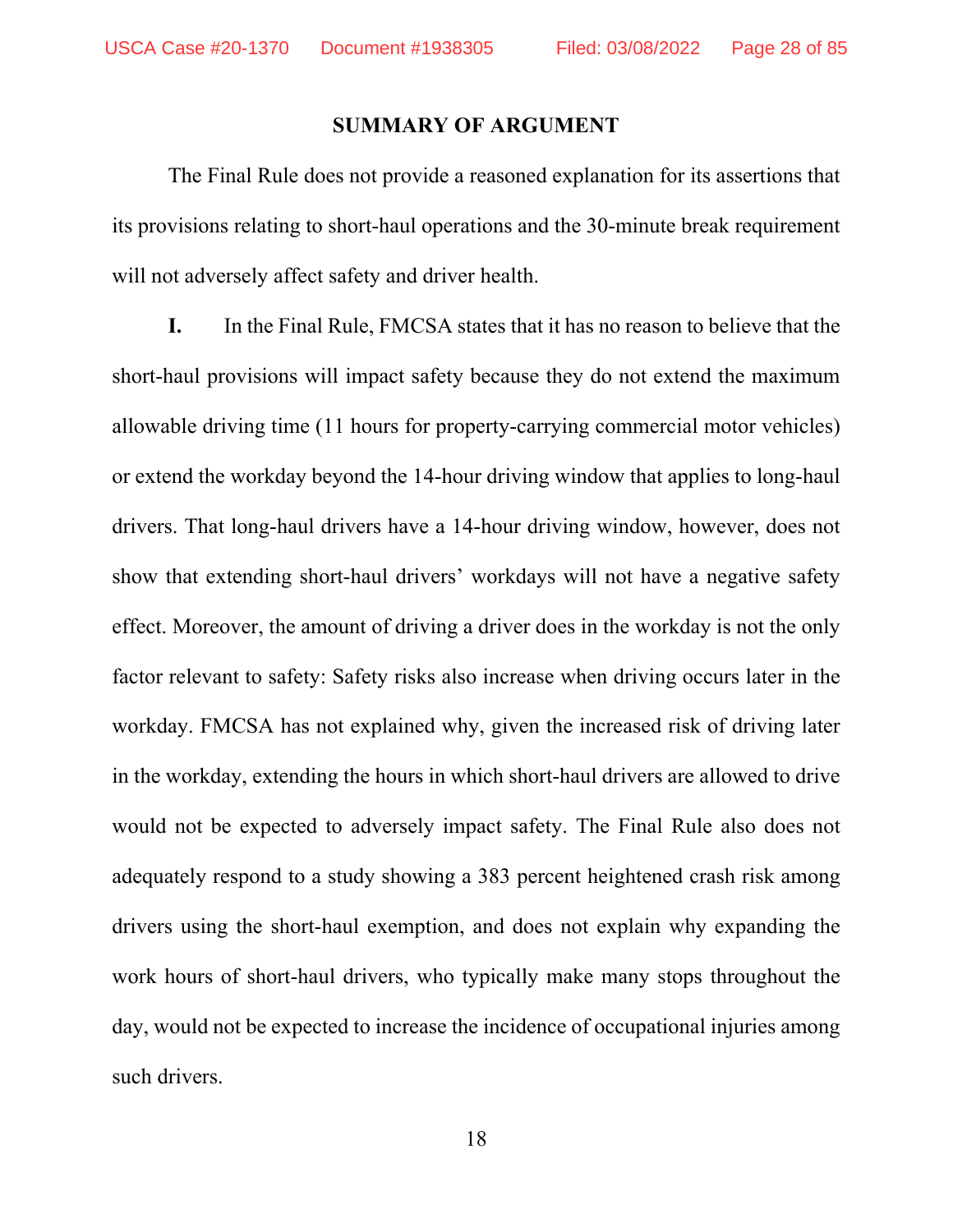Moreover, FMCSA has not supplied a rational explanation why its changes to the short-haul exemption would not be expected to affect compliance with hours-ofservice regulations, which, in turn, affect safety. The record-of-dutystatus/electronic-logging-device requirements are vital to ensuring compliance with hours-of-service rules. The Final Rule's short-haul provisions increase the number of drivers who will be able to take advantage of the short-haul exemption to those requirements. They also provide drivers who use that exemption with more time in which to drive and the ability to drive greater distances without stopping, thus increasing the possibility of violations of the hours-of-service rules.

**II.** The Final Rule's explanation of its changes to the 30-minute break requirement is similarly lacking. The Rule's discussion of the safety effects of the changes to that requirement focuses on the benefits of breaks in reducing fatigue caused by prolonged driving. In particular, FMCSA reconsidered a study that found that breaks reduced safety risks in the hour following the break and concluded that the study did not demonstrate a clear difference between on- and off-duty breaks. In focusing on a study that looked at safety immediately after breaks, however, FMCSA ignored the effect on safety of cumulative fatigue due to increased working hours and the fatigue effects of non-driving work, which can include heavy lifting and other strenuous activities. FMCSA also ignored the health benefits that the 2011 Rule attributed to the 30-minute break requirement and made no efforts to analyze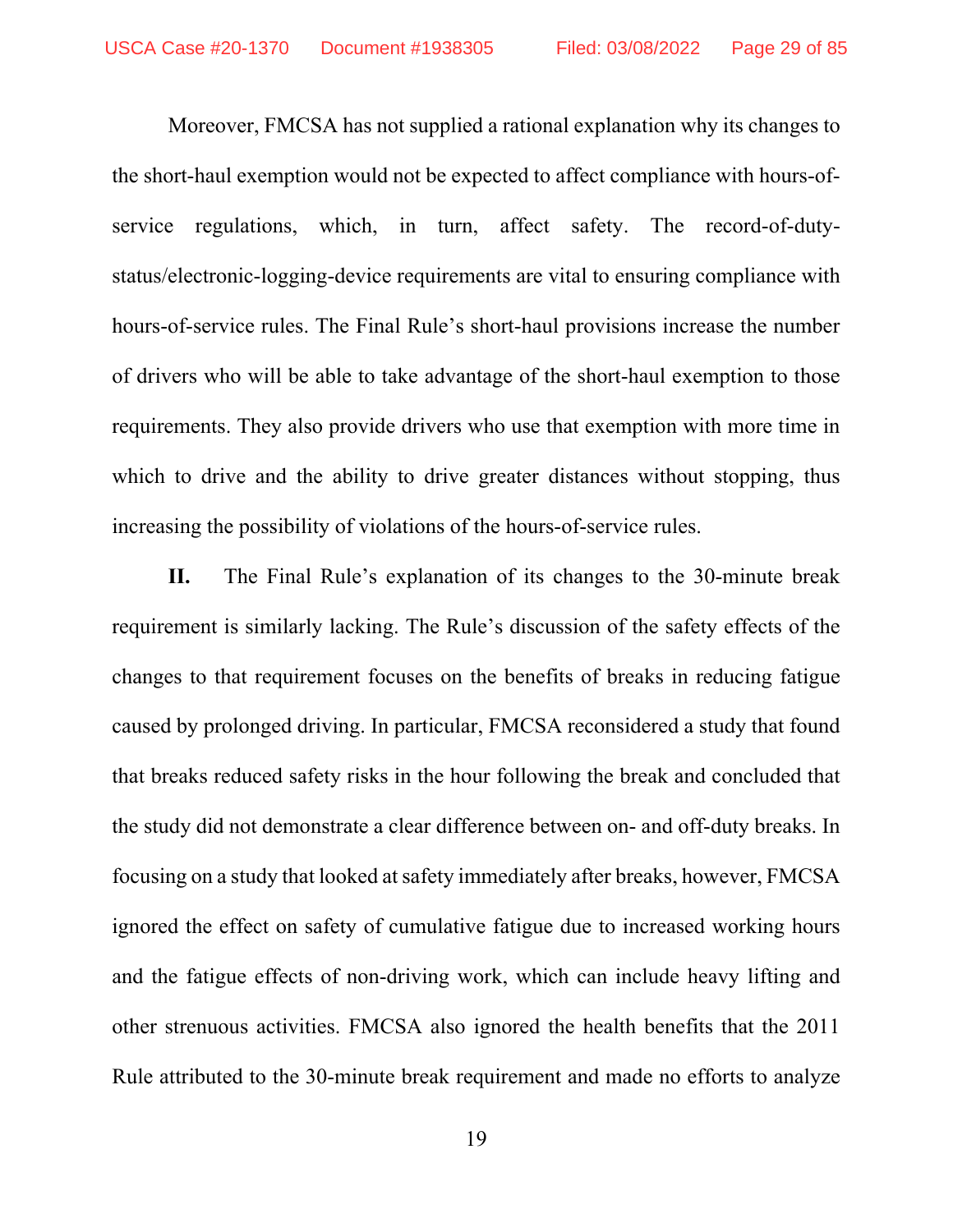the effects of the changes to the break requirement on those benefits or other health issues.

Overall, although the Final Rule pays lip service to safety and driver health, it ignores factors that affect safety and health, and it fails to demonstrate that the changes were the product of reasoned decisionmaking. The Final Rule's provisions on short-haul operations and the 30-minute break requirement are arbitrary and capricious and should be set aside.

#### **STANDING**

As demonstrated in the declaration attached to this brief, Petitioners include the International Brotherhood of Teamsters (Teamsters), a labor union whose members include commercial truck drivers directly regulated by the Final Rule. Byrd Decl. ¶¶ 2–4; *see Lujan v. Defenders of Wildlife*, 504 U.S. 555, 561 (1992) (explaining that "there is ordinarily little question" that an agency action has caused a plaintiff injury where the plaintiff "is himself an object of the action"); *see also Teamsters v. DOT*, 724 F.3d 206, 212 (D.C. Cir. 2013) (recognizing the Teamsters' standing to sue on behalf of their members). Due to the changes in the Final Rule, Teamsters members who are short-haul drivers can be required by their employers to drive farther and work longer hours than before the Final Rule went into effect, and Teamsters members who are long-haul drivers can be required by their employers to drive even if they have not had a 30-minute off-duty or sleeper-berth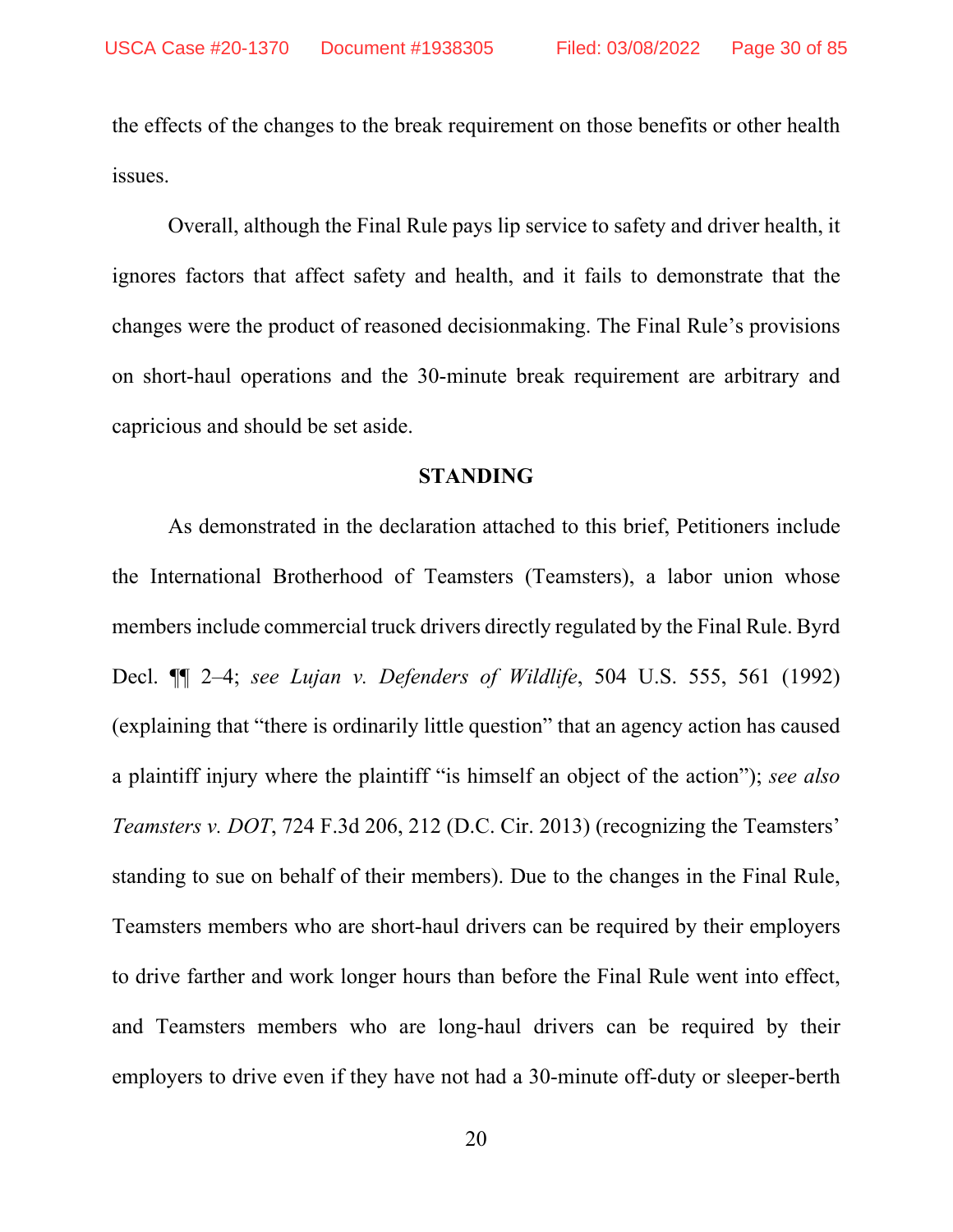break in the previous eight hours. Byrd Decl. ¶¶ 3–4; *see Am. Trucking Ass'ns*, 724 F.3d at 248 (finding it a "a hardly-speculative exercise in naked capitalism to suggest motor carriers would respond to the hours-increasing provisions by requiring their drivers to use them and work longer days" and holding that a truck driver had standing to challenge a final rule setting the number of hours a driver may drive per day at 11 hours rather than 10 (internal quotation marks and citation omitted)).

After the Final Rule, to ensure that their short-haul drivers are limited to a 12 hour workday and 100 air-mile driving radius and that their long-haul drivers receive a 30-minute off-duty break after eight hours of working, the Teamsters will have to negotiate for those provisions in collective bargaining agreements. Byrd Decl. ¶ 5. The Teamsters may not be able to successfully negotiate for such provisions, and having to negotiate for breaks and limits that used to be required by the hours-ofservice regulations may require the union to make tradeoffs that it was not required to make when those breaks and limits were required by the regulations. *Id*.; *see Clinton v. City of New York*, 524 U.S. 417, 433 n.22 (1998) (noting that "a denial of a benefit in the bargaining process" can be an Article III injury).

Moreover, to the extent the Teamsters' collective bargaining agreements limit short-haul drivers to a 12-workday and 100 air-mile radius and provide long-haul drivers with a 30-minute break equivalent to the break required prior to the Final Rule, drivers covered by those agreements will be at a competitive disadvantage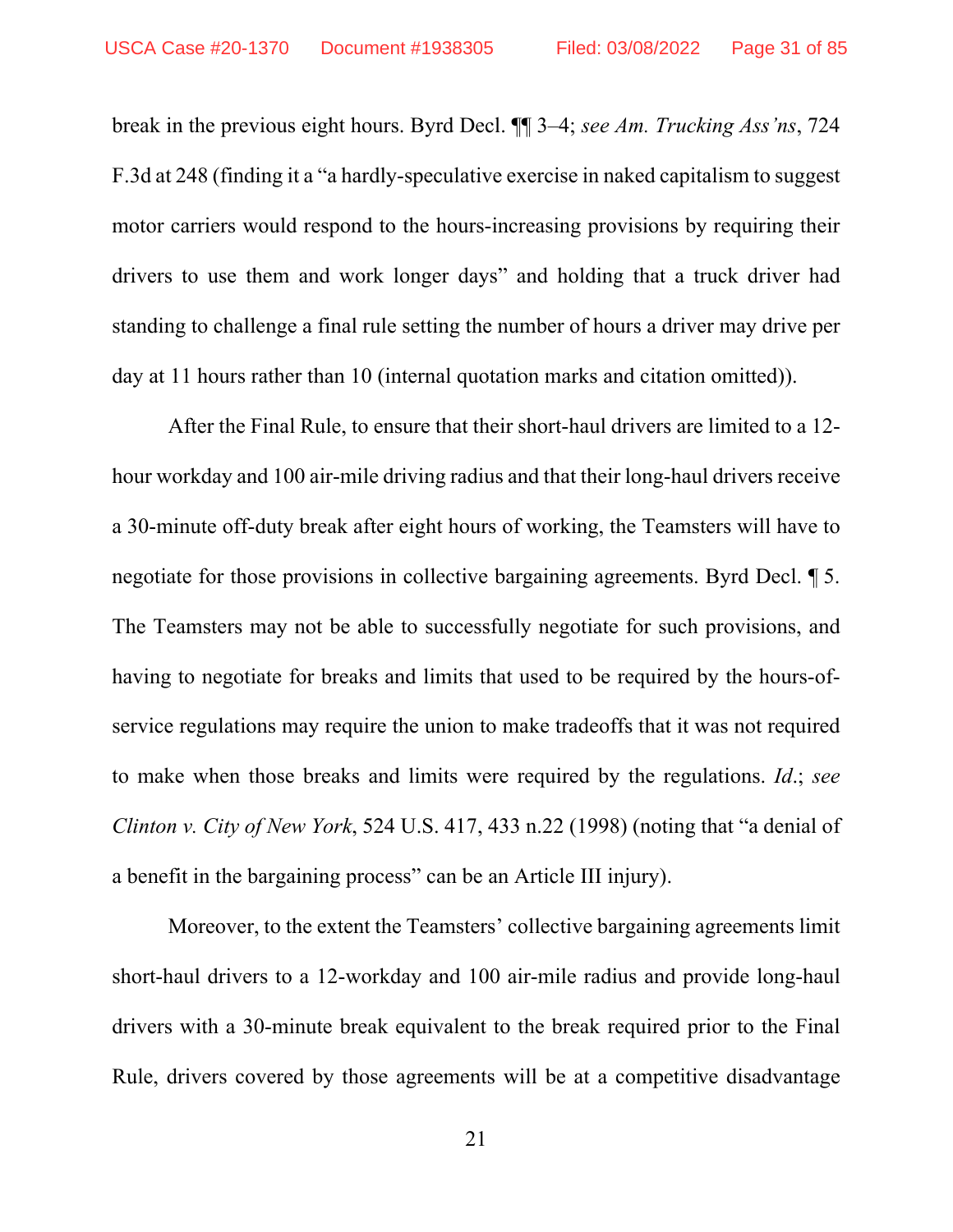compared to independent contractors not covered by such provisions. Byrd Decl. ¶ 6. Similarly, employers of Teamsters drivers who choose to continue to abide by the limitations on the short-haul exemption and the 30-minute break requirement that existed before the Final Rule will be at a competitive disadvantage compared to motor carriers that do not. *Id*.; *see Teamsters v. DOT*, 724 F.3d at 212 (holding that Teamsters had "competitor standing" to challenge a pilot program that allowed Mexican-domiciled trucking companies to operate trucks in the United States).

Finally, as the Teamsters explained in their comments, the Final Rule's changes to the short-haul exemption and 30-minute break requirement will increase fatigue and thereby adversely affect safety on the roads. *See* Teamsters 2019 Comments, at 5, 10, JA 184, 189. Accordingly, the Final Rule threatens the safety of the Teamsters' driver members, who "spend far more time on the road than most other Americans," so that "[r]eductions in highway safety … cause more harm to them than to typical members of the public at large." *Teamsters v. Pena*, 17 F.3d 1478, 1483 (D.C. Cir. 1994); *see* Byrd Decl. ¶ 8.

#### **STANDARD OF REVIEW**

The Administrative Procedure Act (APA) requires courts to "hold unlawful and set aside agency action, findings, and conclusions found to be … arbitrary, capricious, an abuse of discretion, or otherwise not in accordance with law." 5 U.S.C. § 706(2). "To satisfy the APA's 'arbitrary and capricious' standard, an agency must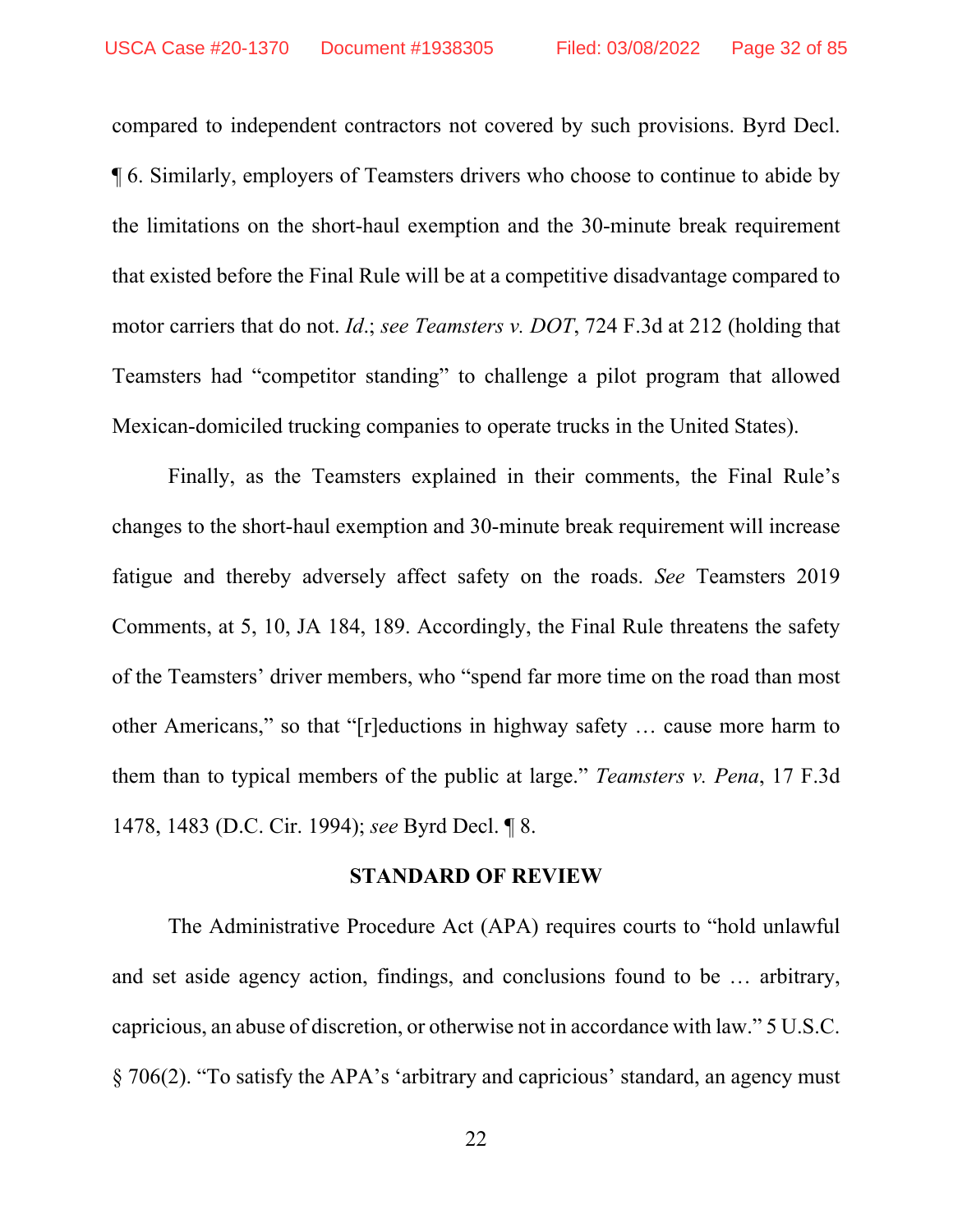'articulate a satisfactory explanation for its action including a rational connection between the facts found and the choice made.'" *Owner-Operator Ass'n v. FMCSA*, 494 F.3d at 203 (quoting *Motor Vehicle Mfrs. Ass'n v. State Farm Mut. Auto. Ins. Co.*, 463 U.S. 29, 43 (1983) (internal quotation marks omitted)). The explanation must be "sufficient to enable [the Court] to conclude that the [agency's action] was the product of reasoned decisionmaking." *Id*. (quoting *State Farm*, 463 U.S. at 52). In reviewing that explanation, the Court must consider whether the agency's "decision was based on a consideration of the relevant factors," *State Farm*, 463 U.S. at 43 (citation omitted), including any "factor the agency must consider under its organic statute." *Public Citizen*, 374 F.3d at 1216.

When a statute mandates consideration of a factor—as 49 U.S.C.  $\S 31136(a)$ mandates consideration of safety and driver health, *see Public Citizen*, 374 F.3d at 1216–17—this Court "ask[s] whether the agency has reached an express and considered conclusion pursuant to the statutory mandate." *Cigar Ass'n of Am. v. U.S. Food & Drug Admin*., 964 F.3d 56, 61 (D.C. Cir. 2020) (internal quotation marks and citation omitted). "Merely referencing a requirement is not the same as complying with that requirement. And stating that a factor was considered—or found—is not a substitute for considering or finding it." *Id*. (citation omitted). Rather than simply "parrot[ing] the governing statutory language," the agency must "set forth evidence or a reasonable explanation" of why it reached its conclusion. *Id*. at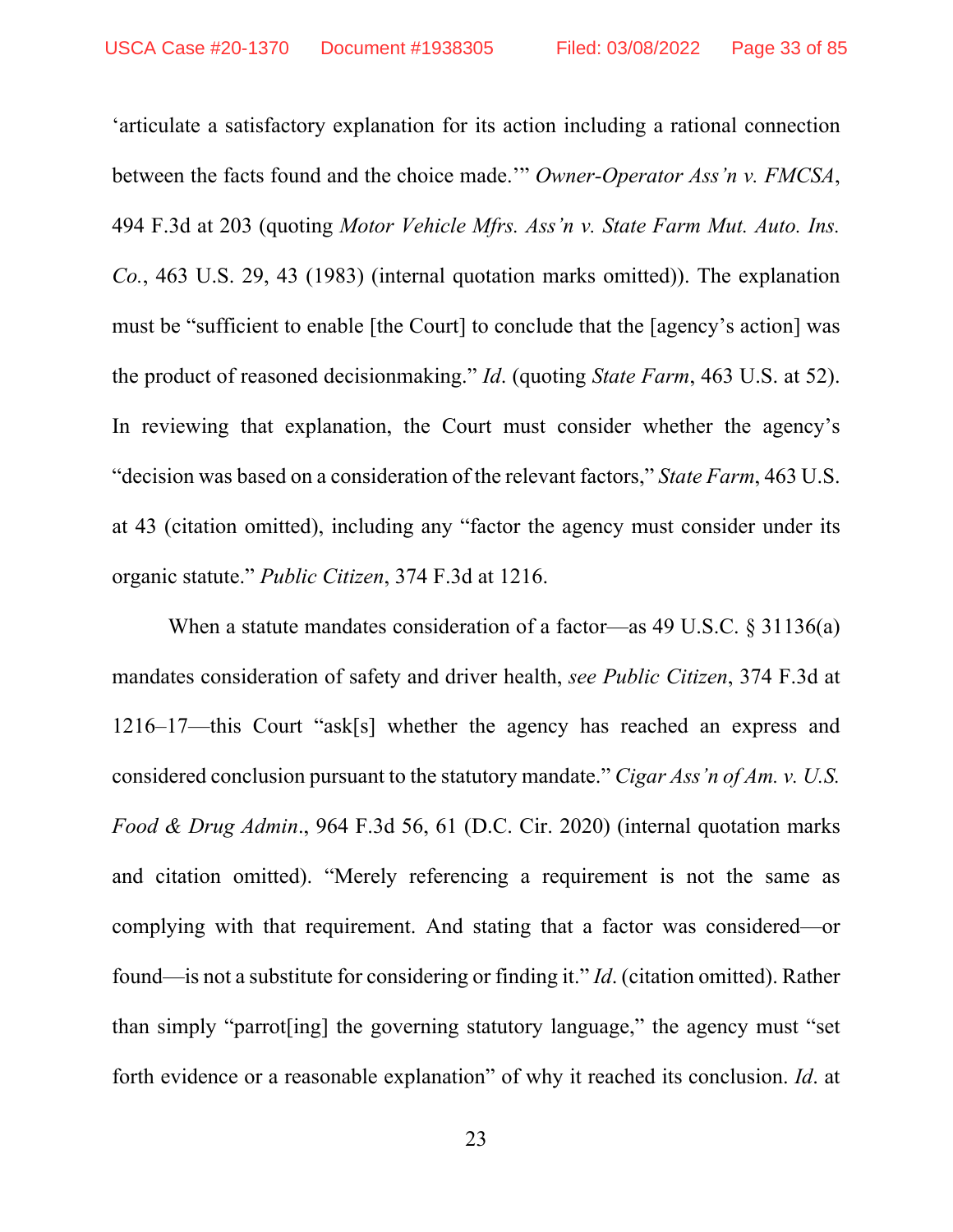64; *see Public Citizen*, 374 F.3d at 1217 (explaining that, if FMCSA did not think the 2003 Rule's effects on drivers' health were problematic, "it was incumbent on it to say so in the rule and to explain why").

### **ARGUMENT**

# **I. The Final Rule's Changes to the Short-Haul Exemption Are Arbitrary and Capricious.**

The Final Rule extends the workday for drivers using the short-haul exemption from the record-of-duty-status/electronic-logging-device requirement from 12 to 14 hours and extends their permissible driving radius from 100 to 150 air miles. FMCSA justified these changes by stating that they would increase flexibility without adversely affecting safety or driver health and without increasing the likelihood that drivers would not comply with the underlying hours-of-service regulations. The agency has not provided reasonable explanations for any of these conclusions.

## **A. FMCSA's conclusion that the changes to the short-haul exemption will not impact safety does not account for relevant factors.**

# **1. FMCSA did not adequately consider the risks of driving later in the workday.**

A 2011 study sponsored by FMCSA found that "the risk of being involved in [a safety-critical event] generally increases as the work hour increases." Myra Blanco, *et al.*, *The Impact of Driving, Non-Driving Work, and Rest Breaks on Driving Performance in Commercial Motor Vehicle Operations* xvii, FMCSA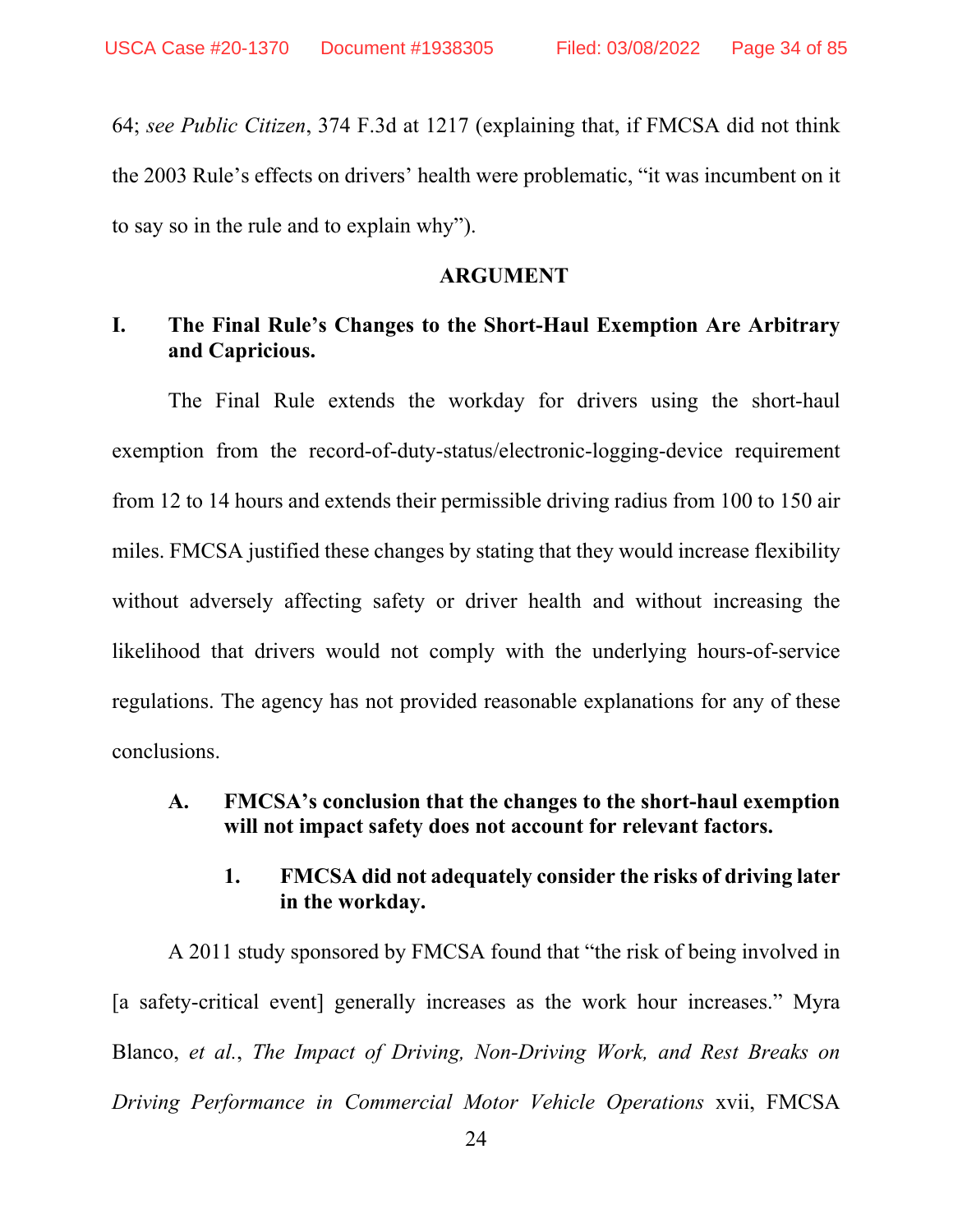(2011), JA 22 (hereafter, Blanco 2011); *see id*. ("[I]f drivers drove deep into their 14-hour shift, [safety-critical event] risk increased.").<sup>6</sup> "That is, driving time occurring later in the driver's workday due to performing non-driving tasks earlier in the workday[] has a negative safety effect." *Id*.; *see also* 2011 Rule, 76 Fed. Reg. at 81149, JA 40 (noting Blanco 2011's "basic conclusion that driving performance suffers later in the duty day"); Advocates 2019 Comments, at 5, JA 199 (noting that driving later in the duty day "has been associated with increases in crash risk according to previous research"); Advocates 2018 Comments, at 3, JA 80 (citing Blanco 2011); Truck Safety Coalition Comments, at 3, JA 193 (citing a 2019 study that found that working longer than 12 hours a day was associated with risky driving in Korean occupational drivers, and a 1995 study that found that crash risk approximately doubled after 12 hours at work, compared to the first eight hours of work).

By extending to 14 hours the on-duty period in which short-haul drivers may drive, the Final Rule permits such drivers to drive later in the workday than had been previously permitted. Drivers who were already using the maximum permitted driving time under the prior rules will be able to do more non-driving work throughout the workday and push their driving later, and drivers who were not using

<sup>6</sup> The study defined a safety-critical event as a crash, near crash, crash-relevant conflict, or unintentional lane deviation. *See id*. at xiii, JA 18.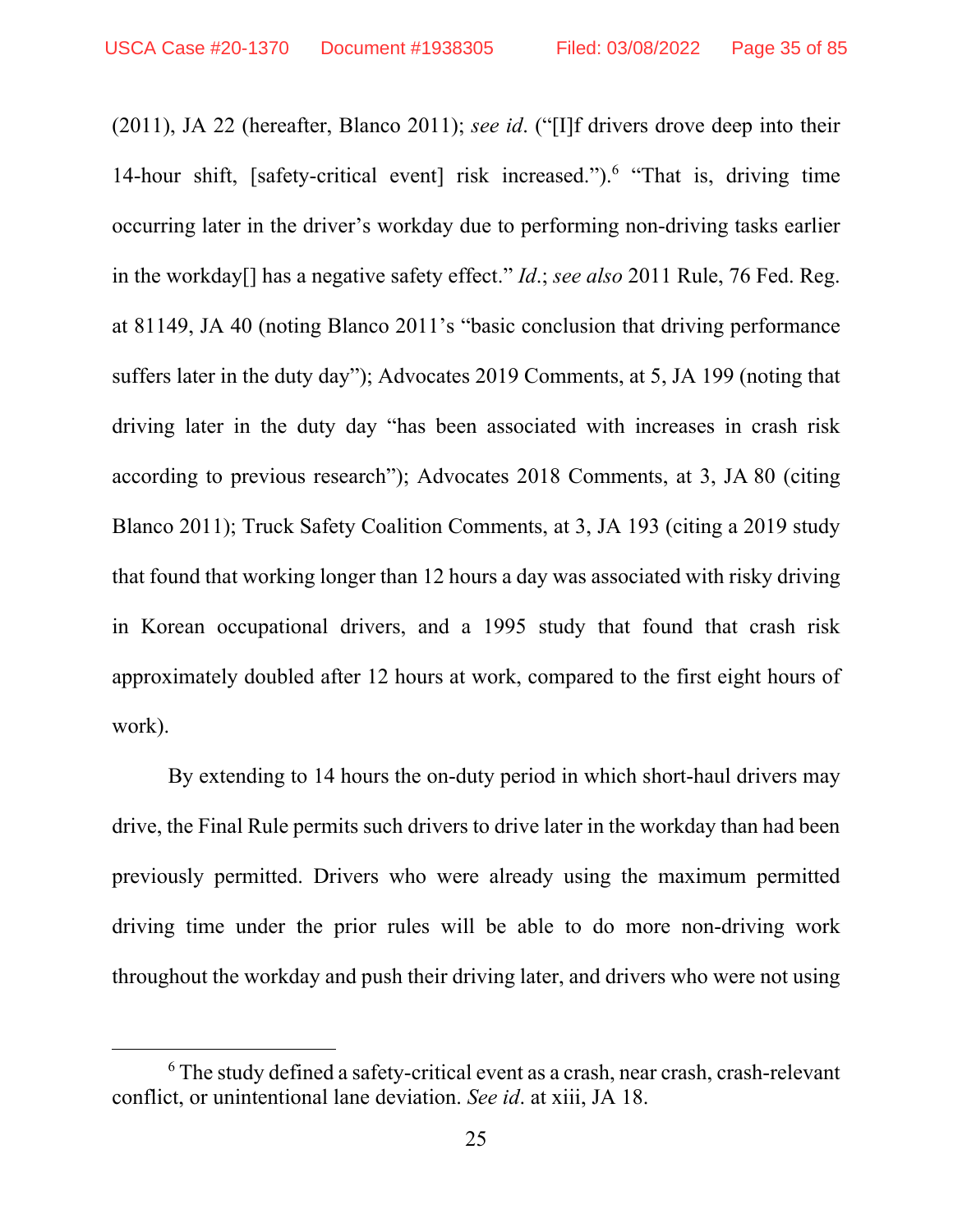the maximum permitted driving time will be able to use more of it, including in hours 12 to 14 of the workday. Because driving later in the workday has a negative safety effect, and the changes to short-haul operations in the Final Rule allow drivers who operate under the short-haul exemption to drive later in the workday, this aspect of the Final Rule can reasonably be expected to have a negative effect on safety.

Nonetheless, the Final Rule states that FMCSA "has no reason to believe that the [short-haul changes in the] revised rule will adversely impact safety." 85 Fed. Reg. at 33406, JA 228. The Rule does not provide a reasoned explanation for this belief in light of the research showing the risks of driving later in the workday.

The Rule's primary explanation for FMCSA's belief that the short-haul changes will not affect safety is that they "allow neither additional drive time during the workday, nor driving after the 14th hour from the beginning of the workday." *Id*. at 33405, JA 227. As the Blanco 2011 study sponsored by FMCSA demonstrates, however, the question for safety is not just the *amount* of driving time allowed, but *when* the driving time occurs during the workday. Thus, that the Rule does not increase the permissible amount of driving time does not demonstrate that the Rule will not have an adverse effect on safety when the Rule *does* allow driving later in the workday.

Likewise, that the changes to the short-haul exemption will not "extend the workday beyond the current long-haul driving window," *id*. at 33442, JA 264, does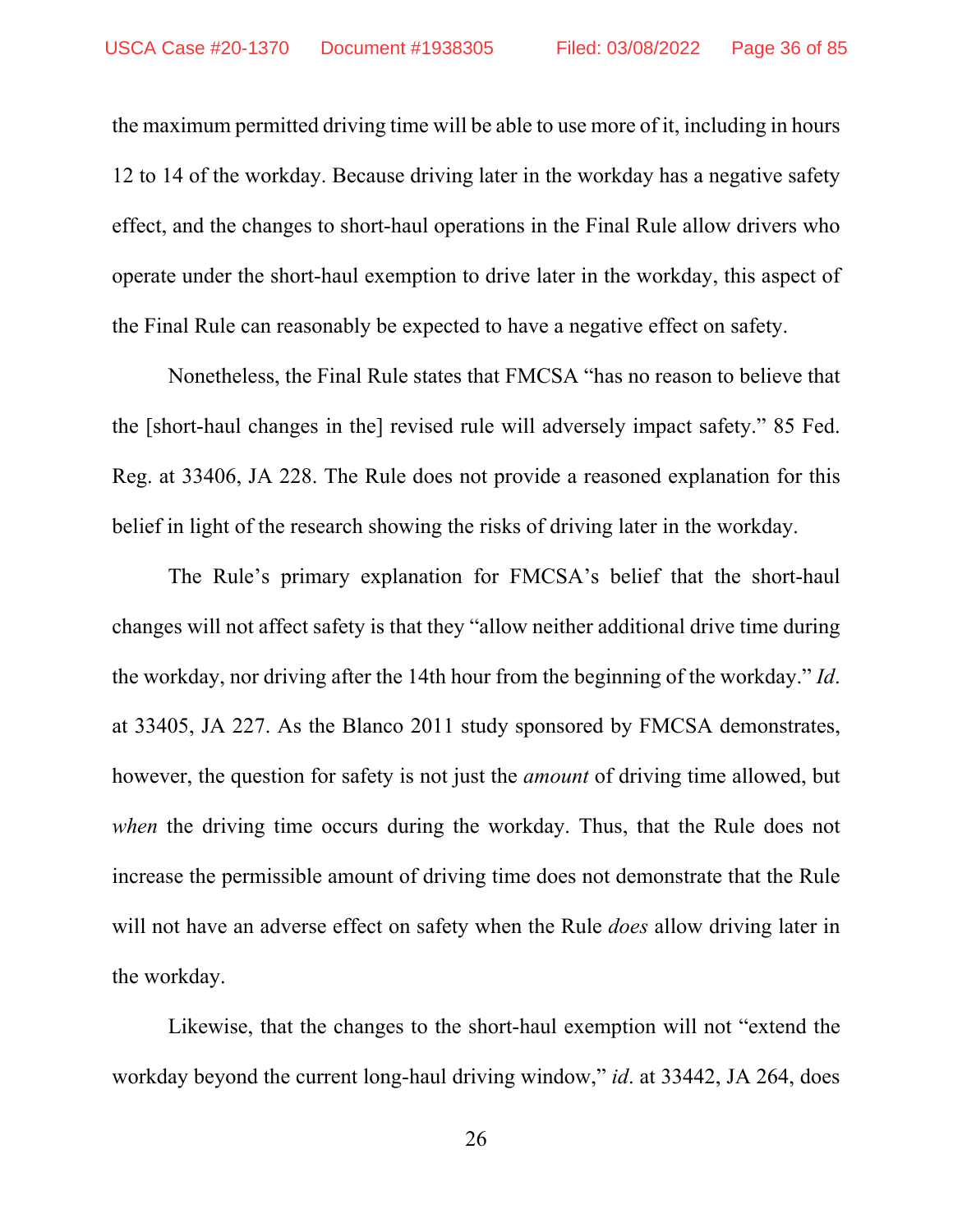not demonstrate that extending the workday for short-haul drivers will not have an adverse effect on safety. The relevant comparison for whether the rule will impact safety is the prior rule—under which drivers using the short-haul exemption were limited to a 12-hour workday—not the rule for long-haul drivers. And driving later in the workday is associated with increased crash risk for drivers who have a 14 hour workday, *see* Blanco 2011, at xvii, JA 22, so the fact that long-haul drivers are allowed to work 14 hours does not demonstrate that increasing the workday for still more drivers to 14 hours will not impact safety.

The Final Rule states that the "extensive discussion in the 2005 final rule (70 [Fed. Reg.] 49978, 49982 et seq.)," which adopted the 14-hour window for longhaul drivers, shows that the 14-hour window is "consistent with the statutory obligation to protect driver safety and health." 85 Fed. Reg. at 33403, JA 225; *id*. at 33447, JA 269. The Final Rule does not identify which specific parts of the discussion in the 2005 Rule it is relying on for its assertion about safety. The pages immediately following 70 Fed. Reg. 49982, which FMCSA cites in support of its reliance on the 2005 rule's discussion, concern driver health, not safety, *see* JA 2– 12. In any event, the 14-hour limit adopted for long-haul drivers in the 2005 Rule was *shorter* than the driving window in the pre-2003 Rule that FMCSA was using as a comparison, and the agency recognized that "time spent working (and not simply time spent driving) contributes to a driver's fatigue and thereby impacts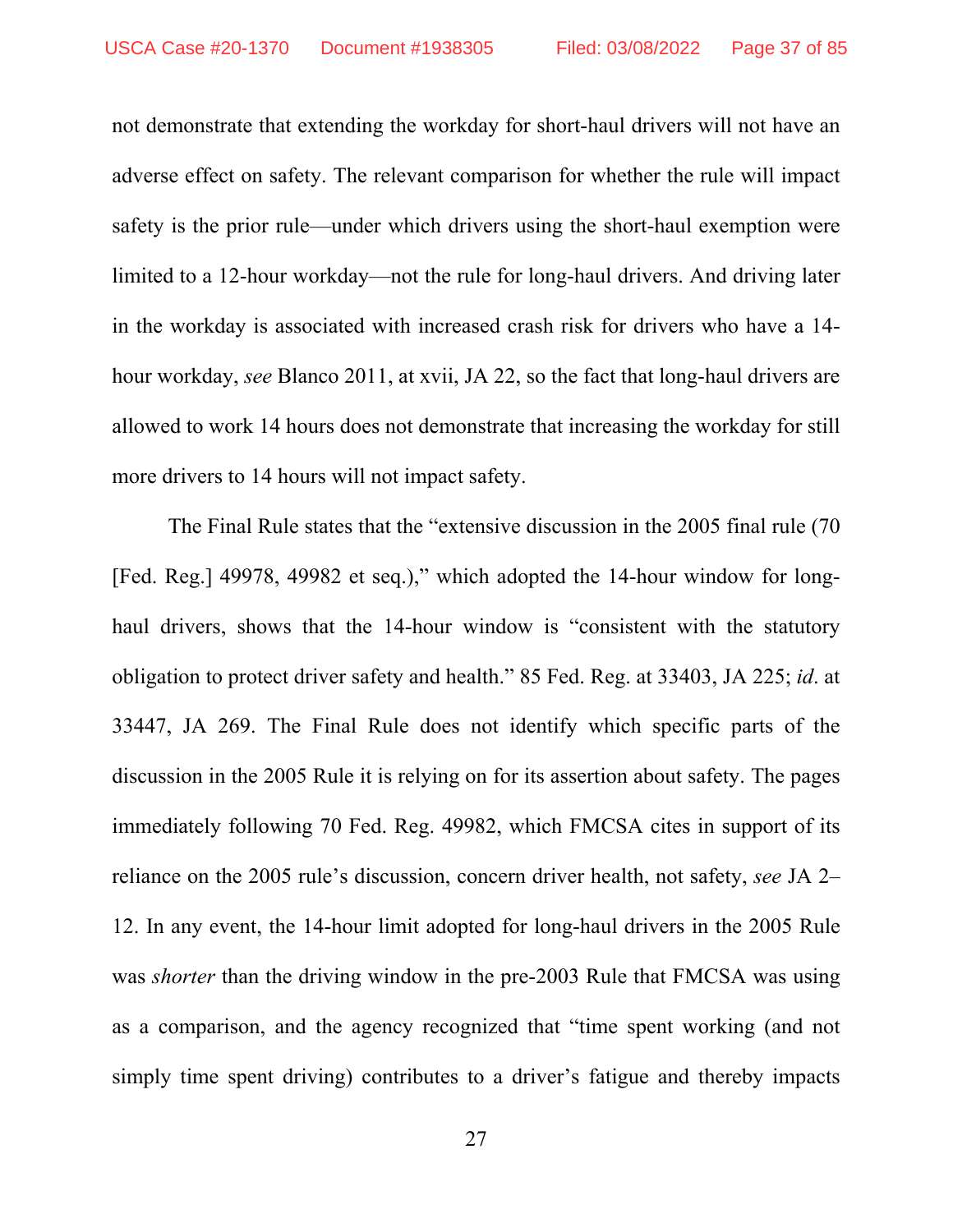performance in long-haul operations." 2005 Rule, 70 Fed. Reg. at 50013, JA 14. Moreover, the 2005 Rule predates Blanco 2011 and is therefore not responsive to its findings.

Finally, the NPRM cited two analyses FMCSA did of crashes involving concrete mixers in the two years before and after the Fixing America's Surface Transportation Act of 2015, which extended the maximum driving window for drivers of ready-mix concrete vehicles using the short-haul exemption to 14 hours. *See supra* n. 3; Pub. L. No. 114-94, § 5521, 129 Stat at 1559. First, "[a]ssuming the majority of concrete mixer trucks are operated on a schedule with a workday that begins in the morning hours and ends in the evening hours," and thus that "crashes that occur in the later part of the day would occur towards the end of the 12- or 14 hour workday," FMCSA examined crashes between 5:00 pm and 11:59 pm "and found that the percentage of concrete mixers in crashes" at those later hours of the day "has been declining in recent years, falling from 7.6 percent in 2013 to 5.8 percent in 2017." NPRM, 84 Fed. Reg. at 44215, JA 114. Second, FMCSA looked at the total number of concrete mixers involved in crashes in the two years before and after the Fixing America's Surface Transportation Act went into effect, and found that although the number of concrete mixers involved in crashes increased 8.5% in the two years after the law went into effect, that increase was not statistically significant when considered as a percentage of the total number of large trucks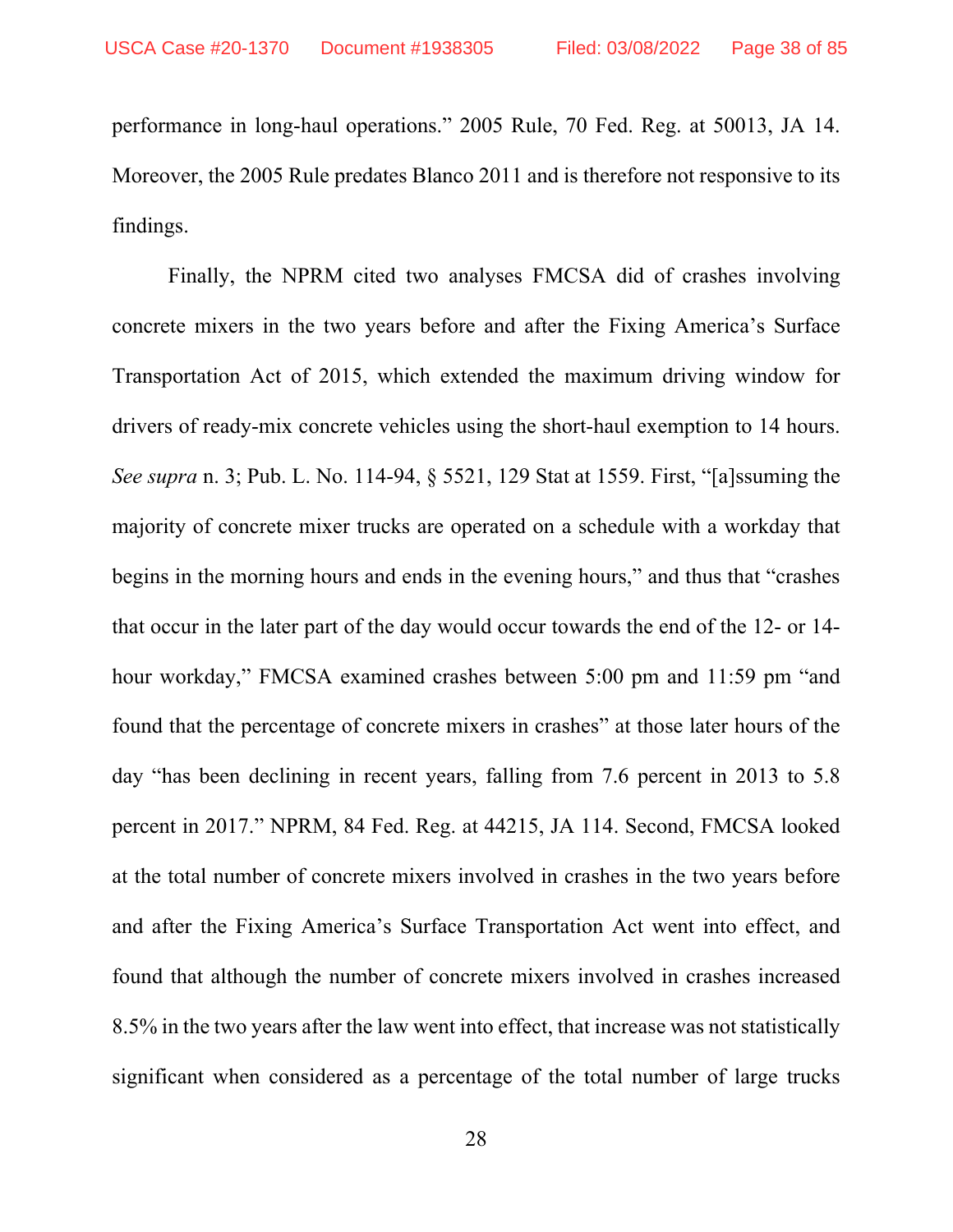involved in crashes. *Id*. These analyses, the NPRM stated, "suggest that the implementation of the [Fixing America's Surface Transportation] Act on December 4, 2015, did not increase the share of concrete mixers involved in crashes when extending the short-haul exception requirement from 12 to 14 hours." *Id*.

As commenters explained in response to the NPRM, FMCSA's analyses suffer from numerous flaws and limitations. Most notably, the analyses were not limited to ready-mix concrete vehicles whose drivers operated under the short-haul exemption. *See* Advocates 2019 Comments, at 4, JA 198; Insurance Institute for Highway Safety Comments (2019), at 2, JA 163. Accordingly, the analyses do not indicate whether crashes involving such drivers—that is, the drivers whose workday was extended by the Fixing America's Surface Transportation Act—increased following that law's enactment.

In addition, FMCSA did not support its assumption in the first analysis that crashes "that occur in the later part of the day would occur towards the end of the 12- or 14-hour workday." NPRM, 84 Fed. Reg. at 44215, JA 114. To the contrary, in a 2013 petition, the National Ready Mixed Concrete Association stated that drivers of ready-mix concrete vehicles have a "flexible start time where one day they start at 7 a.m. and the next at 12 p.m. Ready mixed concrete deliveries do not happen on a regular 9 a.m. to 5 p.m. schedule[.]" Advocates 2019 Comments, at 3, JA 197 (quoting National Ready Mixed Concrete Ass'n – Application for Exemption from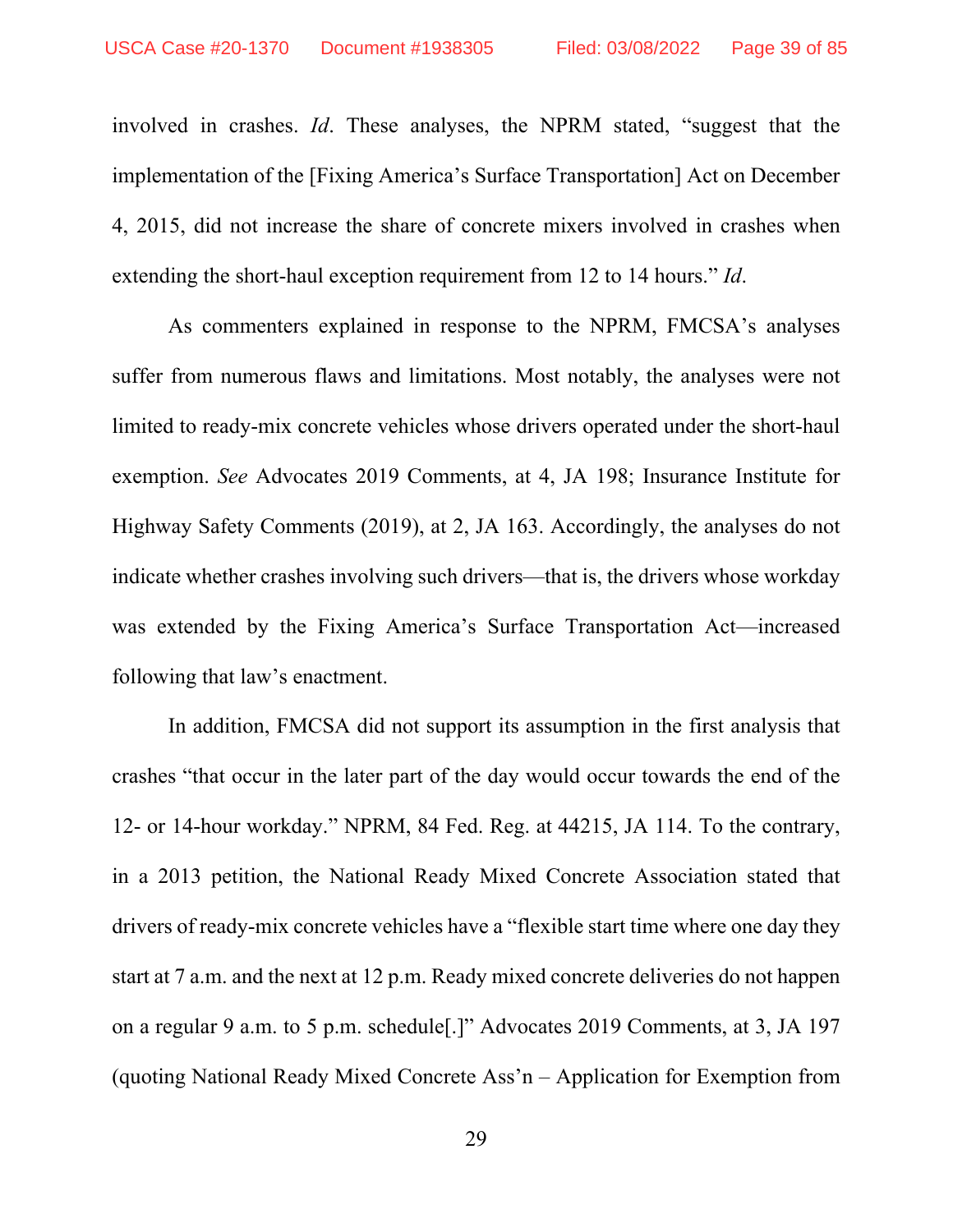49 CFR 395.3(a)(3)(ii), FMCSA-2013-0317-0001). Furthermore, FMCSA provided no data on other trucking operations to indicate whether the decline in the percentage of concrete mixers involved in crashes later in the day that FMCSA identified in the first analysis reflected trends within trucking operations in general. *See id*. And although FMCSA's second analysis only considered whether the 8.5 percent increase in crashes involving concrete mixers in the years after the Fixing America's Surface Transportation Act was enacted was statistically significant when considered as a percentage of the total number of crashes involving large trucks, not whether the increase was statistically significant when compared to the total number of concrete mixers, FMCSA provided no information about whether the number of concrete mixers remained steady as a percentage of large trucks during that time. *Cf. Am. Petroleum Inst. v. Envtl. Prot. Agency*, 862 F.3d 50, 70 (D.C. Cir. 2017), decision modified on reh'g, 883 F.3d 918 (D.C. Cir. 2018) (explaining that, if 94 percent of crashes were associated with Airline A, the Court would need "to know something about the distribution of flights among airlines," to know whether Airline A was "less safe than its competitors"). Likewise, FMCSA did not examine whether any other segments of the trucking industry experienced significant increases in crashes during that time, for reasons unrelated to concrete mixers, such that concrete mixers' "share of the total" would not have gone up significantly even if their own crash risk had. NPRM, 84 Fed. Reg. at 44215, JA 114.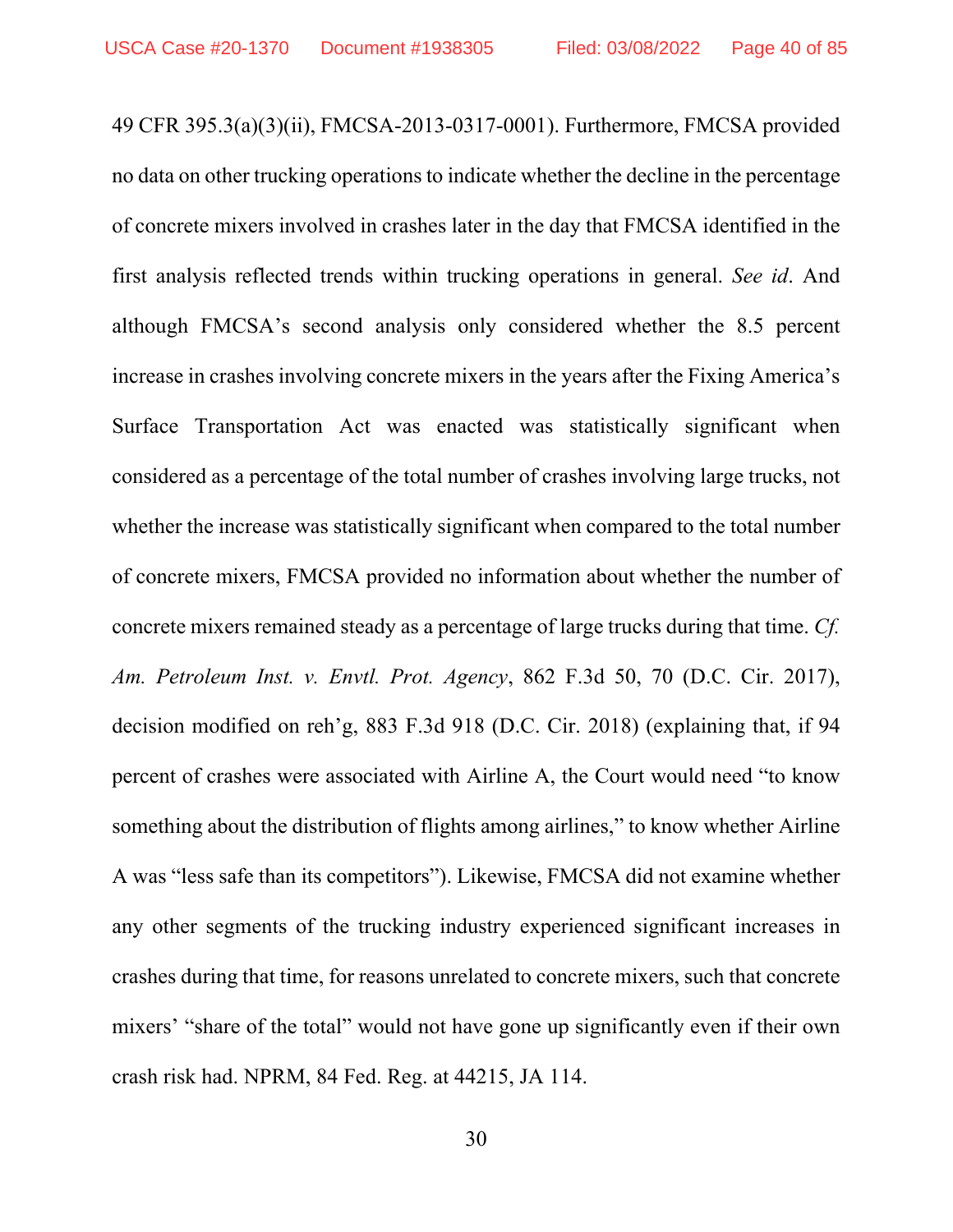Moreover, apart from the analyses' limitations in determining whether crashes among drivers of ready-mix concrete vehicles using the short-haul exemption increased after the Fixing America's Surface Transportation Act, FMCSA failed to "explain[] why the data on concrete mixer[s] is relevant to the experiences" of drivers of other types of commercial motor vehicles. Institute for Policy Integrity Comments (2019), at 3, JA 166.

[Other commercial motor vehicles] may operate differently from concrete mixers under the same conditions. …. [They] may be more likely than concrete mixers to use the entire daily maximum duty period of 14 hours. [They] may also travel at increased speeds or log more highway miles than concrete trucks. Any of these factors might create a significant enough difference between concrete mixers and [commercial motor vehicles] to warrant a more thorough and detailed explanation[.]

*Id*.; *see also*, *e.g.*, Teamsters 2019 Comments, at 3, JA 182 (noting that "the scope of work between concrete truck operators and other [commercial motor vehicle] drivers is incomparable"). Indeed, as Senator Murray noted in her comments, that Congress created different standards for ready-mix concrete delivery drivers "strongly suggests Congress did not consider ready-mix concrete delivery vehicles comparable to passenger-carrying and property-carrying short-haul drivers." Senator Murray Comments, at 2, JA 171; *see id*. ("[T]here is no basis for assuming that data collected from ready-mix concrete commercial vehicles would be similar to other short-haul vehicles.").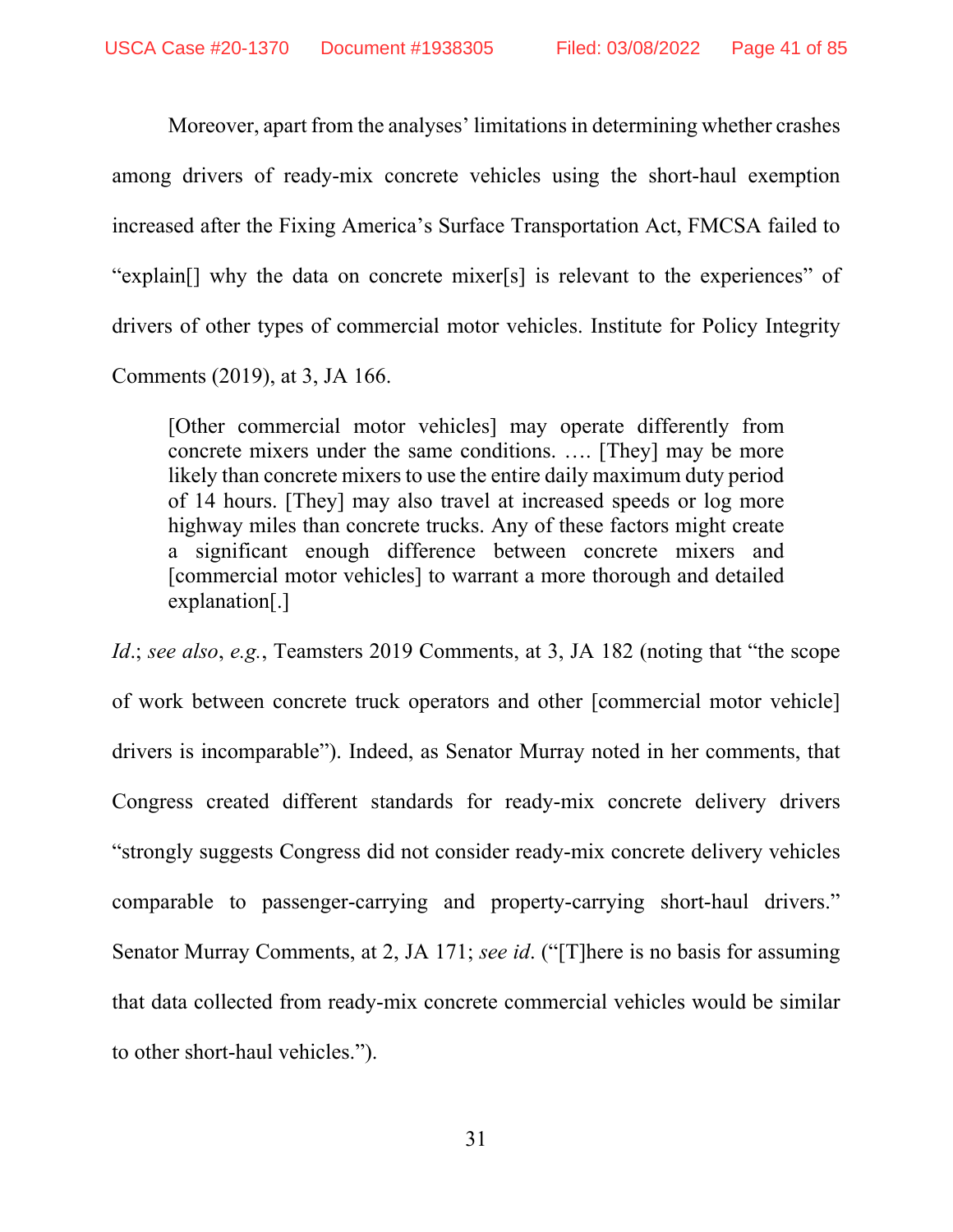In the Final Rule, FMCSA did not provide any further explanation of why the data on concrete mixers could be extrapolated to other short-haul operations, nor did it respond to the other explanations of the shortcomings of its analyses. Instead, after repeating the discussion from the NPRM, the Final Rule states that "FMCSA did not claim that the analysis is definitive, or that the population of concrete mixers is representative of all short-haul operations," but that, "[i]nstead, the analysis was offered as the best available data with a before and after comparison of changes like the changes proposed in the NPRM." 85 Fed. Reg. at 33446, JA 268. However, "limited data do not justify unlimited inferences." *Am. Petroleum Inst.*, 862 F.3d at 70. And an analysis that FMCSA concedes is not representative—and that did not consider whether crashes among the ready-mix concrete vehicles whose drivers' workdays were extended by the Fixing America's Surface Transportation Act increased after their hours were extended—does not respond to Blanco 2011's findings that driving later in the workday has a negative safety effect.

 In short, FMCSA has not explained why it does not expect the short-haul changes in the Final Rule to have an adverse impact on safety, when the changes allow drivers using the short-haul exemption to drive later in the workday and driving later in the workday has been associated with a negative effect on safety. By failing to adequately consider this "important aspect of the problem" when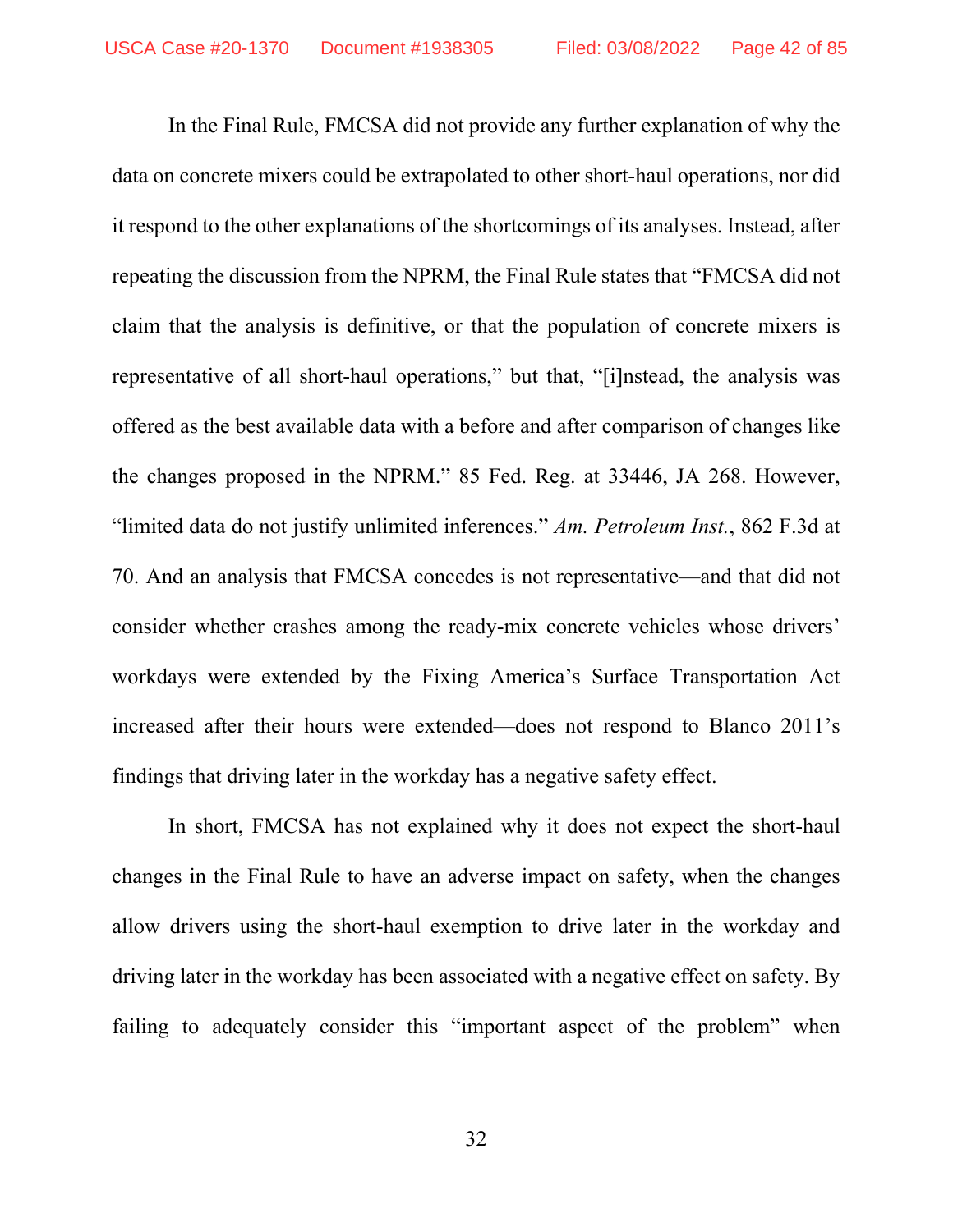promulgating the Final Rule, FMCSA acted arbitrarily and capriciously. *State Farm*, 463 U.S. at 43.

## **2. Drivers using the short-haul exemption have been found to have a high crash risk.**

 In addition to research showing the adverse impact on safety of driving later in the working day, a recent study by the Insurance Institute for Highway Safety "showed that interstate truck drivers operating under the short-haul exemption had a crash risk 383% higher than those not using the exemption." Insurance Institute for Highway Safety Comments (2018), at 1, JA 52 (citing Eric R. Teoh, *et al.*, *Crash risk factors for interstate large trucks in North Carolina*, 62 Journal of Safety Research 13–21 (2017), Supp. Certified Index of Record Item 5 (hereafter, Teoh 2017)). Because operating under the short-haul exemption has been shown to increase crash risk, allowing drivers operating under that exemption to operate for longer hours and to drive longer distances would reasonably be expected to have an adverse effect on safety.

 FMCSA responded to Teoh 2017 by stating that although "the finding was statistically significant, it was based on a very small sample size, which prevented the author from estimating a matched-pair odds ratio restricted to drivers operating under a short-haul exception, and was not nationally representative." Final Rule, 85 Fed. Reg. at 33446, JA 268. "Further," FMCSA stated, "the authors [of the study] noted that other related factors unobserved in the study may have led to this result.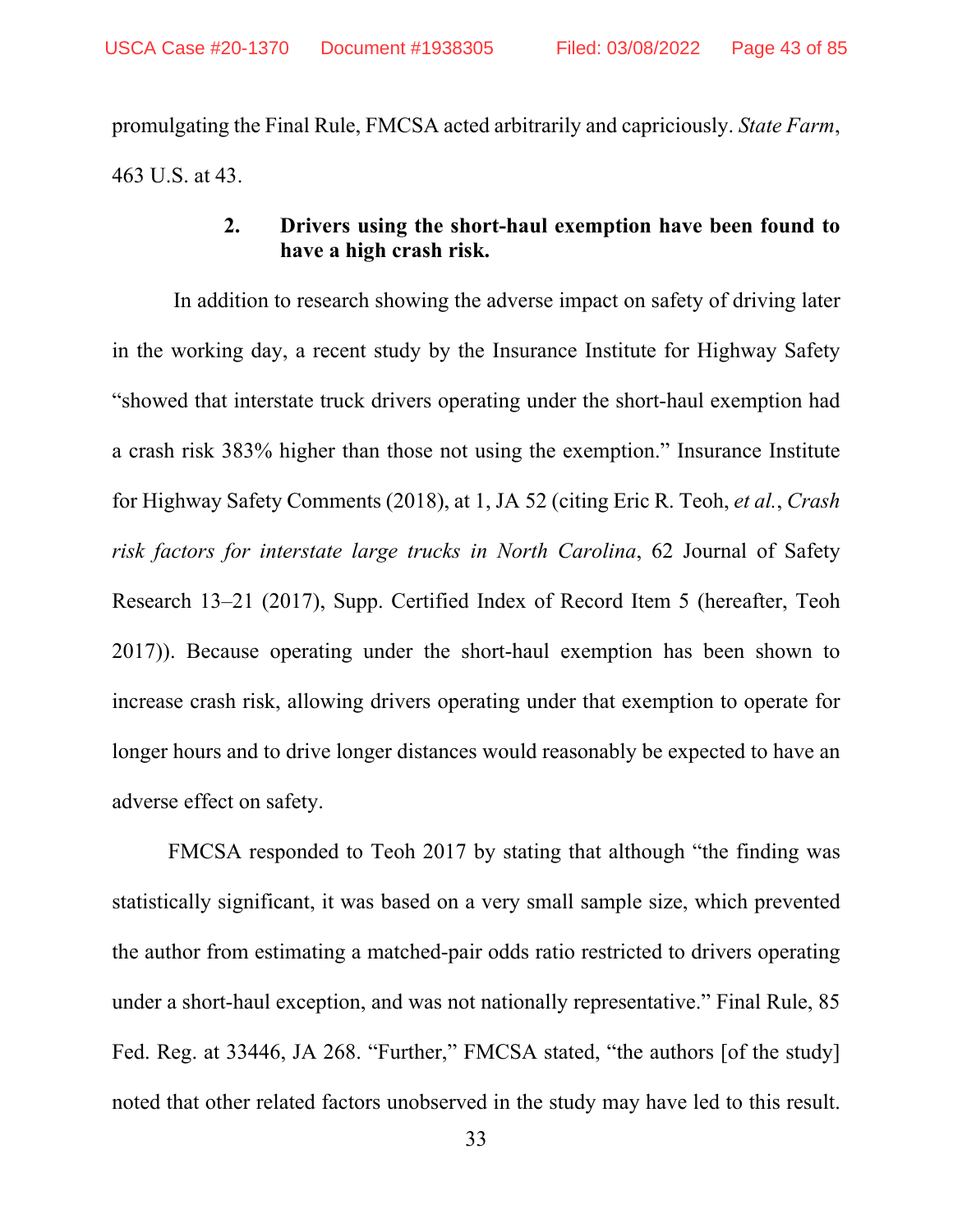For example, it is possible that older or more poorly maintained trucks are used in local operations." *Id*. FMCSA provides no reason, however, why North Carolina short-haul operations would not be representative of short-haul operations nationally. And the possibility that the increased crash risk found in short-haul operations may not be due to the inherent nature of those operations, but to other related factors, does not mean that increasing the workday and driving radius for short-haul drivers would not impact safety. For example, if the reason short-haul drivers were found to have a higher crash risk is because they drive older or more poorly maintained trucks, and such trucks are more likely to get into crashes, then increasing the workday and air-mile radius for short-haul operations would reasonably be expected to have an adverse effect on safety because it would allow drivers to drive longer and farther in those less-safe trucks. Finally, that Teoh 2017 involved a small sample size does not provide a rationale for FMCSA to ignore it, and to announce, despite the study, that it has no reason to think that extending the workday and air-mile radius of short-haul drivers will have a negative safety effect. *Cf. State Farm*, 463 U.S. at 52 (noting that an agency may not "merely recite the terms 'substantial uncertainty' as a justification for its actions").

 Apart from these criticisms, FMCSA's only other response to Teoh 2017 is to point to the agency's analyses of ready-mix concrete vehicles. As discussed above, however, FMCSA does not purport to believe that those vehicles are representative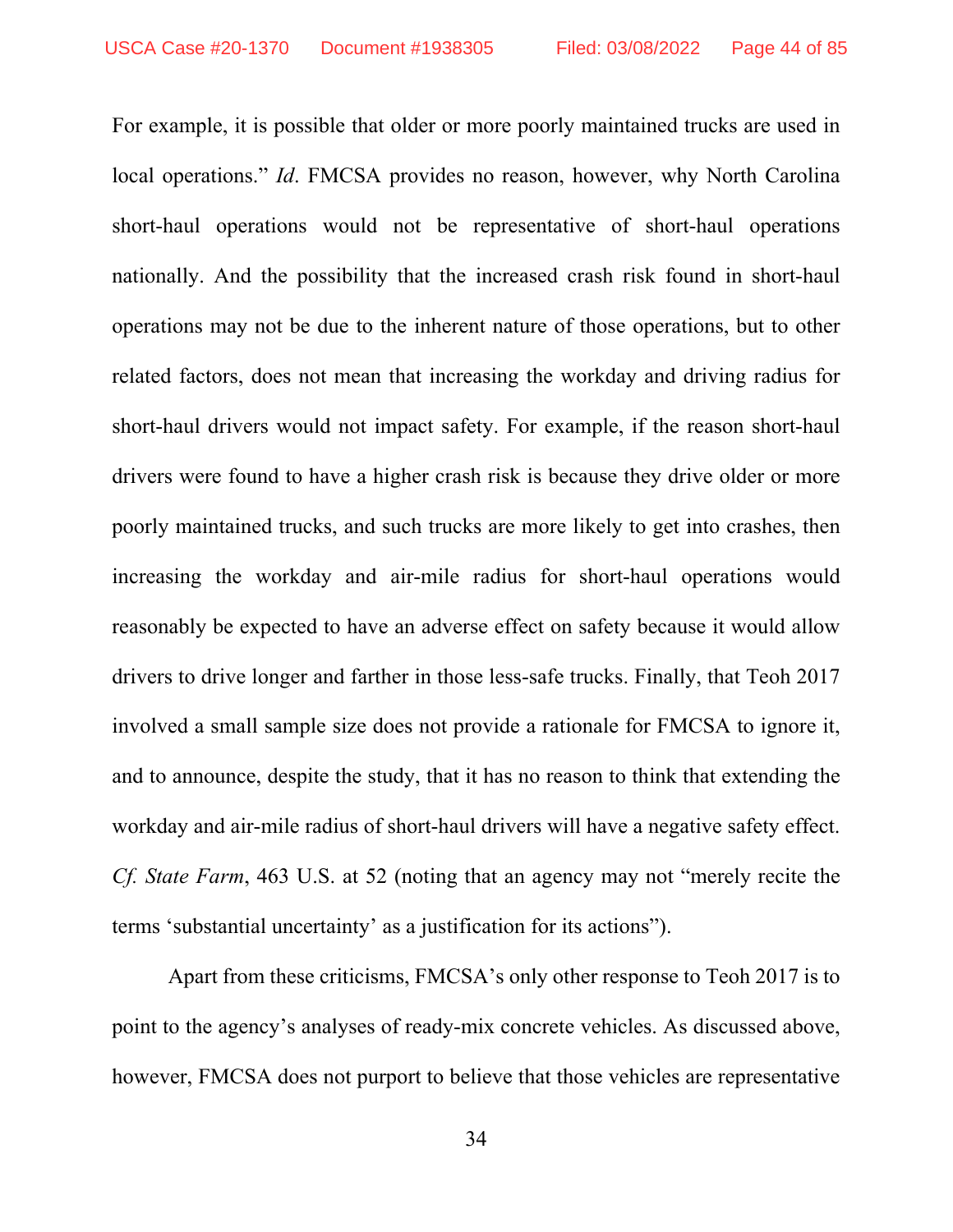of other short-haul operations, and, in any event, FMCSA's analyses did not focus on ready-mix concrete vehicles using the short-haul exemption. These analyses which were flawed for the reasons already discussed—do not counter Teoh 2017's findings that drivers using the short-haul exemption have a statistically significant increased crash risk. FMCSA has not provided a reasonable explanation why, despite those findings, it does not expect the changes to the short-haul operations to have a negative effect on safety.

## **B. FMCSA has not justified its conclusion that the short-haul changes will not adversely affect driver health.**

As the Teamsters explained in their comments to FMCSA, the trucking industry has high occupational injury and illness rates. *See* Teamsters 2019 Comments, at 4, JA 183. Many of those injuries occur during non-driving work activities. *See id*. (citing studies); Final Rule, 85 Fed. Reg. at 33408, JA 230 (noting that "several citations provided state that most injuries suffered by short-haul drivers are experienced during non-driving tasks, such as loading and unloading"). Extending the workday for short-haul drivers, who typically make multiple stops throughout the day, will likely cause drivers to handle more freight, spend additional time loading and unloading their trucks, and enter and exit their cabs more times each day. *See* Teamsters 2018 Comments, at 2–3, JA 72–73; Teamsters 2019 Comments, at 6, JA 185. Accordingly, the drivers will likely experience increased incidence of occupational injuries. *See* Teamsters 2018 Comments, at 3, JA 73; *see*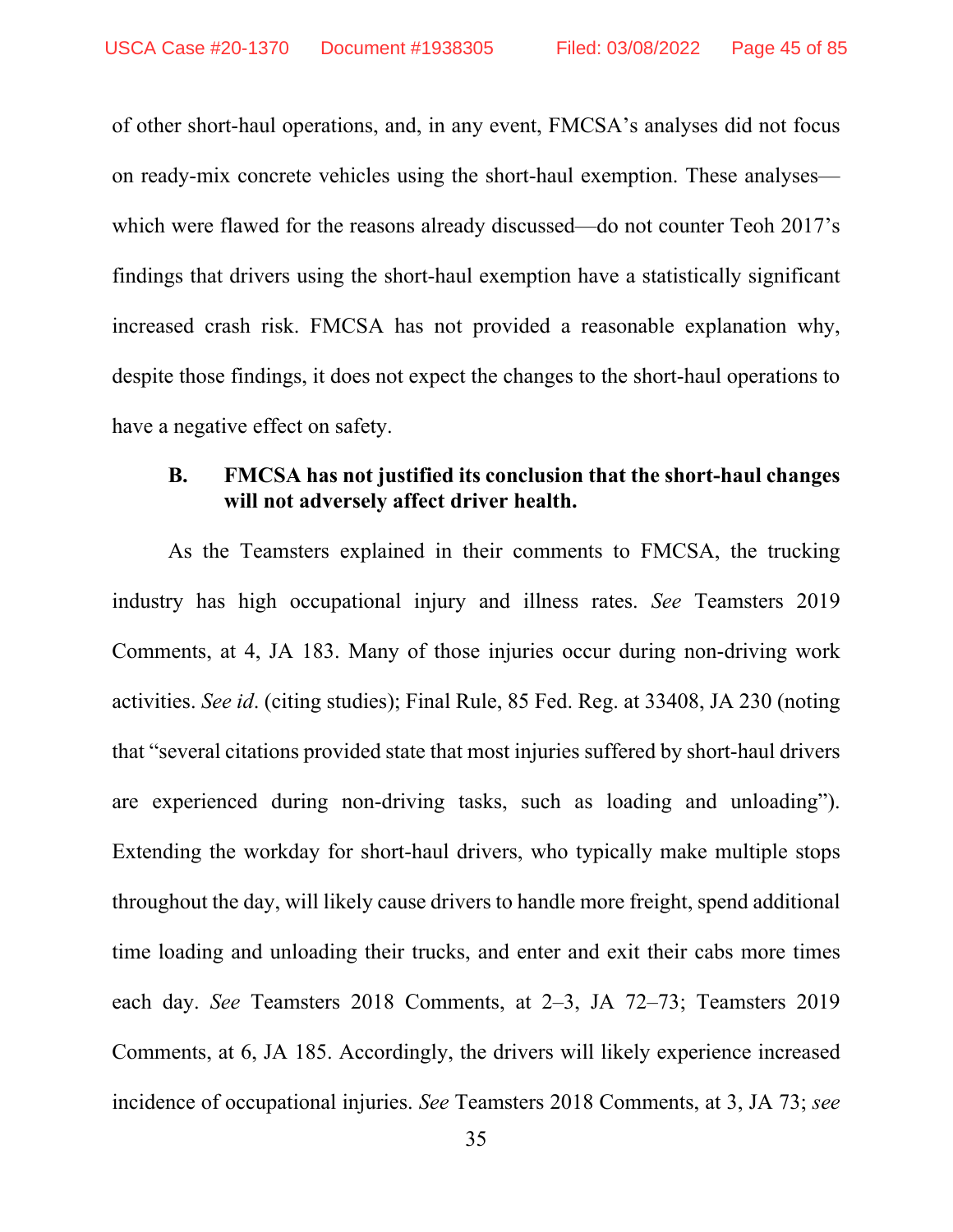*also* Teamsters 2019 Comments, at 5, JA 184 (discussing a National Institute for Occupational Safety and Health report that summarized more than 50 studies' findings on the impact of long working hours and found a pattern of increased injuries associated with long work shifts).

Similar to its assertions that the short-haul changes will not negatively impact safety because they do not extend the workday beyond 14 hours, FMCSA's primary response to comments explaining how the changes to short-haul operations will harm drivers' health is to state generally that "the expansion of the short-haul workday from 12 to 14 hours simply gives short-haul carriers the same driving window that other carriers have used for many years." Final Rule, 85 Fed. Reg. at 33403, JA 225. According to FMCSA, that window is "consistent with the statutory obligation to protect driver safety and health … as shown by the extensive discussion in the 2005 final rule [70 Fed. Reg. at 49982, et seq.]." *Id*. That long-haul drivers are permitted to drive within a 14-hour window, however, does not show that increasing the workday from 12 to 14 hours will not have an adverse effect on health in "the unique context of short-haul operations." *Am. Trucking Ass'ns*, 724 F.3d at 253. Short-haul drivers generally spend a larger share of their time than long-haul drivers on the types of non-driving activities that cause the majority of workplace injuries among truck drivers. *See* Final Rule, 85 Fed. Reg. at 33407, JA 229 (describing the "inherent nature" of short-haul operations as involving "several stops for pick-up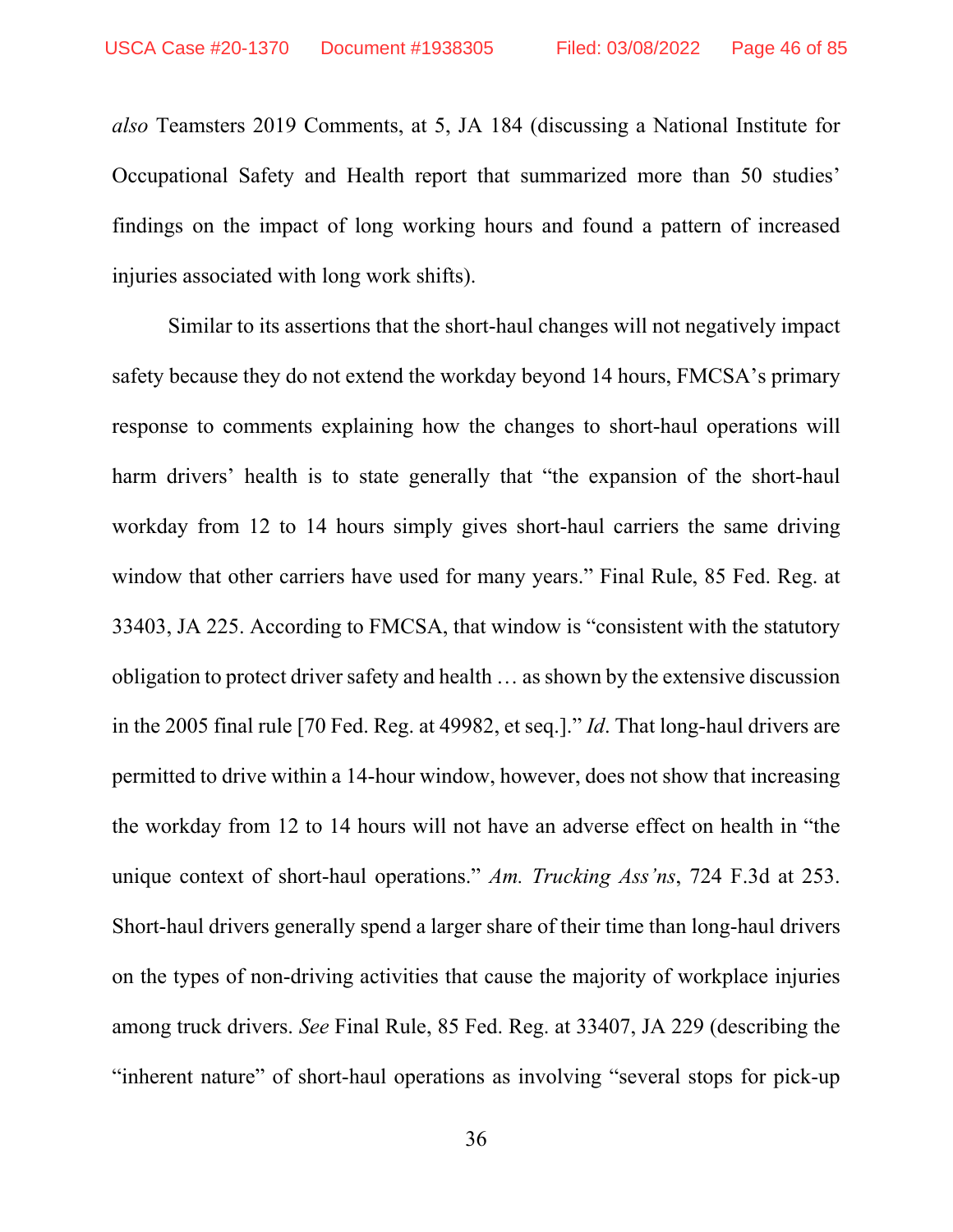and/or delivery during the shift, or a few trips with extended periods at the delivery/service site, etc."); 2011 Rule, 76 Fed. Reg. at 81141, JA 39 (explaining that short-haul drivers "may spend a good part of each day loading and unloading at multiple locations," whereas, "[a]lthough there are exceptions, most long-haul drivers do not load or unload the cargo").

Moreover, the discussion of health in the 2005 Rule, which adopted the 14 hour driving window for long-haul drivers, does not show that increasing short-haul drivers' work hours will not adversely affect their health. As explained above, the 14-hour driving window adopted in the 2005 rule was *shorter* than the driving window under the pre-2003 rule, so the 2005 rule did not discuss the health effects of *increasing* workdays to 14 hours. *See* 2005 Rule, 70 Fed. Reg. at 50014, JA 15 ("The 14-hour provision is a substantial improvement over the pre-2003 rule, with its 15-hour limit extendable by the amount of off-duty time taken during the duty tour, because this provision generally reduces daily work hours and any associated health effects."). Furthermore, the 2005 Rule did not focus on the effect of increasing daily working hours on non-driving occupational injuries, let alone on those suffered by short-haul drivers. *See id*. at 49982–92, 50006, JA 2–13. Finally, the 2005 Rule's discussion of health was, itself, arbitrary and capricious. For example, the 2005 Rule only discussed lower back pain in the context of whole-body vibration and stated that, given "the other confounding factors that have been shown to be associated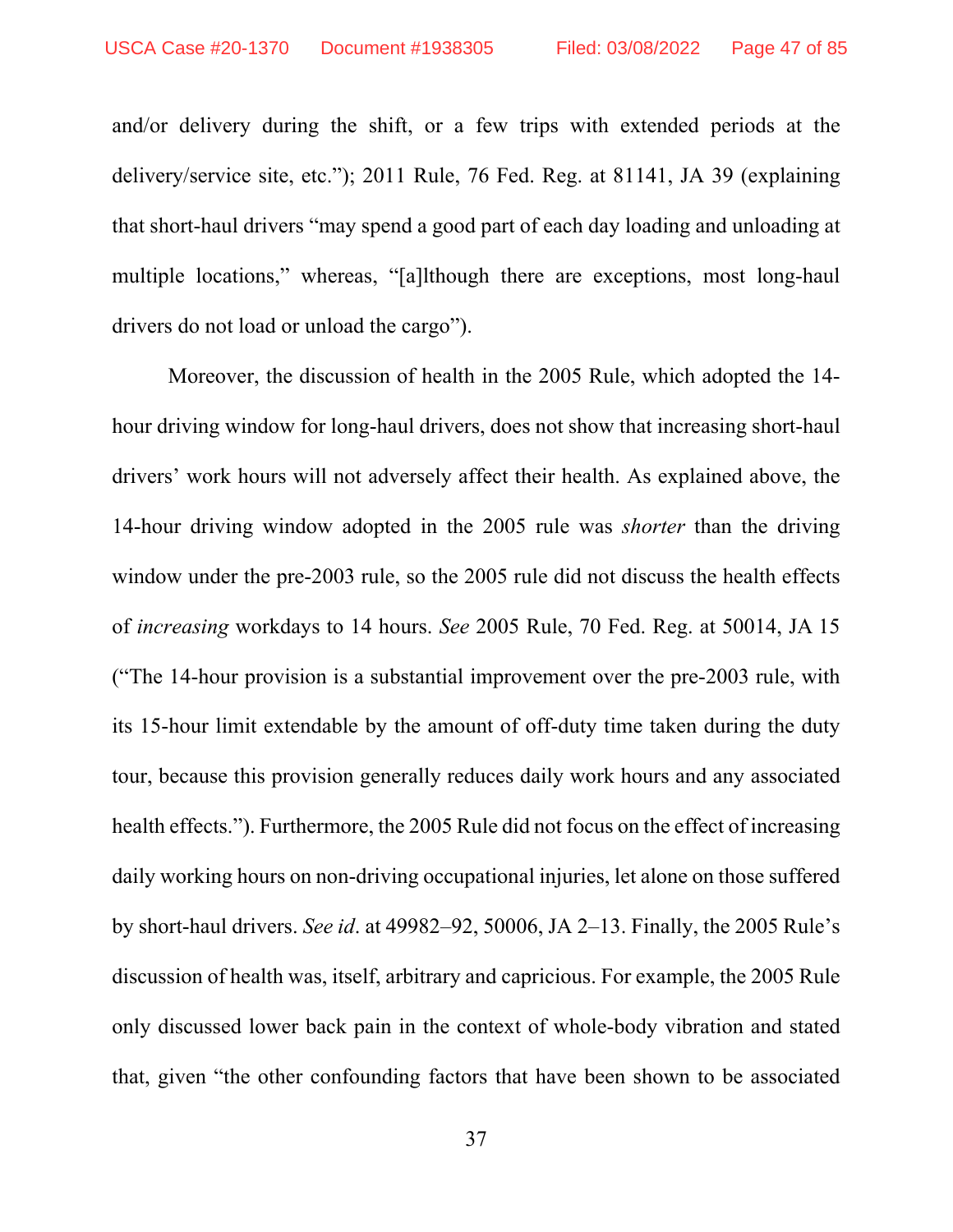with" lower back pain, "it is highly unlikely that vibration is the cause" of such pain. *Id*. at 49988, JA 8. But many of the other risk factors for lower back pain, such as repeated and heavy lifting, are also associated with truck driving. The 2005 Rule did not address whether, for a variety or combination of reasons, drivers experience an elevated incidence of lower back pain that increases with longer working and driving hours.<sup>7</sup> Likewise, here, although the Teamsters' comments explained that many factors that have been found to contribute to lower back pain are present in commercial driving, and particularly in short-haul operations, *see* Teamsters 2019 Comments, at 4, JA 183 (discussing a National Institute for Occupational Safety and Health Report on work-related musculoskeletal disorders), the Final Rule did not address whether increasing short-haul drivers' work hours would exacerbate lower back pain.

Aside from relying on the 2005 Rule and the 14-hour driving window for long-haul drivers, FMCSA provided few responses to explanations of how the rule will adversely affect driver health. FMCSA stated that the "the expanded 150 air-

<sup>&</sup>lt;sup>7</sup> Public Citizen, et al., explained the problems with the discussion of health in the 2005 Rule in their challenge to that rule *See* Final Brief for Petitioners, *Public Citizen v. FMCSA*, No. 06-1078 (D.C. Cir., filed Sept. 29, 2006). Because the Court vacated the provisions challenged by those petitioners as arbitrary and capricious based on other arguments they made, the Court did not reach those petitioners' arguments that the rule was arbitrary and capricious because it failed to protect driver health. *See Owner-Operator Ass'n v. FMCSA*, 494 F.3d at 199.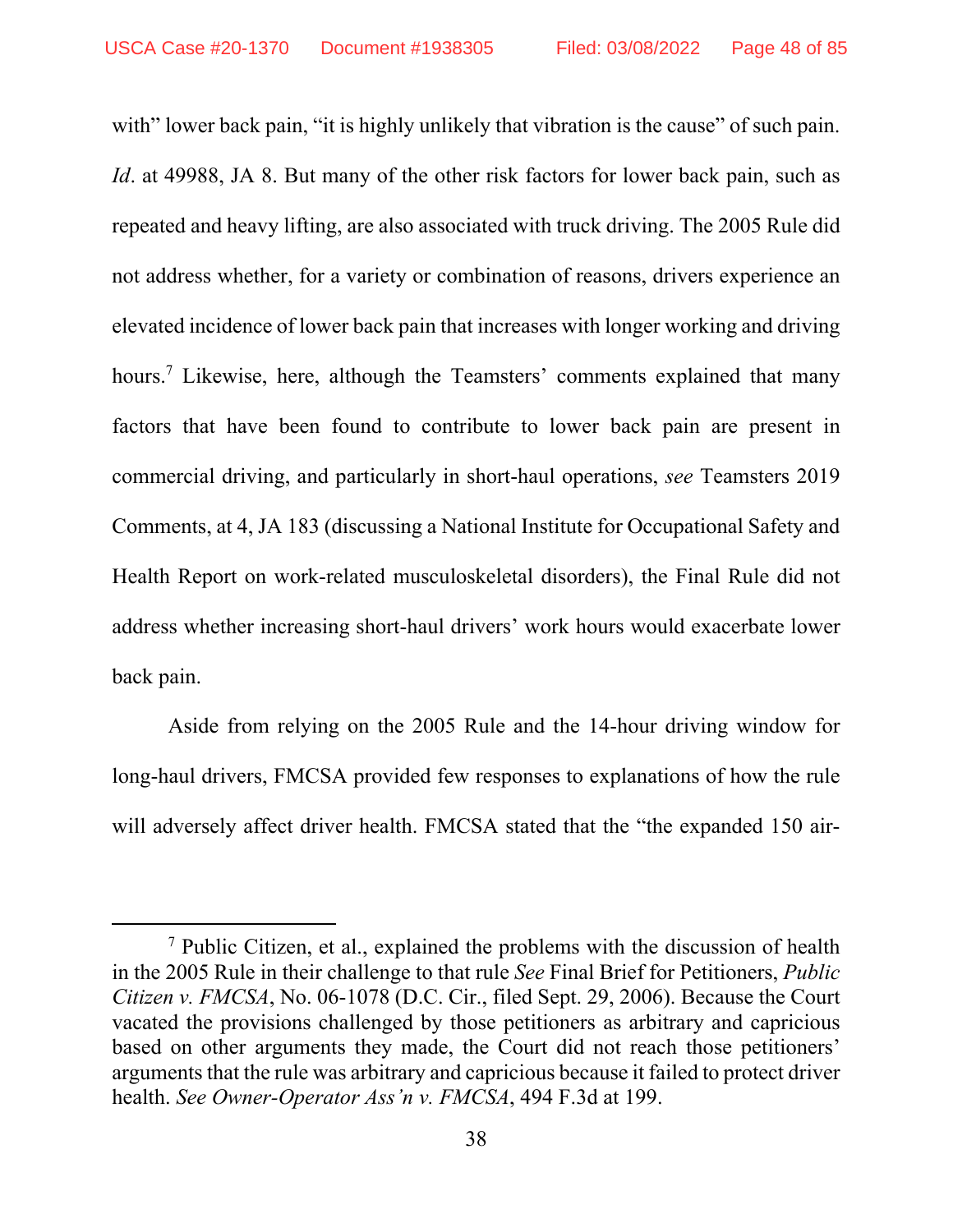mile radius may induce some carriers to make longer runs with fewer deliveries than before, which may minimize, or even eliminate, an increase in the number of stops, where [the Teamsters] claim<sup>[]</sup> workplace injuries typically occur." Final Rule, 85 Fed. Reg. at 33409, JA 231. Elsewhere in its discussion of the short-haul changes, however, FMCSA stated that it does not expect drivers to "spend significantly more time behind the wheel on a daily basis than they currently do." *Id*. at 33410, JA 232. If drivers have two more hours in which to work, but FMCSA does not expect them to spend significantly more time behind the wheel, then, logically, they would be spending more time on the non-driving activities in which short-haul drivers are often injured. *See* Teamsters 2019 Comments, at 6, JA 185 (listing non-driving duties that surveyed drivers expected to increase if working hours were extended).

FMCSA also stated that "[the Teamsters] ha[ve] not reported, nor is FMCSA aware of, any study that purports to establish a dose-response curve showing workplace injuries as a function of each hour worked." Final Rule, 85 Fed. Reg. at 33409, JA 231. But the Teamsters did cite a report in which a "pattern of deteriorating performance on psychophysiological tests as well as injuries while working long hours was observed across study findings." National Institute for Occupational Safety and Health, *Overtime and Extended Work Shifts: Recent Findings on Illnesses, Injuries, and Health Behaviors* (2004), *available* at https://www.cdc.gov/niosh/docs/2004-143/pdfs/2004-143.pdf (cited in Teamsters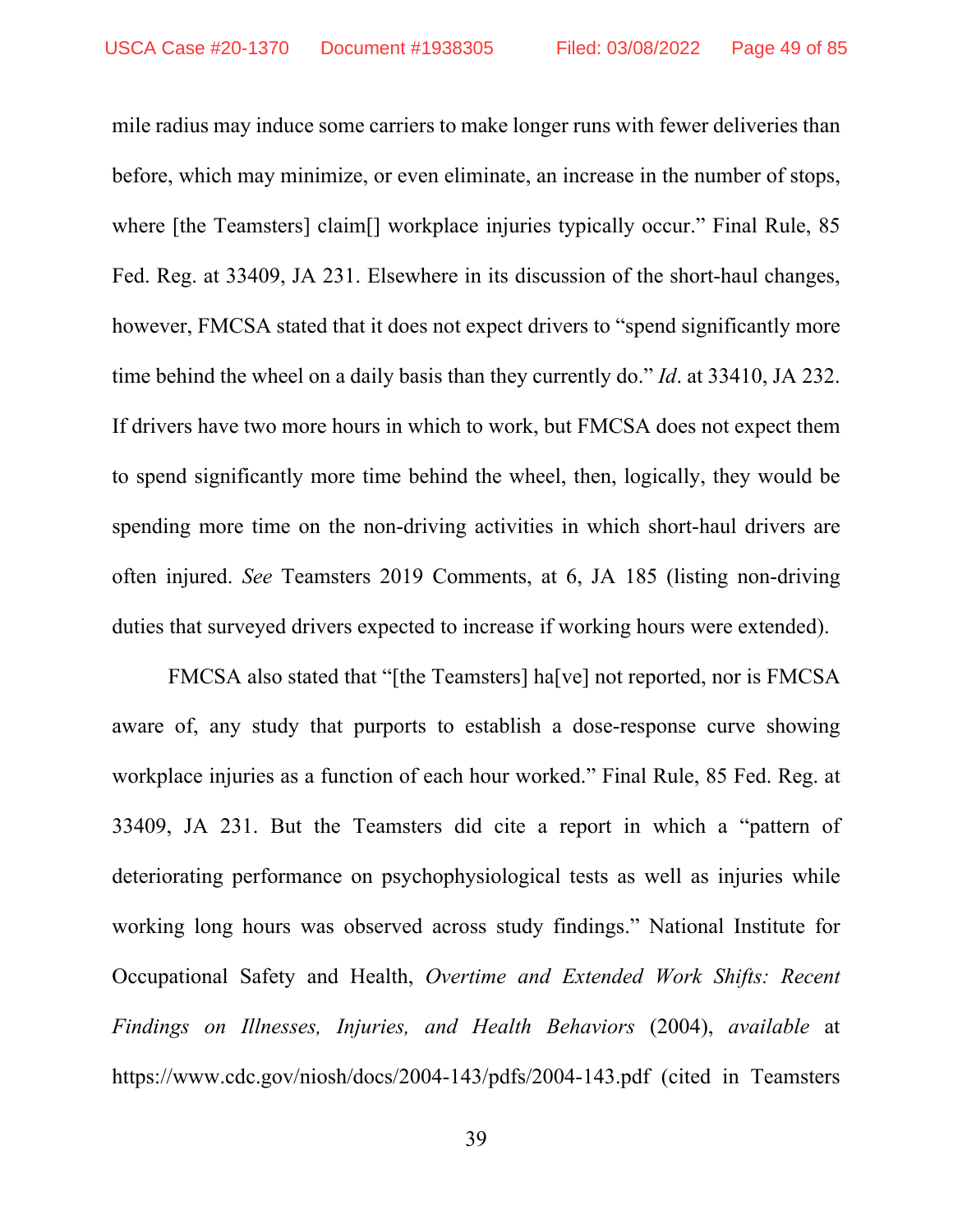2019 Comments, at 5, JA 184).<sup>8</sup> And it stands to reason that, if drivers spend more time on the tasks that cause them the most injuries, they are more likely to be injured. Moreover, the "mere fact that the magnitude of … effects is *uncertain* is no justification for *disregarding* the effect entirely." *Public Citizen*, 374 F.3d at 1219. FMCSA has not justified its conclusion that extending short-haul drivers' workdays will not adversely affect driver health, and this provision of the Final Rule is therefore arbitrary and capricious.

## **C. FMCSA has not provided a reasonable explanation for its assertions that the changes to the short-haul exemption will not impact compliance with hours-of-service regulations.**

As FMCSA explained in adopting the Electronic-Device Rule, electronic logging devices "improve compliance with the [hours-of-service] rules." Electronic-Device Rule, 80 Fed. Reg. at 78292, JA 42. Compliance with the hours-of-service rules, in turn, "prevent[s] commercial vehicle operators from driving for long periods without opportunities to obtain adequate rest," which is "necessary to ensure that a driver is alert behind the wheel and able to respond appropriately to changes in the driving environment." *Id*. at 78376, JA 44.

<sup>&</sup>lt;sup>8</sup> FMCSA did not include the National Institute for Occupational Safety and Health report in the administrative record, indicating that agency did not consider it in issuing the Final Rule. However, the agency cannot create an absence of evidence by omitting cited evidence from the record.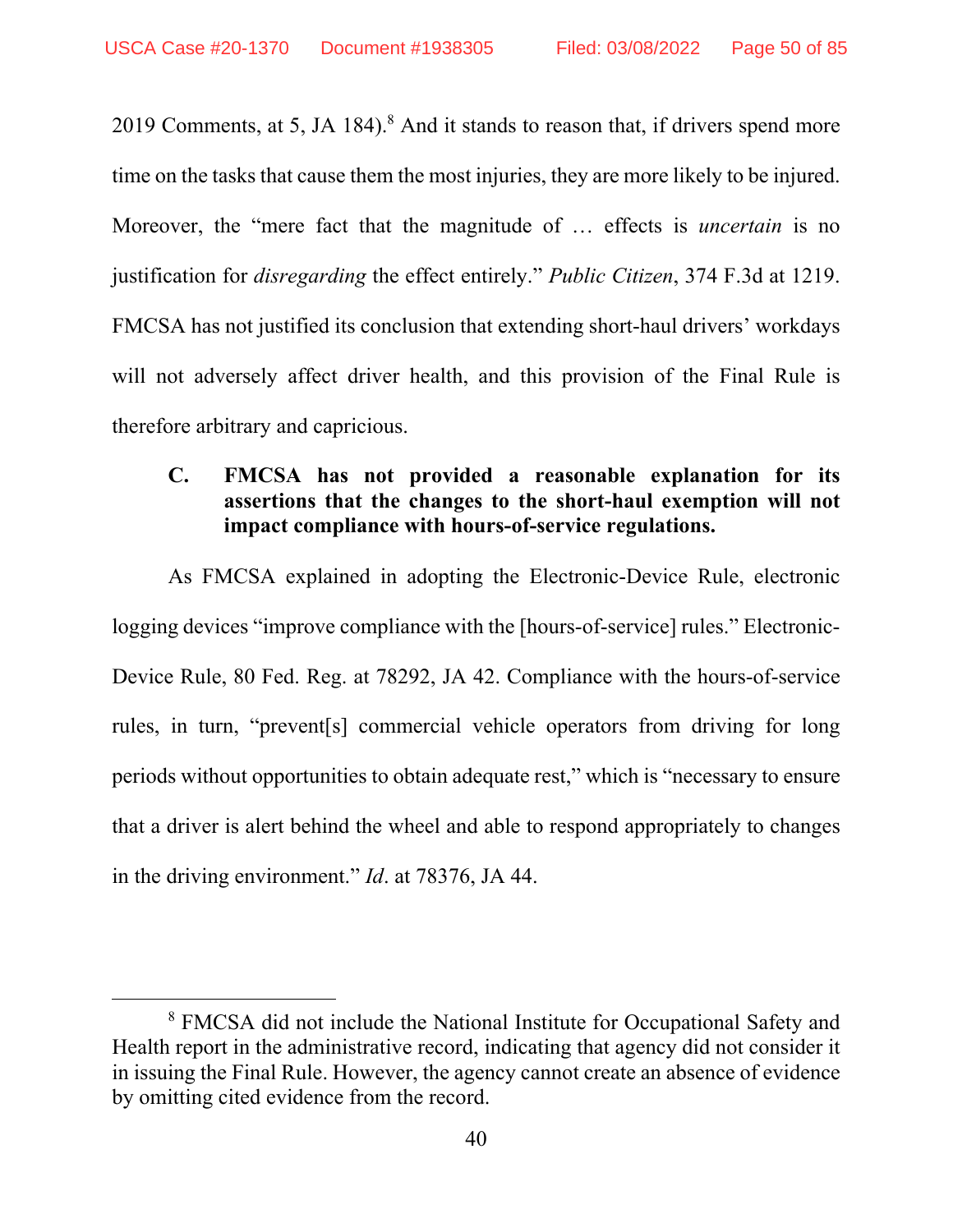As commenters explained to FMCSA, the Final Rule's expansion of the shorthaul exemption to the record-of-duty-status/electronic-logging-device requirements will negatively affect compliance with hours-of-service regulations, primarily in two ways. First, it will allow more drivers to take advantage of the exemption to the logging requirement, thereby making it harder to determine whether those drivers are complying with the hours-of-service rules. *See* Teamsters 2019 Comments, at 7, JA 186; Advocates 2019 Comments, at 5, JA 199. Instead of drivers recording their duty status, the only information that will be recorded for drivers who will now start using the short-haul exemption will be the time the driver reported for duty, the total number of hours the driver was on duty, the time the driver was released from duty, and, for drivers used for the first time or intermittently, the total time for the preceding seven days. 49 C.F.R.  $\S 395.1(e)(1)(iv)$ .

Second, because the workday will be extended by two hours, drivers will have more opportunities to violate the driving limits or be required by their employers to violate the driving limits. *See*, *e.g.*, Advocates 2019 Comments, at 5, JA 199. Before the Final Rule, drivers of property-carrying commercial motor vehicles using the short-haul exemption had a 12-hour workday in which they were allowed to drive 11 hours. Assuming they needed to spend some time on non-driving activities, including work activities such as loading and unloading and non-working activities such as eating and using the restroom, the drivers were relatively unlikely to exceed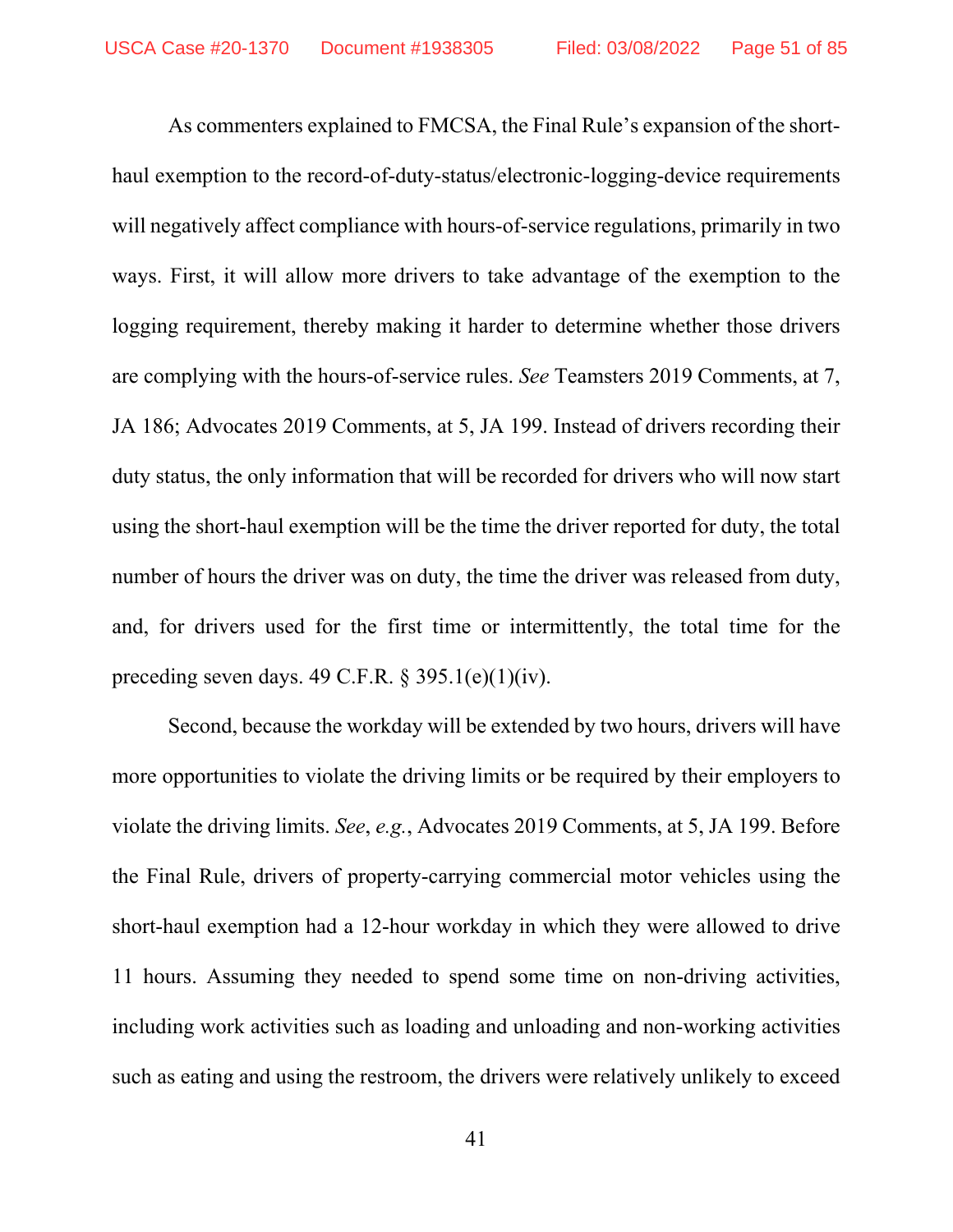the 11-hour driving limit during their 12-hour workday. Under the Final Rule, however, drivers will have 14 hours in which to drive 11 hours. The extra two hours of work time "could allow drivers to substantially exceed driving time limits currently established in regulation, without any deterrent, since discovery of the violation(s) would be impossible by enforcement personnel." California Highway Patrol Comments (2019), at 2, JA 127.

The likelihood that drivers will exceed the driving limits will be exacerbated by the extension of the permissible driving radius from 100 to 150 air miles, a change that increases the area in which a driver can drive from approximately 31,416 square air miles to approximately 70,686 square air miles. *See* Senator Murray Comments, at 2, JA 171 (noting that "the 50 air-mile increase to the current driving area radius would be roughly the equivalent of adding the entire state of Kentucky on to a 'short' haul driver's work area"). Because they will be able to drive farther, drivers will be able to drive for longer periods before they make their stops for deliveries. *See*  Advocates 2019 Comments, at 5, JA 199.

Although the changes to the short-haul exemption will allow more drivers to drive without electronic logging devices, and although they will provide drivers with more time and distance in which to exceed the driving limit, the Final Rule asserts that the changes will not "increase the likelihood that motor carriers will not comply with [hours-of-service] rules." 85 Fed. Reg. at 33409, JA 231. As with its assertions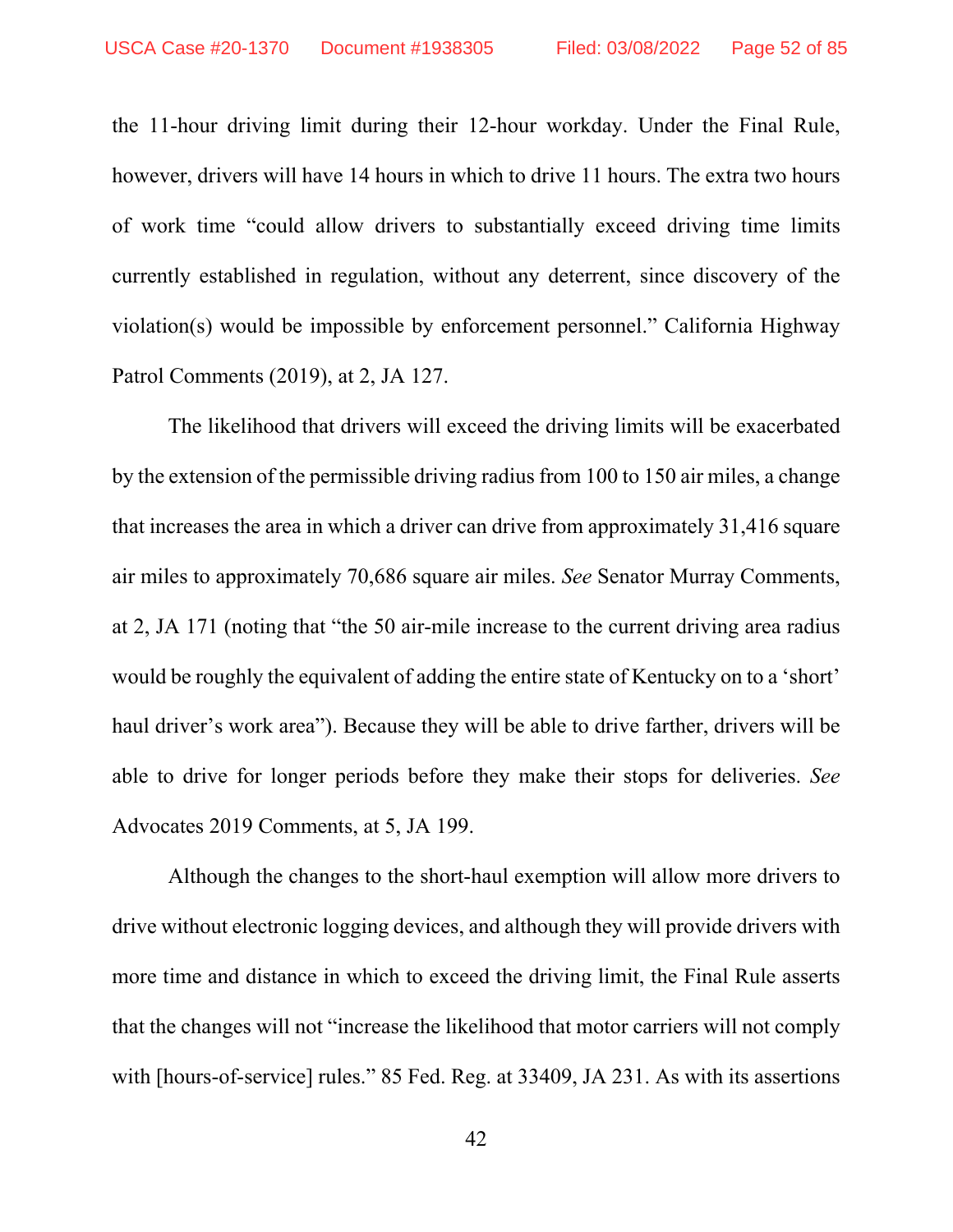that the short-haul changes will not adversely affect safety and health, FMCSA failed to provide a reasoned explanation for this conclusion. The Final Rule states, for example, that the fact that the changes will enable more drivers to use the short-haul exception, "in and of itself, does not mean that the carriers in questions would experience increased levels of noncompliance with the applicable [hours-of-service] rules." *Id*. at 33407, JA 229. Given that electronic logging devices reduce noncompliance with hours-of-service rules, however, it is only logical to conclude that exempting more drivers from the electronic-logging-device requirement will allow increased noncompliance with those rules.

"With respect to the notion that drivers will drive farther by falsifying time records due to the lack of an [electronic logging device]," FMCSA "notes that the exception allowing short-haul drivers to use time cards as opposed to [records of duty status] has long existed in the [hours-of-service] rules" and insists that "[n]othing in the changes to the short-haul exception creates additional opportunities for short-haul drivers to falsify time records." *Id*. at 33410, JA 232. FMCSA's response ignores that the Final Rule triples the time over the 11-hour driving limit that property-carrying commercial motor vehicle drivers can work, vastly expanding their opportunities to exceed the driving limit. FMCSA's assertion that "the techniques currently used to enforce the [hours-of-service] requirements for shorthaul drivers will be the same whether the maximum work shift is 12 or 14 hours,"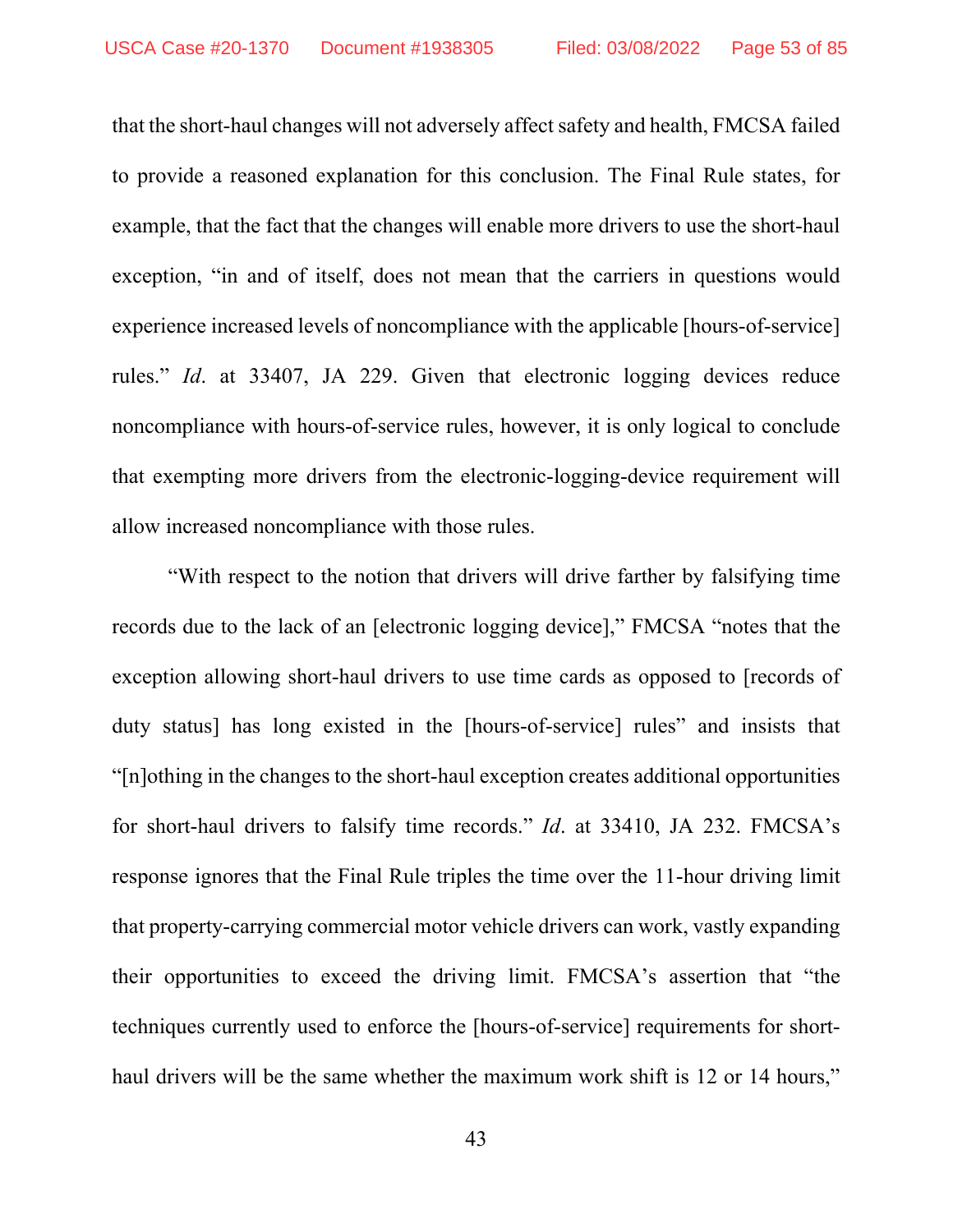*id*. at 33406, JA 228, likewise ignores that, regardless of whether the enforcement techniques remain the same, extending drivers' workdays expands their opportunities to exceed the driving limit. And FMCSA's assertion that short-haul drivers who require commercial driver's licenses will have no "more opportunities or incentives to exceed 11 hours of driving time within the 14-hour window than non-[commercial driver's license] short-haul drivers who already have these time and distance limits," *id*. at 33407, JA 229, misses the point: The relevant comparison, in discussing whether the Final Rule increases opportunities for short-haul drivers who require commercial driver's licenses to violate hours-of-service regulations are the rules that governed *them* before the Final Rule was enacted, not the rules governing other drivers. And notably, FMCSA provides no information on the extent to which short-haul drivers who do not require a commercial driver's license exceed the driving limit within their driving window—perhaps because those drivers do not document their driving time through records of duty status and electronic logging devices.

The Final Rule emphasizes that employers will still be required to "maintain and retain accurate time records … showing the time the duty period began and ended, and the total hours on-duty each day." *Id*. at 33406, JA 228. Those time records, however, "do not provide a means to detect excessive *driving* time." Motor Carrier Safety Advisory Committee Report, Task 19-1 (Oct. 2019), at 5, JA 133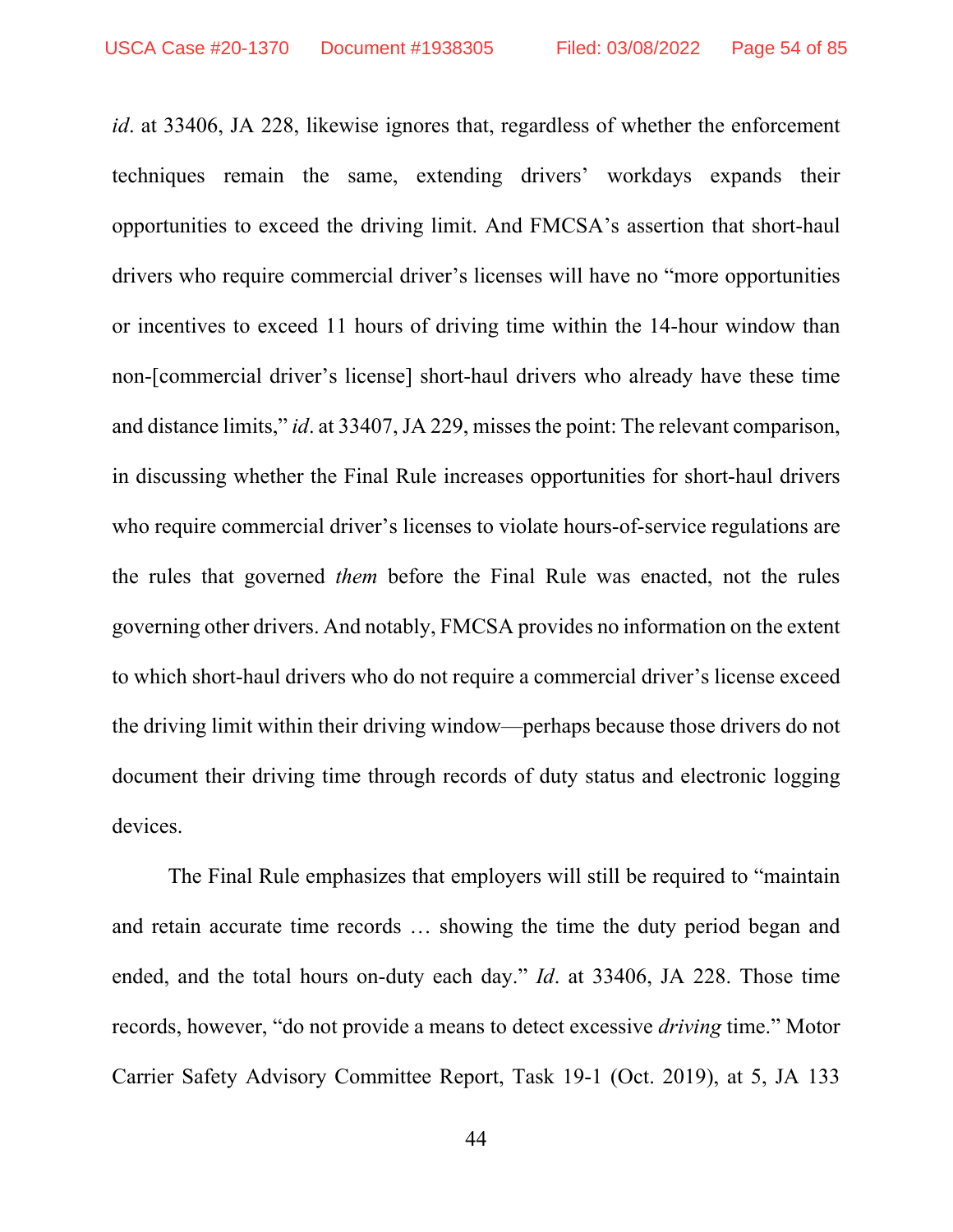(emphasis added). FMCSA notes that "[m]otor carriers must still ensure that shorthaul drivers using the exception do not drive more than 11 hours for property carriers or 10 hours for passenger carriers." Final Rule, 85 Fed. Reg. at 33409, JA 231. But the agency does not explain how motor carriers will ensure that their drivers comply with the limits when the drivers will not be required to keep a log detailing their driving time. Finally, FMCSA states that "the nature of short-haul operations, with frequent delivery stops, means that an increase in violations of the 11-hour driving limit is highly unlikely." *Id*. at 33408, JA 230. But the Final Rule significantly expands the number of hours drivers can work, and the increase in permissible driving distance will enable drivers to stop less frequently. As FMCSA notes, "carriers that choose to serve new customers near the outer limit of the expanded 150 air-mile radius will draw down more of the 11-hour driving time." *Id*. FMCSA states that such drivers will be "unable to make as many deliveries as they could have made within the previous 100 air-mile radius," *id*., without acknowledging the other possibility—that such drivers will take advantage of the extended workday to make the same number of deliveries by exceeding the 11-hour driving limit.

When FMCSA's predecessor agency, the Federal Highway Administration, extended the driving radius for short-haul drivers from 50 to 100 miles in 1980, it decreased the on-duty limit to 12 hours, explaining that, since the agency was "expanding the area of operation fourfold, a limitation [was] necessary to ensure that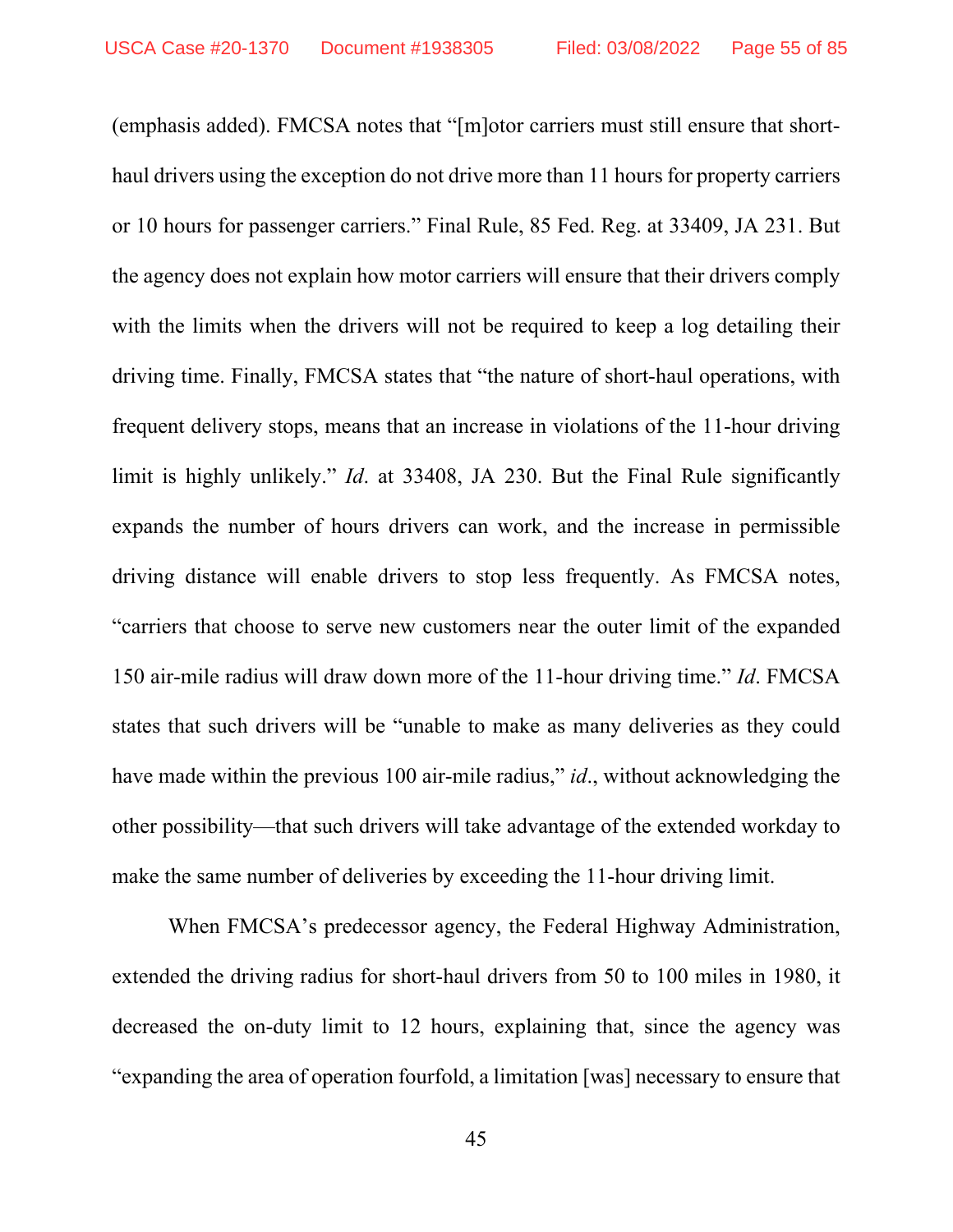the hours of service are not violated." 45 Fed. Reg. at 22043; *see also* 52 Fed. Reg. at 41719 (in rejecting requests to extend the 12-hour period to 15 hours, stating that "an extension beyond 12 consecutive hours would increase the likelihood that drivers would be able to exceed the … driving limitation without detection"). Although "the requirement that an agency provide reasoned explanation for its action would ordinarily demand that it display awareness that it *is* changing position," *Federal Communications Commission v. Fox Television Stations, Inc.*, 556 U.S. 502, 515 (2009), FMCSA does not acknowledge that its assertions that extending the workday will not affect compliance represent a change in position. And FMCSA provides no reason why the 12-hour limitation is no longer necessary to ensure that drivers comply with the hours-of-service regulations' driving limits. Just as it did not justify its beliefs that the short-haul changes will not adversely affect safety or driver health, FMCSA has not justified its belief that the changes will not "increase the likelihood that motor carriers will not comply with [hours-ofservice] rules." Final Rule, 85 Fed. Reg. at 33409, JA 231. The short-haul changes in the Final Rule should be vacated.

## **II. The Final Rule's Changes to the 30-Minute Break Requirement Are Arbitrary and Capricious.**

The Final Rule makes two related changes to the 30-minute break requirement. First, it allows the break to be fulfilled with on-duty, non-driving time, rather than requiring it to be off-duty or taken in a sleeper berth. Second, it only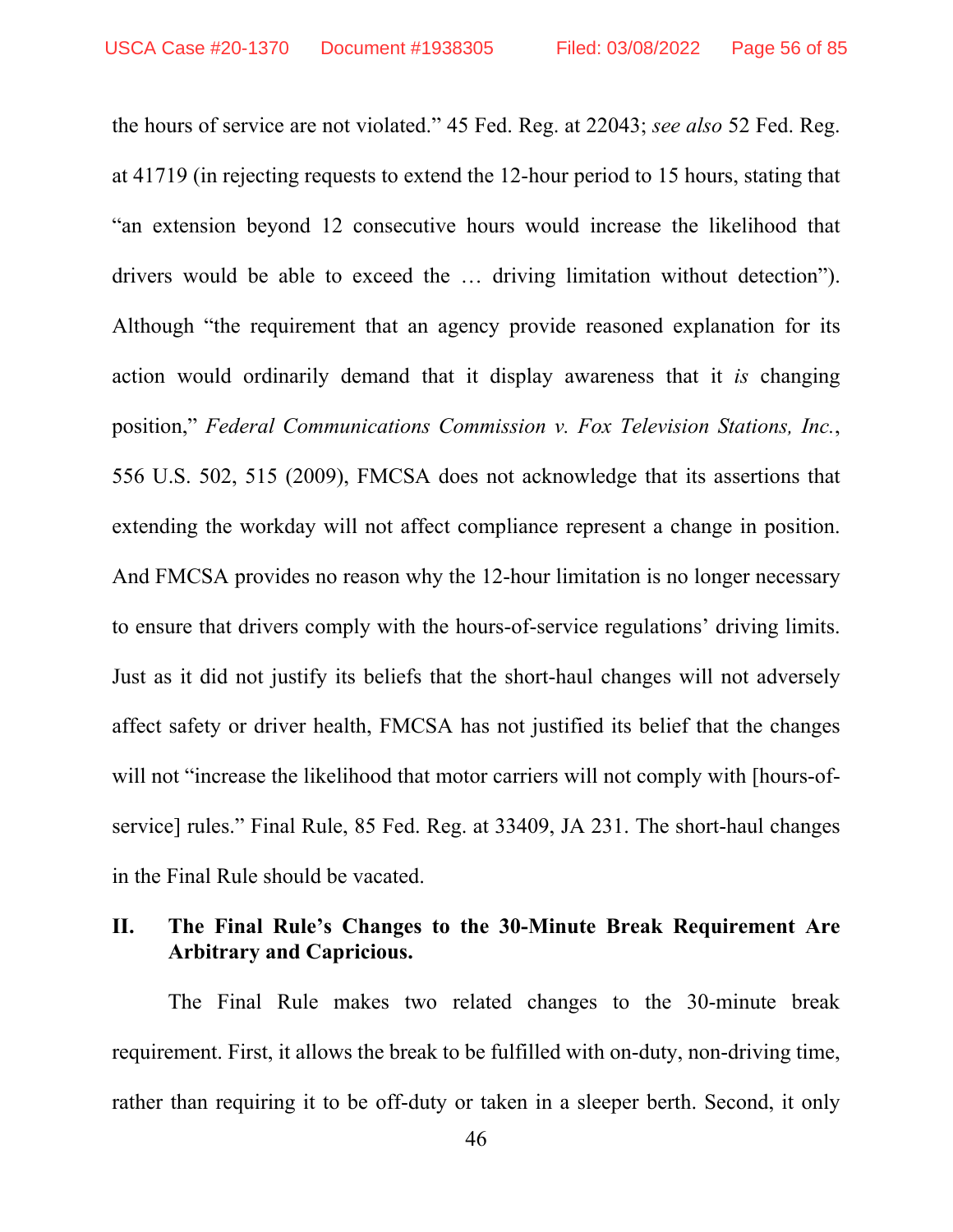requires the break when a driver has been *driving* for eight hours without taking a break from driving of at least 30 minutes, rather than when a driver has been *working* for eight hours without taking a break from working of at least 30 minutes. These changes allow drivers to work through the entire 14-hour driving window (or to be required by their managers to work through the entire 14-hour driving window) without taking a single off-duty break to rest. FMCSA states that it does not expect the changes to the 30-minute break requirement to adversely affect safety, and although it does not directly discuss the health effects of the 30-minute break requirement, it states generally that it has concluded that the Final Rule's changes are health-neutral. FMCSA's determinations on safety and health once again fail to meet the requirements of reasoned decisionmaking.

#### **A. The Final Rule ignores fatigue from non-driving tasks.**

The Final Rule's determination with regard to safety is based on its conclusion that "both on-duty breaks and off-duty breaks provide safety benefits essentially equivalent to those produced by an off-duty break." 85 Fed. Reg. at 33417, JA 239. FMCSA reached this conclusion by focusing on the benefits of breaks in reducing the fatigue caused by continuous driving. In particular, FMCSA reviewed data from Blanco 2011 showing "that breaks reduce [safety-critical events] in the hour of driving after a break," *id*. at 33420, JA 242, and concluded that, although the study found that "Off-Duty break[s] provided the most benefit," Blanco 2011, at xx, JA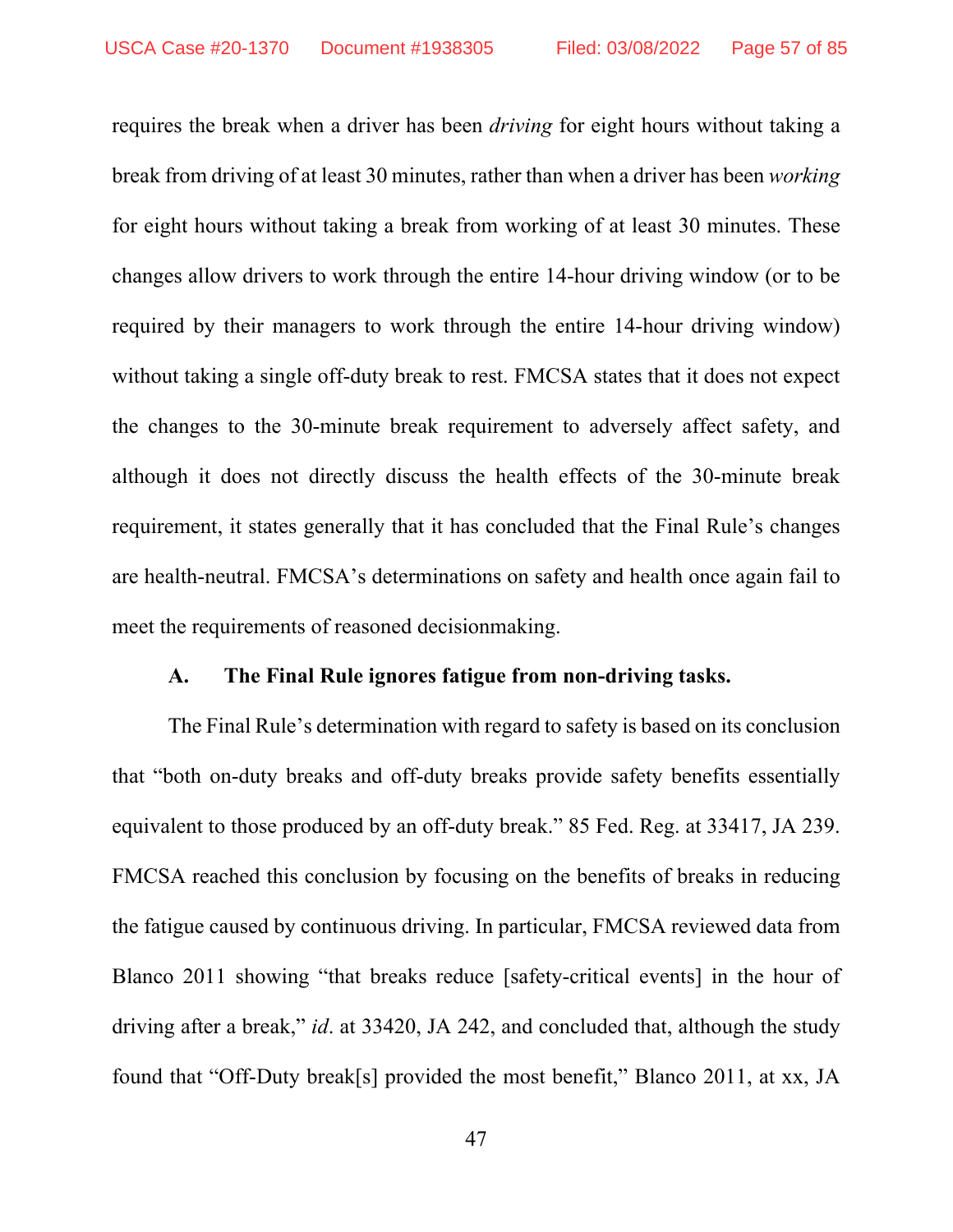25, the "study did not clearly demonstrate a significant difference between off-duty and on-duty breaks." 85 Fed. Reg. at 33420, JA 242.

In focusing on its reanalysis of Blanco 2011, however, FMCSA ignored the effect on safety of cumulative fatigue and fatigue from non-driving work. *Cf. Owner-Operator Ass'n v. FMCSA*, 494 F.3d at 206 (holding that a provision of the 2005 hours-of-service rule was arbitrary and capricious where "FMCSA gave no explanation for the failure of its operator-fatigue model to account for cumulative fatigue due to the increased weekly driving and working hours permitted" by the provision). The Regulatory Impact Analysis of the 2011 Rule attributed \$72 million in safety benefits to the 30-minute break requirement, which were assessed based on the effects of "reducing cumulative on-duty hours and limiting the chances for long driving days," not on "the refreshing or 'resetting' effect breaks are often thought to have on drivers." 2011 Regulatory Impact Analysis, at 6-10, JA 33. FMCSA's new determination that on- and off-duty breaks provide essentially the same safety benefits was based only on a reanalysis of data involving the refreshing or resetting effect. Although the elimination of the requirement that the 30-minute break be offduty increases drivers permissible work hours from 13½ to 14 hours per workday, FMCSA did not discuss the effects on safety of increasing "cumulative on-duty hours."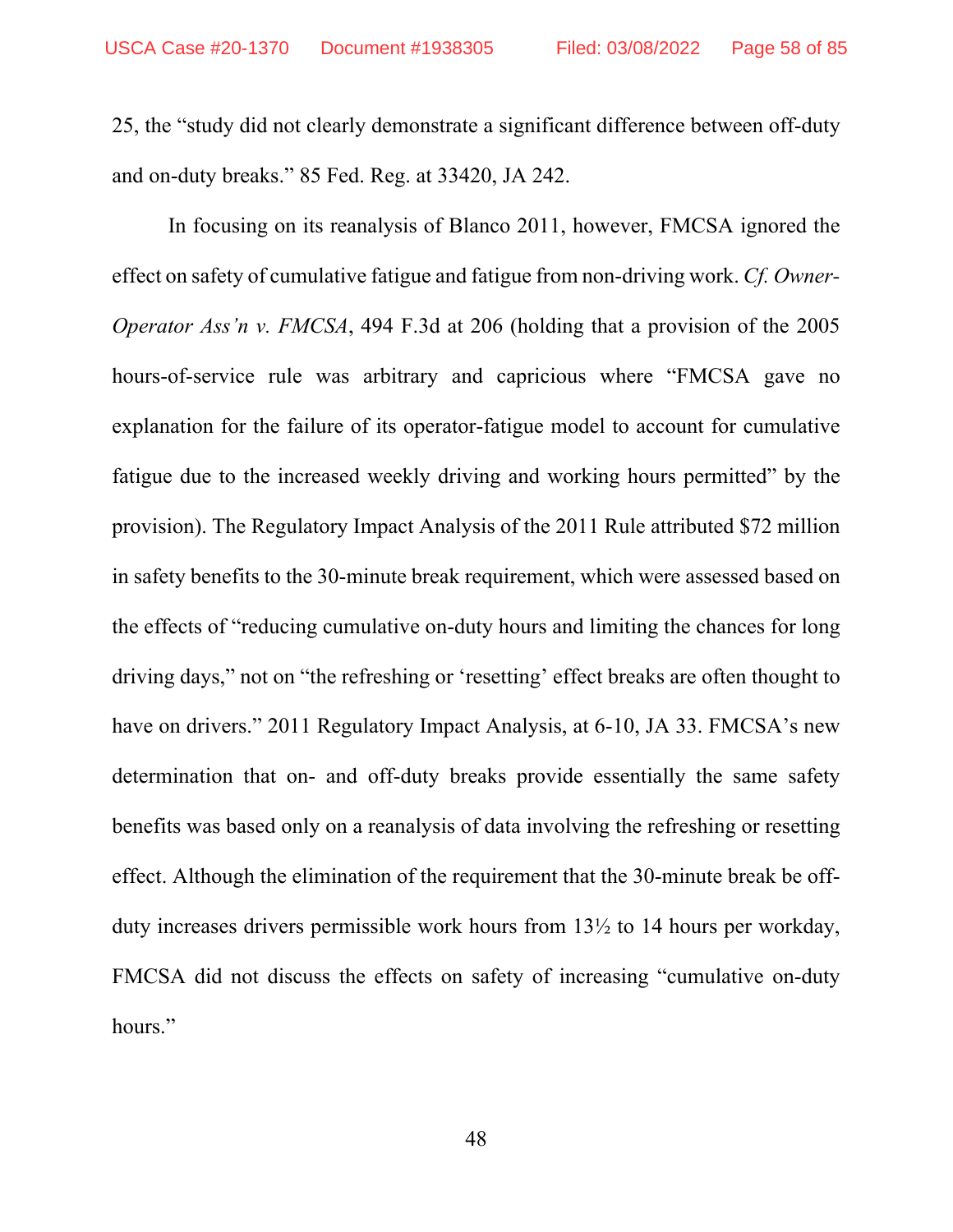Moreover, FMCSA assumed that the only cause of fatigue among drivers is prolonged driving. The Final Rule states, for example, that the changes to the 30 minute break requirement are not expected to affect fatigue "because drivers continue to be constrained by the 11-hour driving limit and would continue to receive on-duty/non-driving breaks from the driving task." 85 Fed. Reg. at 33398, JA 220; *see also id*. at 33418, JA 240 (stating that drivers who drive less than 8 hours in a day are "unlikely to accumulate the levels of fatigue necessitating a mandatory 30-minute break"). Drivers, however, can be "required to perform heavy work that demands high metabolic energy output, such as loading, unloading, and delivering freight." Teamsters 2019 Comments, at 9, JA 188. The Final Rule does not discuss fatigue and safety effects of allowing a driver to conduct potentially heavy "on-duty non-driving work for 10 hours straight, without any break[,] and then get behind the wheel of an 80,000-pound [commercial motor vehicle] and drive for four hours." Advocates 2019 Comments, at 10, JA 204. It does not acknowledge that a driver might be fatigued after eight hours of work even if those hours do not consist of continuous driving, or that a driver may be fatigued after 14 hours of continuous work, even if the driver received breaks from the driving task. By failing to address these important aspects of the problem, the Final Rule is arbitrary and capricious.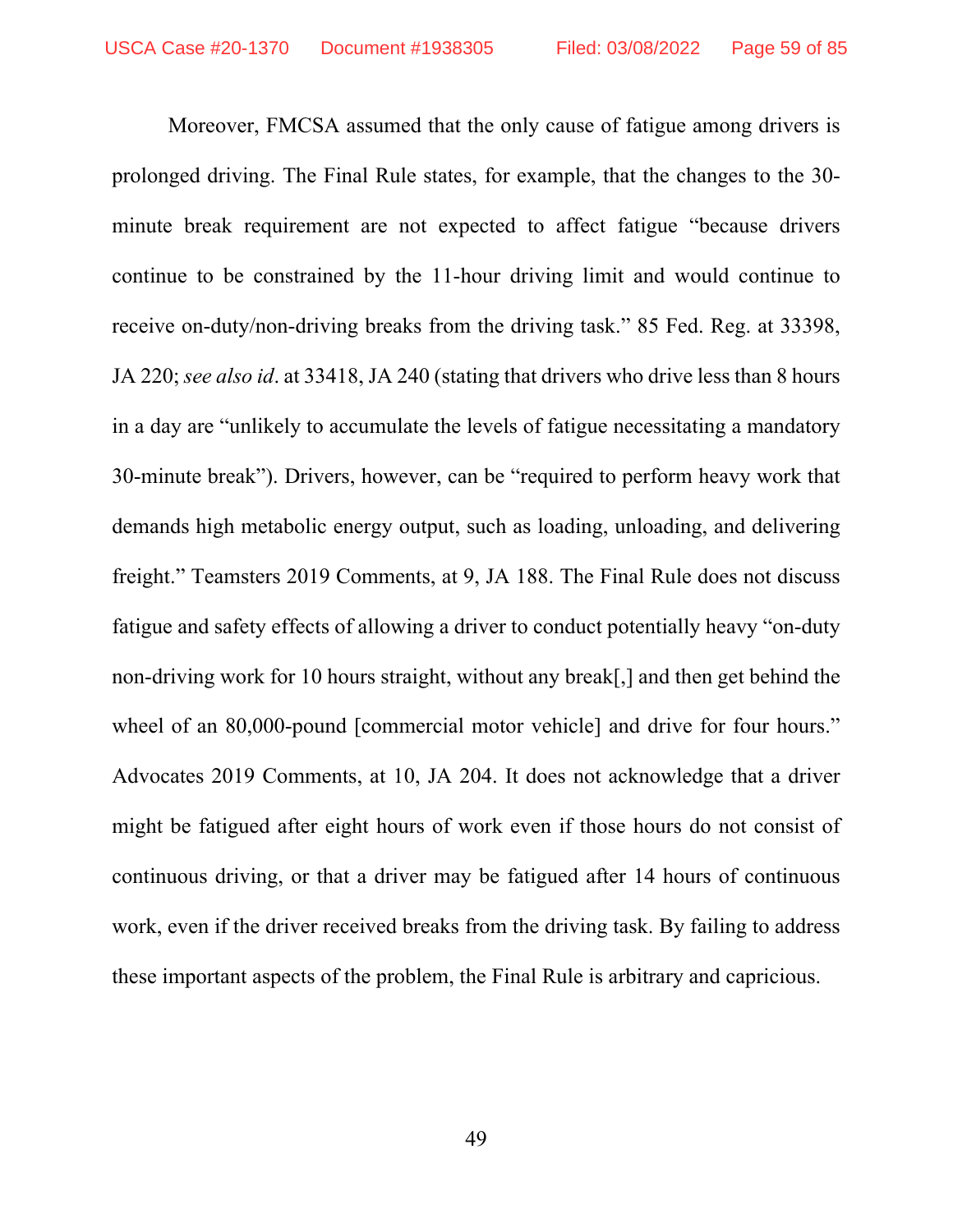## **B. The Final Rule does not address the health effects of the changes to the 30-minute break requirement.**

In the Regulatory Impact Analysis accompanying the 2011 Rule, which adopted the 30-minute break requirement, FMCSA estimated that the 30-minute break requirement would have health benefits, over and above its safety benefits, estimated at \$94 million. *See* 2011 Regulatory Impact Analysis, at 6-14, JA 35; 2011 Rule, 76 Fed. Reg. at 81138, JA 38. These health benefits were based on "reductions in mortality risk due to the decreases in total duty time in a day and in a week, and thus possible increases in sleep." 2011 Regulatory Impact Analysis, at 5-1, JA 32.

The Final Rule does not discuss the effect of the changes in the 30-minute break requirement on the health benefits discussed in the 2011 Regulatory Impact Analysis. Instead, it states that the health benefits in the 2011 Regulatory Impact Analysis "were largely based on limiting the use of the 34-hour restart provision," 85 Fed. Reg. at 33447, JA 269, and that because the Final Rule does not affect the "34-hour restart provision, … the health benefits estimated in the 2011 [Regulatory Impact Analysis] will not be affected by this final rule," *id*. But although the health benefits in the 2011 Regulatory Impact Analysis were "largely" based on the limits on the restart provision, they were not *entirely* based on those limits: The Regulatory Impact Analysis estimated that the 30-minute break requirement alone would result in \$94 million in health benefits. 2011 Regulatory Impact Analysis, at 6-14, JA 35. The Final Rule is arbitrary and capricious in ignoring the health benefits the 2011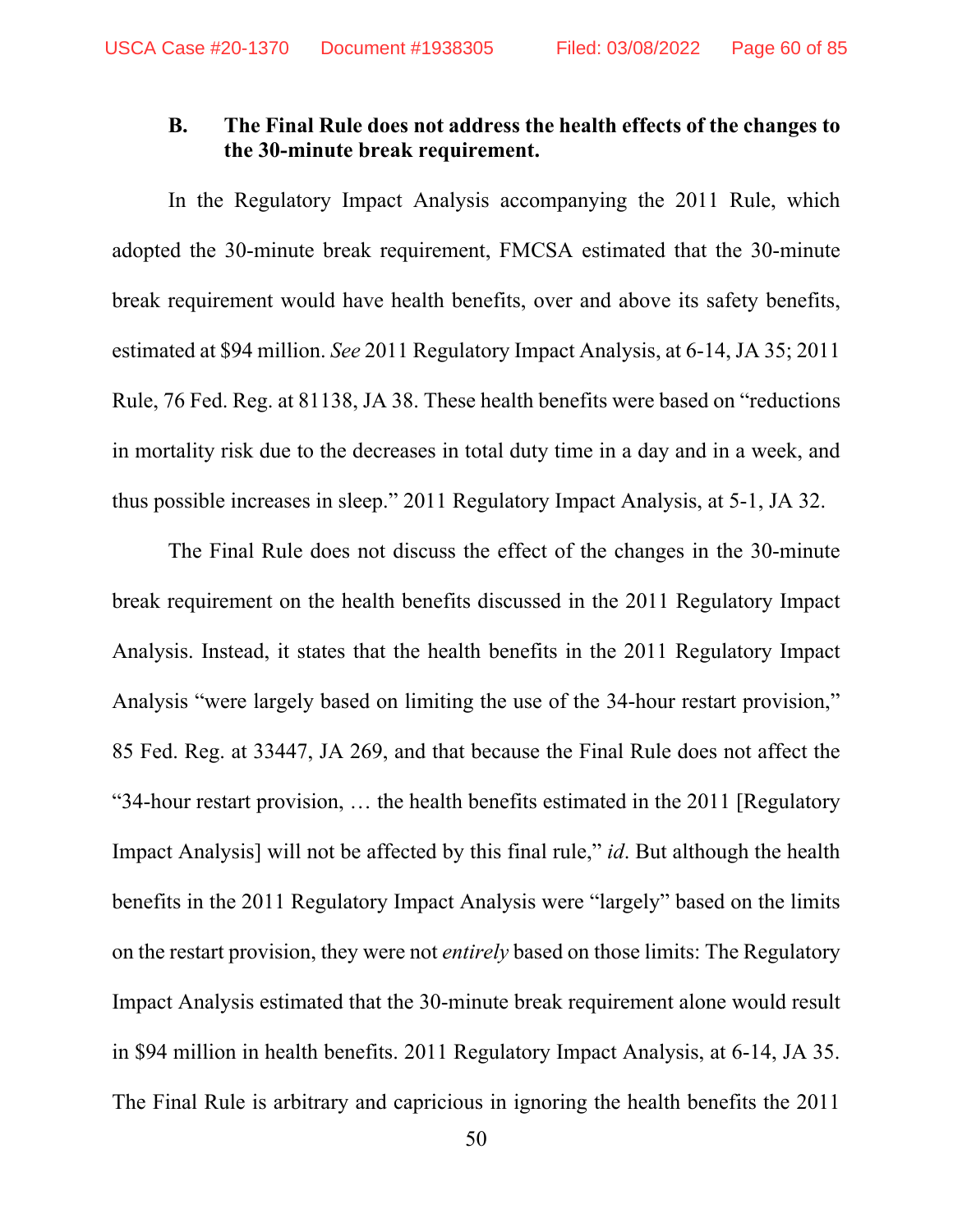Regulatory Impact Analysis attributed to the 30-minute break requirement and in failing to analyze how the elimination of the off-duty break requirement, which allows increased daily and weekly duty time, would affect those health benefits.

Indeed, the Final Rule contains no analysis of the effects on driver health of the changes to the 30-minute break requirement. To the extent it addresses the driver health effect of these change at all, it is only in talking about the health effects of the Final Rule as a whole. In discussing the health effects of the Final Rule as a whole, FMCSA stated that "the effect of specific regulatory changes on driver health is difficult to evaluate," that the discussion of health in the 2005 Rule (which adopted the 14-hour workday) "remains applicable today with only a few changes," and that "based on the current scientific information and its own experience with Hours of Service regulation, FMCSA concludes that the changes made by this final rule are safety- and health-neutral." 85 Fed. Reg. at 33403, JA 225; *see also id*. at 33447, JA 269 ("Total hours driven or worked could increase or decrease on a given day, but FMCSA does not anticipate that these time shifts will negatively impact drivers' health. Instead, this final rule will empower drivers to make informed decisions based on the current situation, and thus the rule could lead to a decrease in stress and subsequent health benefits."). $\frac{9}{5}$ 

<sup>&</sup>lt;sup>9</sup> The only specific potential adverse health issue addressed by the Final Rule in its paragraphs on health is the effect of exposure to diesel exhaust. The Final Rule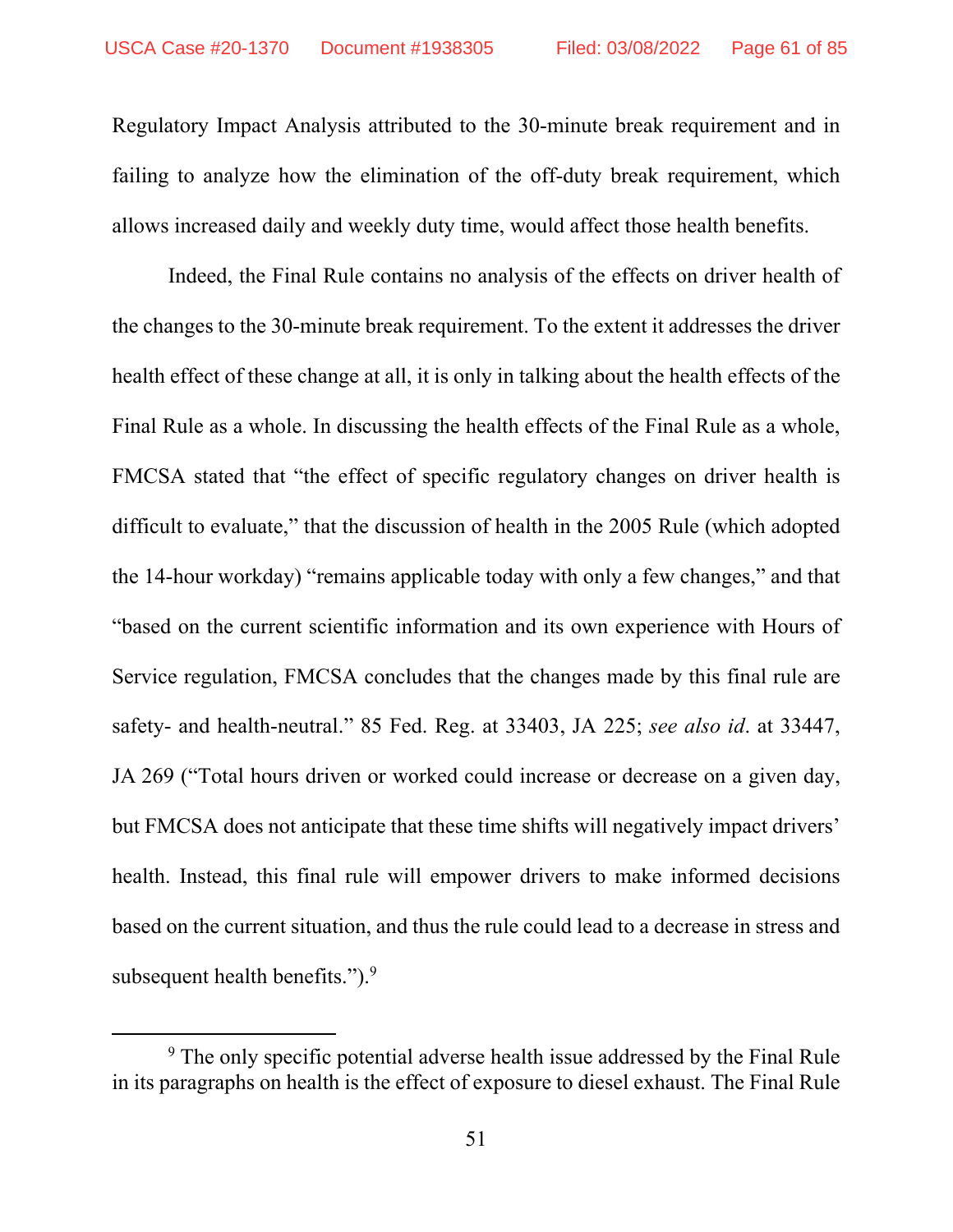The difficulty in measuring health effects, however, does not free the agency from its duty to ensure that its regulations "do[] not have a deleterious effect on the physical condition of the operators." 49 U.S.C. § 31136(a)(4); *cf*. *State Farm*, 463 U.S. at 52 (explaining that, even where there is substantial uncertainty, the agency must "explain the evidence which is available, and must offer a rational connection between the facts found and the choice made" (internal quotation marks and citation omitted)); 2011 Regulatory Impact Analysis, at 5-1, JA 32 ("The difficulty of doing quantitative analyses … does not mean that potential health benefits must be left aside."). And FMCSA's conclusory assertion that it has determined that the changes in the Rule will not negatively impact health does not "articulate a satisfactory explanation" for that determination. *State Farm*, 463 U.S. at 43.

Finally, FMCSA's citation to the 2005 Rule does not explain its determination that the changes to the 30-minute break requirement will not have a negative effect on health. The 2005 Rule did not address the 30-minute break requirement, which was not adopted until 2011. Moreover, the Court vacated the portions of the Rule that increased daily driving time and weekly on-duty time without reaching

notes that the 2005 Rule stated that attempts to create a dose-response curve for the effects of diesel exhaust led to unclear results, and it asserts that attempts to create such a curve "would be even less useful today" because diesel exhaust has declined significantly and because the changes in the Final Rule are only "incremental." 85 Fed. Reg. at 33403, JA 225.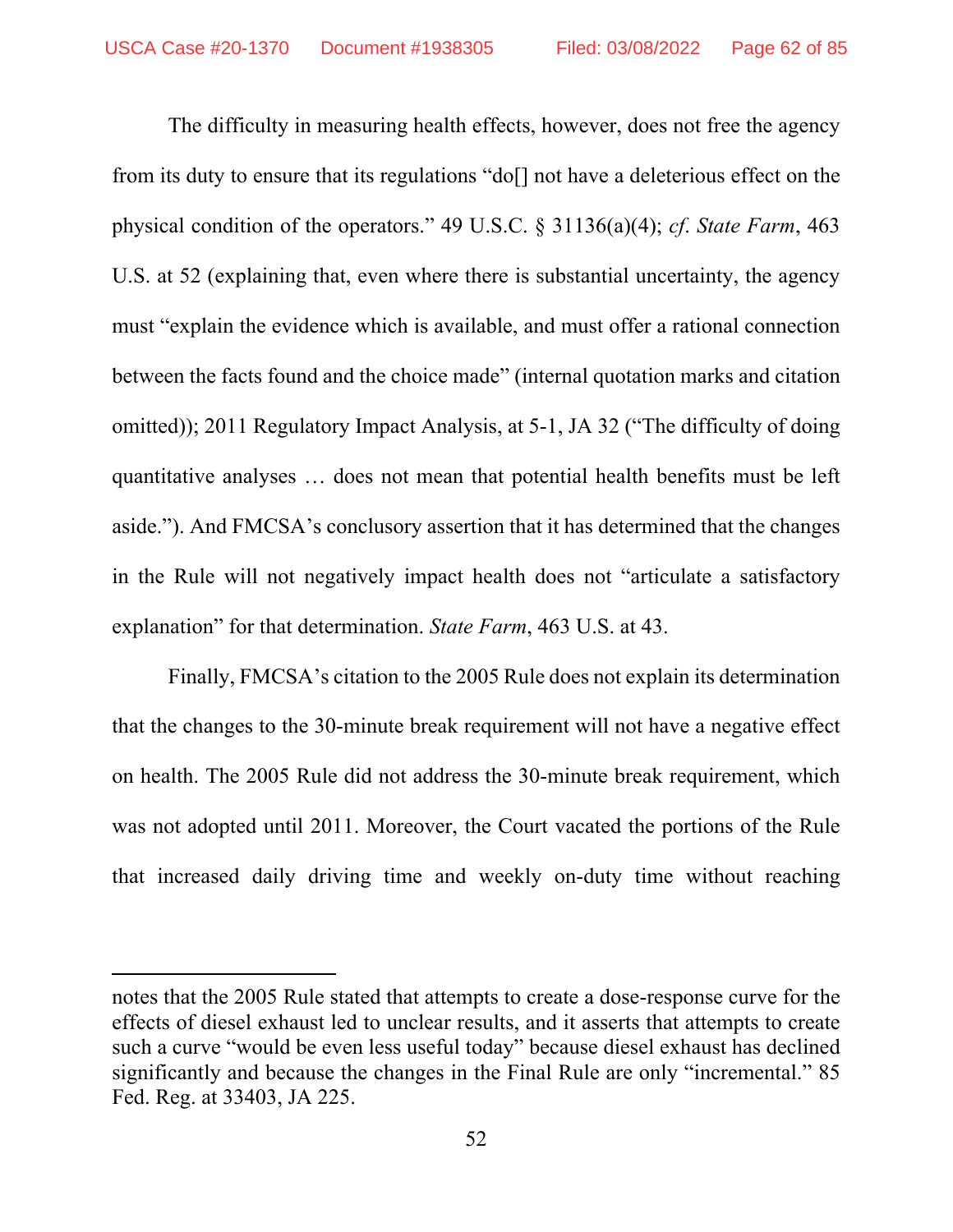arguments that the rule failed to protect driver health, *see Owner-Operator Ass'n v. FMCSA*, 494 F.3d at 199, and in the years between the 2005 and 2011 Rules, "the body of research that finds a connection between long hours of work and worker health [grew] substantially." 2011 Rule, 76 Fed. Reg. at 81174, JA 41.

If FMCSA believed that the changes to the 30-minute break requirement will not be detrimental to driver health, "it was incumbent on it to say so in the rule and to explain why." *Public Citizen*, 374 F.3d at 1217. "Its failure to do so, … requires [this Court] to vacate" the provisions in the rule relating to the 30-minute break requirement. *Id*.

## **CONCLUSION**

For the foregoing reasons, this Court should vacate the provisions of the Final Rule concerning short-haul operations and the 30-minute break requirement.

Respectfully submitted,

/s/ Adina H. Rosenbaum Adina H. Rosenbaum Scott L. Nelson Public Citizen Litigation Group 1600 20th Street NW Washington, DC 20009 (202) 588-1000

*Attorneys for Petitioners*

March 8, 2022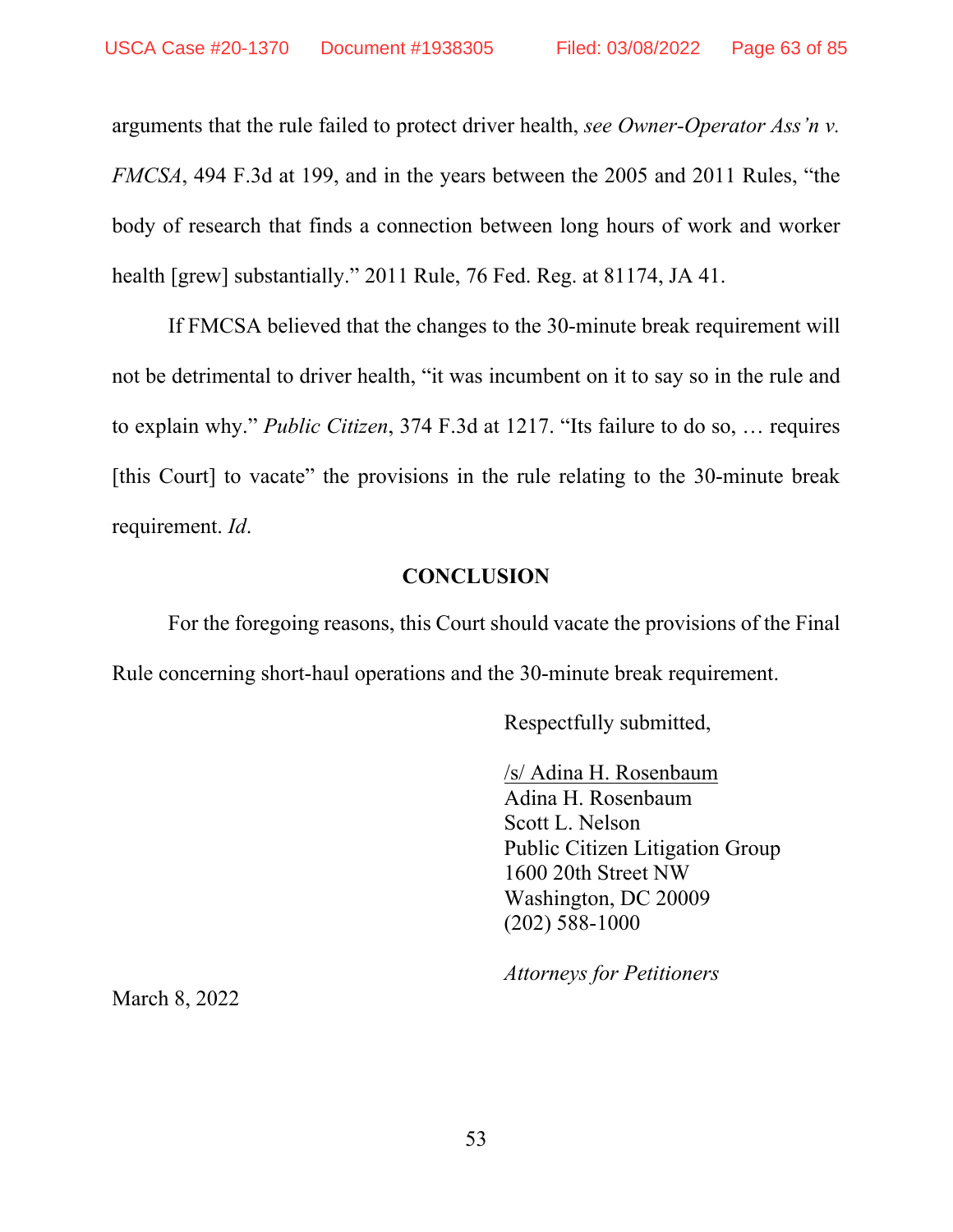## **CERTIFICATE OF COMPLIANCE**

I hereby certify that the foregoing brief complies with the type-volume limitations of FRAP 32(a)(7)(B). The brief is composed in a 14-point proportional typeface, Times New Roman. As calculated by my word processing software (Microsoft Word 2016), the brief (excluding those parts permitted to be excluded under the Federal Rules of Appellate Procedure and this Court's rules) contains 12,955 words.

> /s/ Adina H. Rosenbaum Adina H. Rosenbaum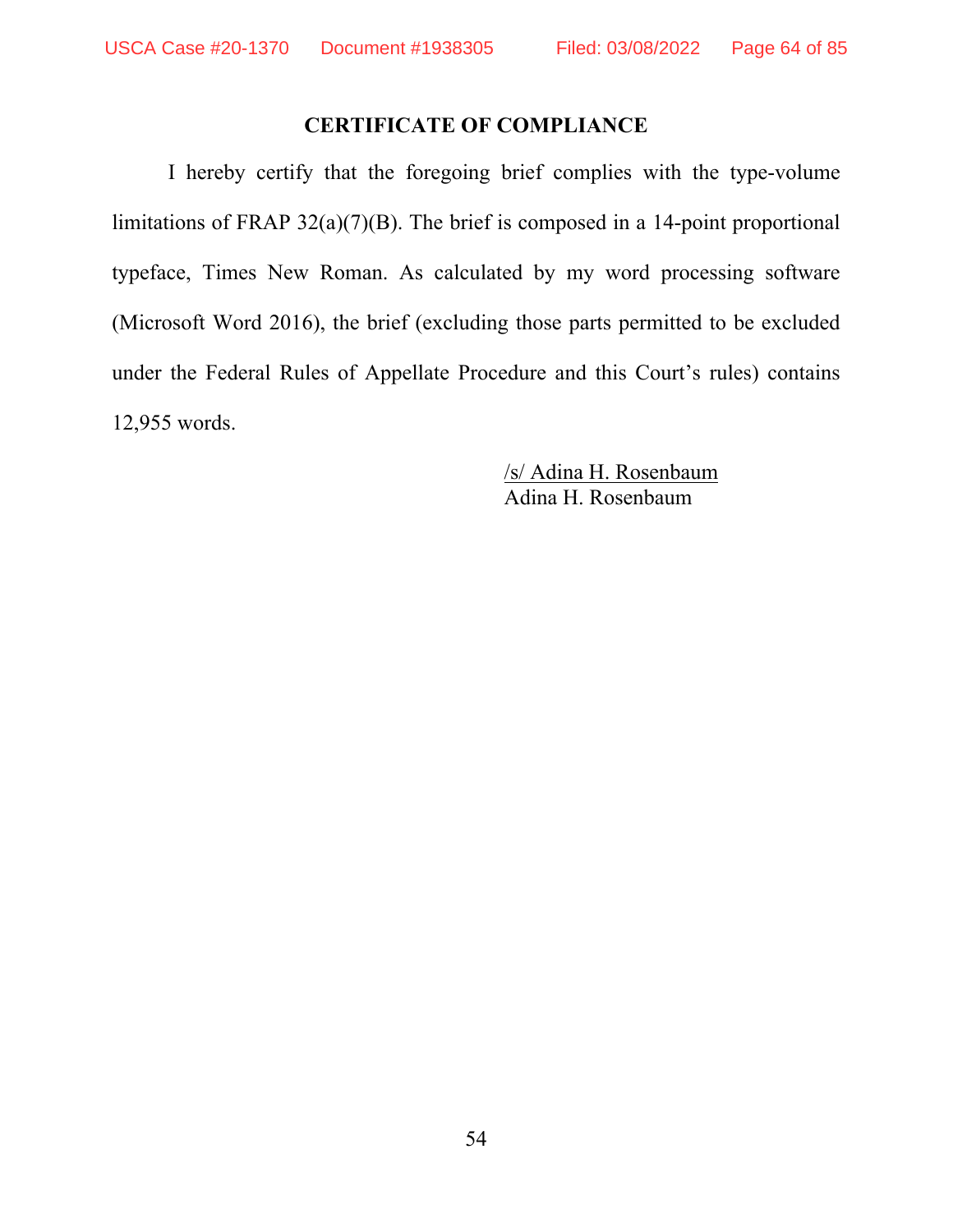## **CERTIFICATE OF SERVICE**

I hereby certify that, on March 8, 2022, this brief was served through the

Court's ECF system on counsel for all parties.

/s/ Adina H. Rosenbaum Adina H. Rosenbaum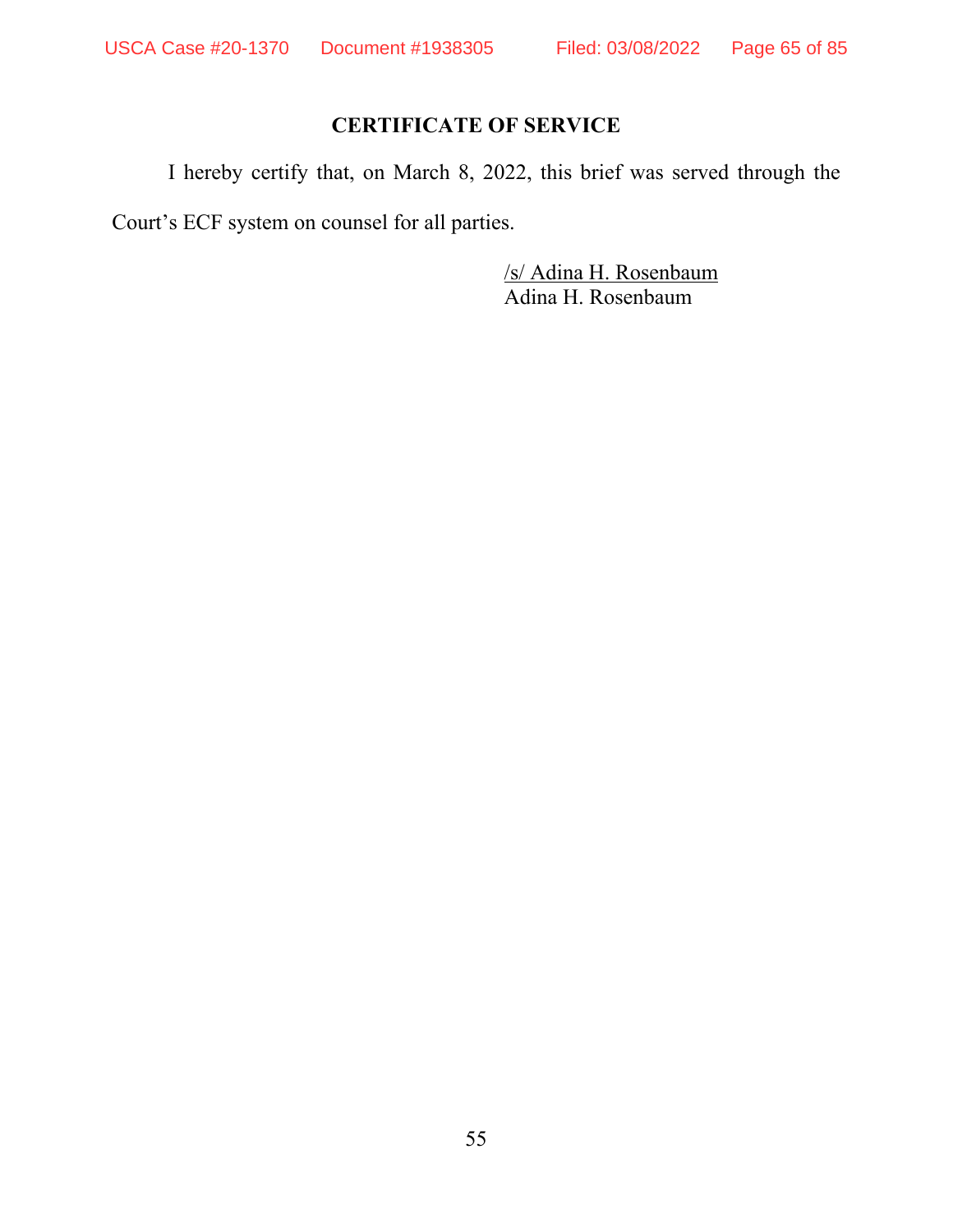## **ADDENDUM A**

# **STATUTES AND REGULATIONS**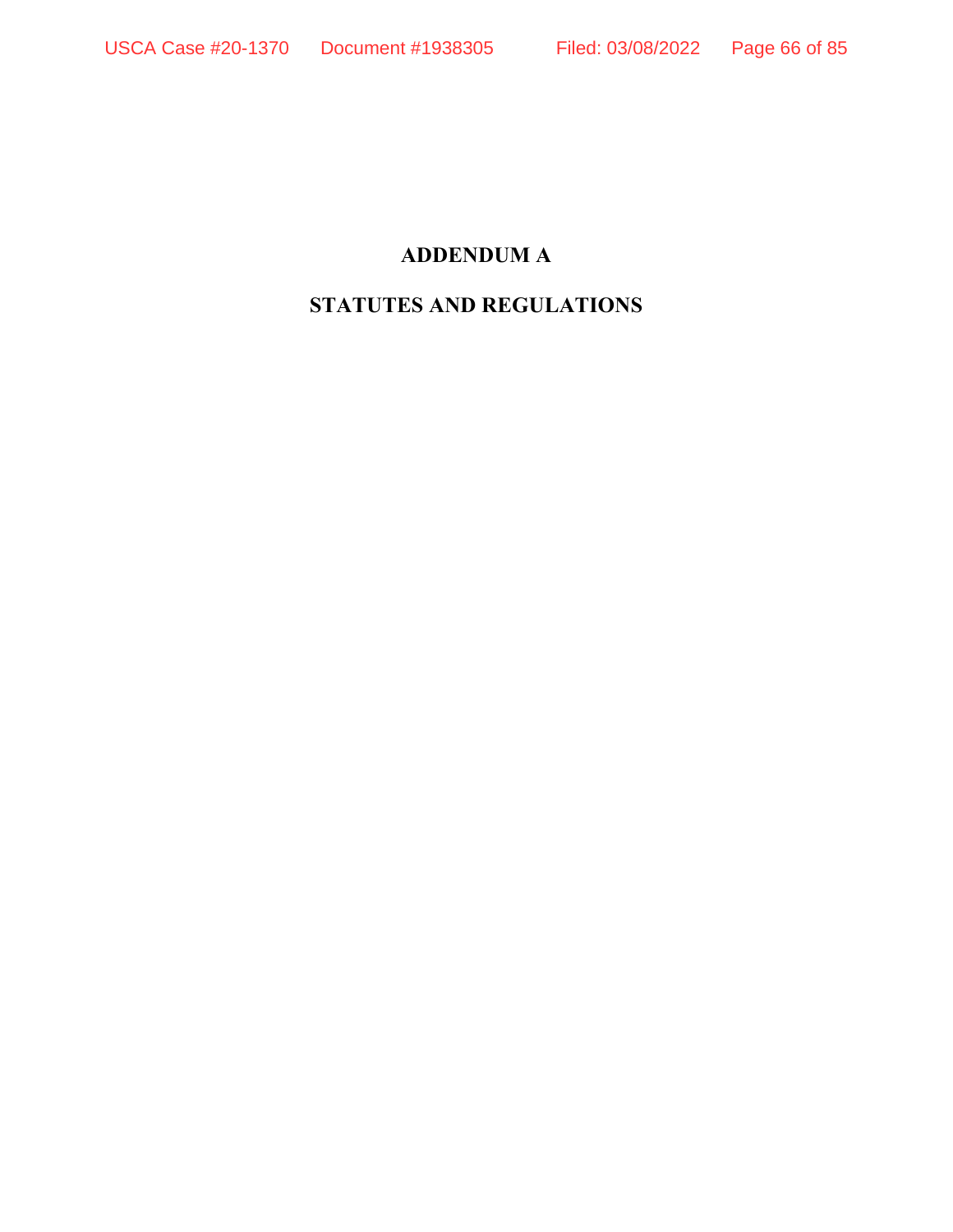# STATUTORY AND REGULATORY ADDENDUM

# **TABLE OF CONTENTS**

## **Statute**

# **Current regulations**

# 2019 regulations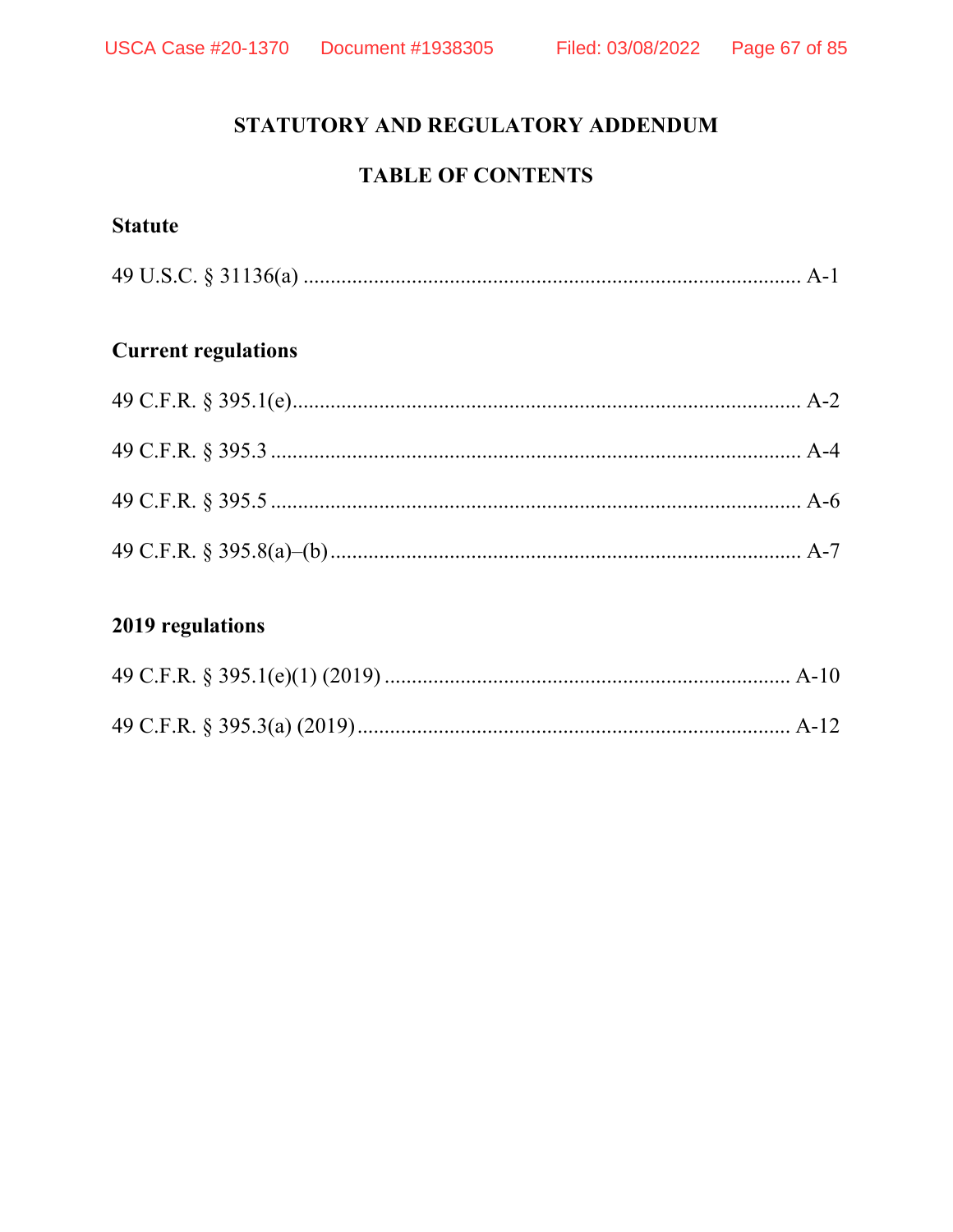…

## **49 U.S.C. § 31136. United States Government regulations**

**(a) Minimum safety standards.**—Subject to section 30103(a) of this title, the Secretary of Transportation shall prescribe regulations on commercial motor vehicle safety. The regulations shall prescribe minimum safety standards for commercial motor vehicles. At a minimum, the regulations shall ensure that—

**(1)** commercial motor vehicles are maintained, equipped, loaded, and operated safely;

**(2)** the responsibilities imposed on operators of commercial motor vehicles do not impair their ability to operate the vehicles safely;

**(3)** the physical condition of operators of commercial motor vehicles is adequate to enable them to operate the vehicles safely and the periodic physical examinations required of such operators are performed by medical examiners who have received training in physical and medical examination standards and, after the national registry maintained by the Department of Transportation under section 31149(d) is established, are listed on such registry;

**(4)** the operation of commercial motor vehicles does not have a deleterious effect on the physical condition of the operators; and

**(5)** an operator of a commercial motor vehicle is not coerced by a motor carrier, shipper, receiver, or transportation intermediary to operate a commercial motor vehicle in violation of a regulation promulgated under this section, or chapter 51 or chapter 313 of this title.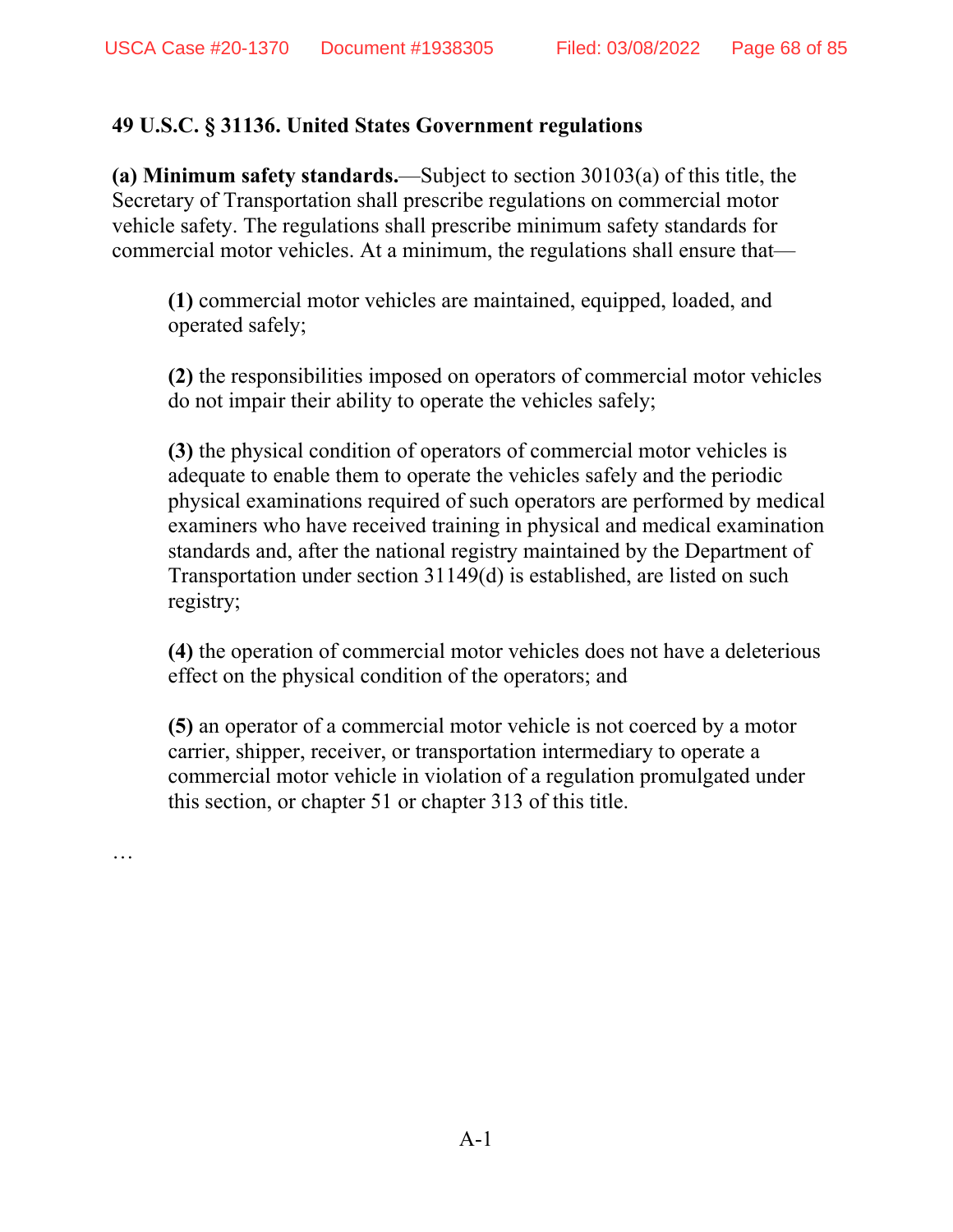## **49 C.F.R. § 395.1 Scope of rules in this part.**

…

(e) Short-haul operations—

(1) 150 air-mile radius driver. A driver is exempt from the requirements of §§ 395.8 and 395.11 if:

(i) The driver operates within a 150 air-mile radius (172.6 statute miles) of the normal work reporting location;

(ii) The driver, except a driver-salesperson, returns to the work reporting location and is released from work within 14 consecutive hours;

 $(iii)$ 

(A) A property-carrying commercial motor vehicle driver has at least 10 consecutive hours off-duty separating each 14 hours on-duty;

(B) A passenger-carrying commercial motor vehicle driver has at least 8 consecutive hours off-duty separating each 14 hours on-duty; and

(iv) The motor carrier that employs the driver maintains and retains for a period of 6 months accurate and true time records showing:

(A) The time the driver reports for duty each day;

(B) The total number of hours the driver is on-duty each day;

(C) The time the driver is released from duty each day; and

(D) The total time for the preceding 7 days in accordance with § 395.8(j)(2) for drivers used for the first time or intermittently.

(2) Operators of property-carrying commercial motor vehicles not requiring a commercial driver's license. Except as provided in this paragraph, a driver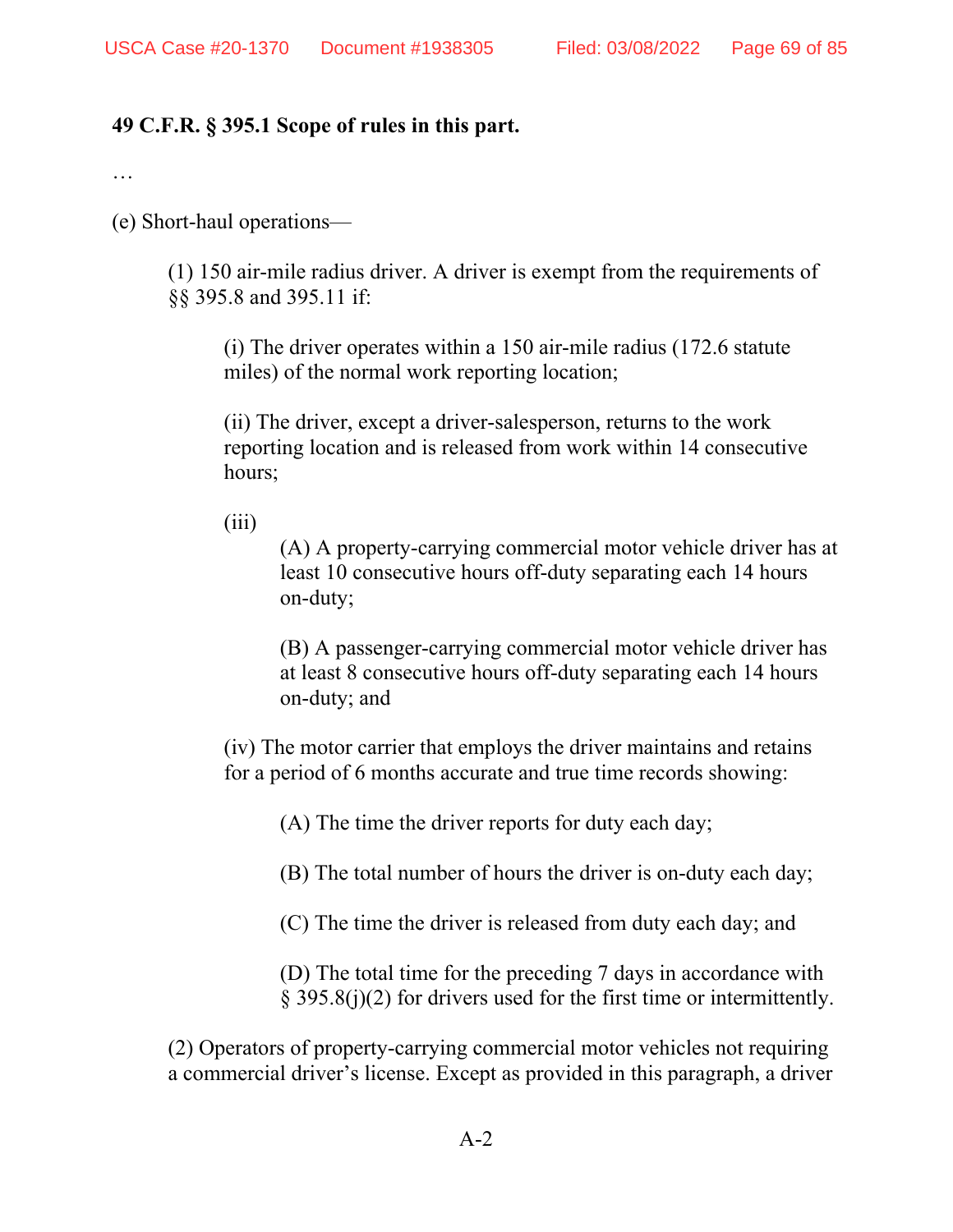is exempt from the requirements of  $\S$ § 395.3(a)(2), 395.8, and 395.11 and ineligible to use the provisions of  $\S 395.1(e)(1)$ , (g), and (o) if:

(i) The driver operates a property-carrying commercial motor vehicle for which a commercial driver's license is not required under part 383 of this subchapter;

(ii) The driver operates within a 150 air-mile radius of the location where the driver reports to and is released from work, i.e., the normal work reporting location;

(iii) The driver returns to the normal work reporting location at the end of each duty tour;

(iv) The driver does not drive:

…

(A) After the 14th hour after coming on duty on 5 days of any period of 7 consecutive days; and

(B) After the 16th hour after coming on duty on 2 days of any period of 7 consecutive days;

(v) The motor carrier that employs the driver maintains and retains for a period of 6 months accurate and true time records showing:

(A) The time the driver reports for duty each day;

(B) The total number of hours the driver is on duty each day;

(C) The time the driver is released from duty each day;

(D) The total time for the preceding 7 days in accordance with § 395.8(j)(2) for drivers used for the first time or intermittently.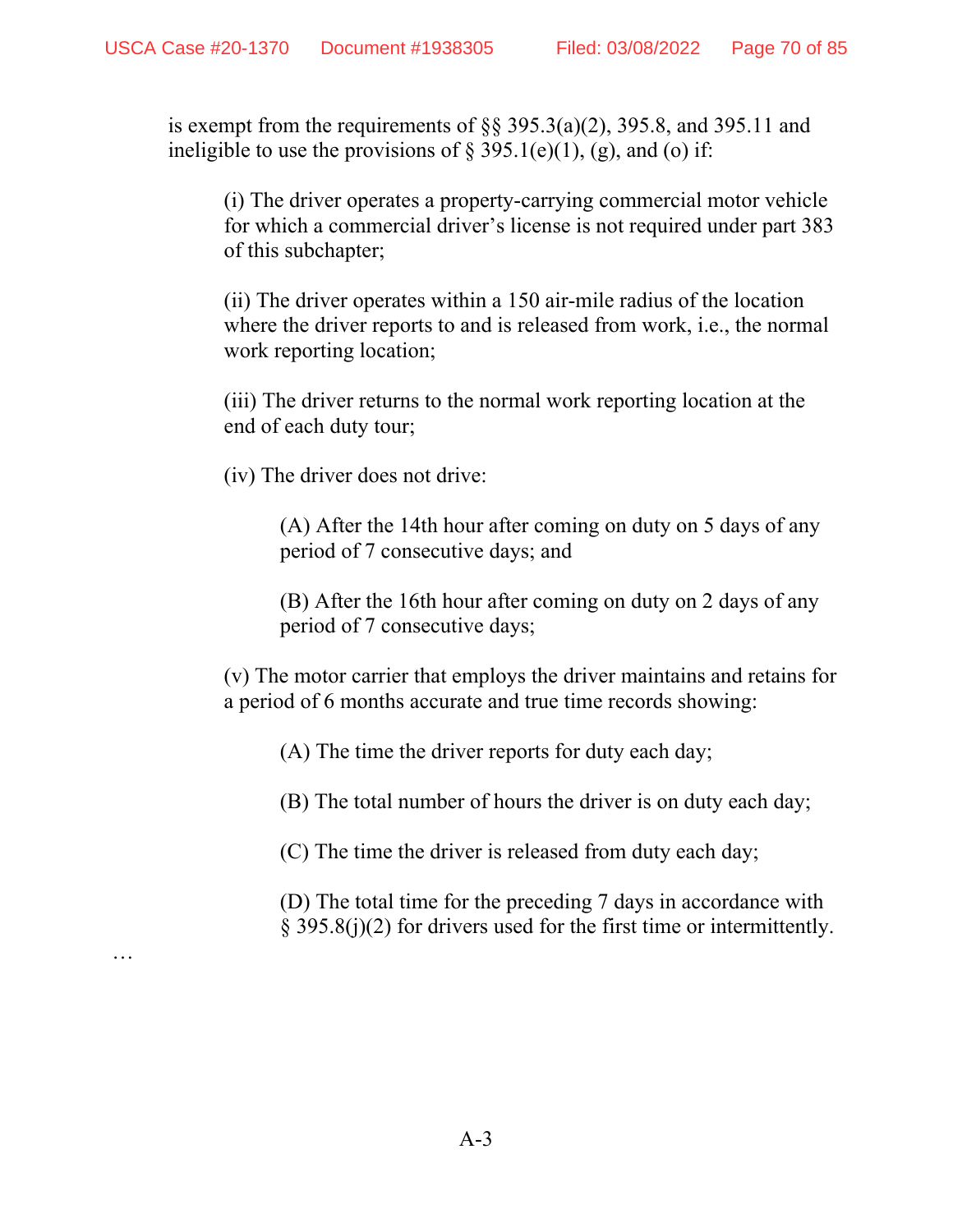## **49 C.F.R. § 395.3 Maximum driving time for property-carrying vehicles.**

(a) Except as otherwise provided in § 395.1, no motor carrier shall permit or require any driver used by it to drive a property-carrying commercial motor vehicle, nor shall any such driver drive a property-carrying commercial motor vehicle, regardless of the number of motor carriers using the driver's services, unless the driver complies with the following requirements:

(1) Start of work shift. A driver may not drive without first taking 10 consecutive hours off duty;

(2) 14-hour period. A driver may not drive after a period of 14 consecutive hours after coming on-duty following 10 consecutive hours off-duty.

(3) Driving time and interruptions of driving periods—

(i) Driving time. A driver may drive a total of 11 hours during the period specified in paragraph (a)(2) of this section.

(ii) Interruption of driving time. Except for drivers who qualify for either of the short-haul exceptions in § 395.1(e)(1) or (2), driving is not permitted if more than 8 hours of driving time have passed without at least a consecutive 30-minute interruption in driving status. A consecutive 30-minute interruption of driving status may be satisfied either by off-duty, sleeper berth or on-duty not driving time or by a combination of off-duty, sleeper berth and on-duty not driving time.

(b) No motor carrier shall permit or require a driver of a property-carrying commercial motor vehicle to drive, nor shall any driver drive a property-carrying commercial motor vehicle, regardless of the number of motor carriers using the driver's services, for any period after—

(1) Having been on duty 60 hours in any period of 7 consecutive days if the employing motor carrier does not operate commercial motor vehicles every day of the week; or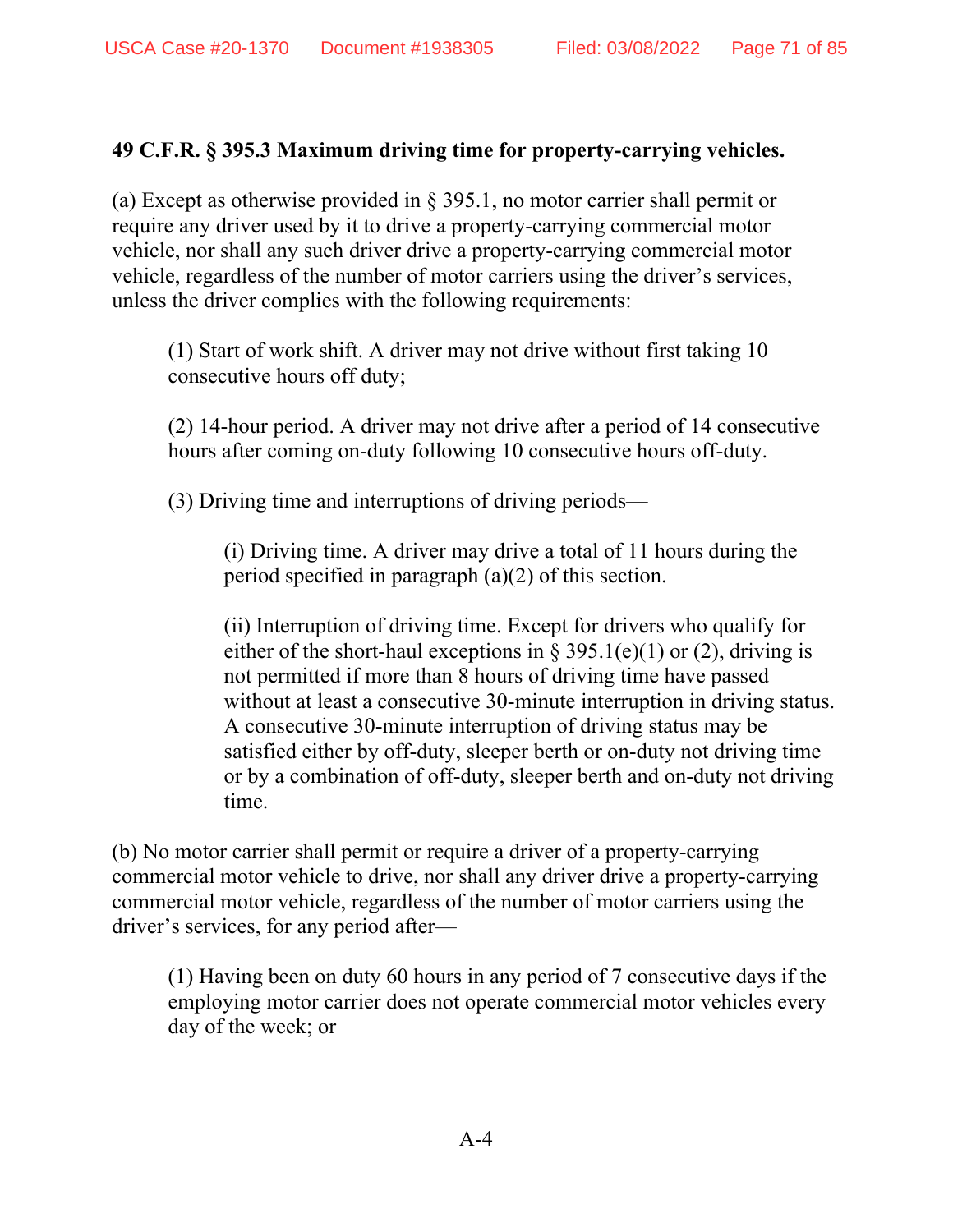(2) Having been on duty 70 hours in any period of 8 consecutive days if the employing motor carrier operates commercial motor vehicles every day of the week.

(c)

(1) Any period of 7 consecutive days may end with the beginning of an offduty period of 34 or more consecutive hours.

(2) Any period of 8 consecutive days may end with the beginning of an offduty period of 34 or more consecutive hours.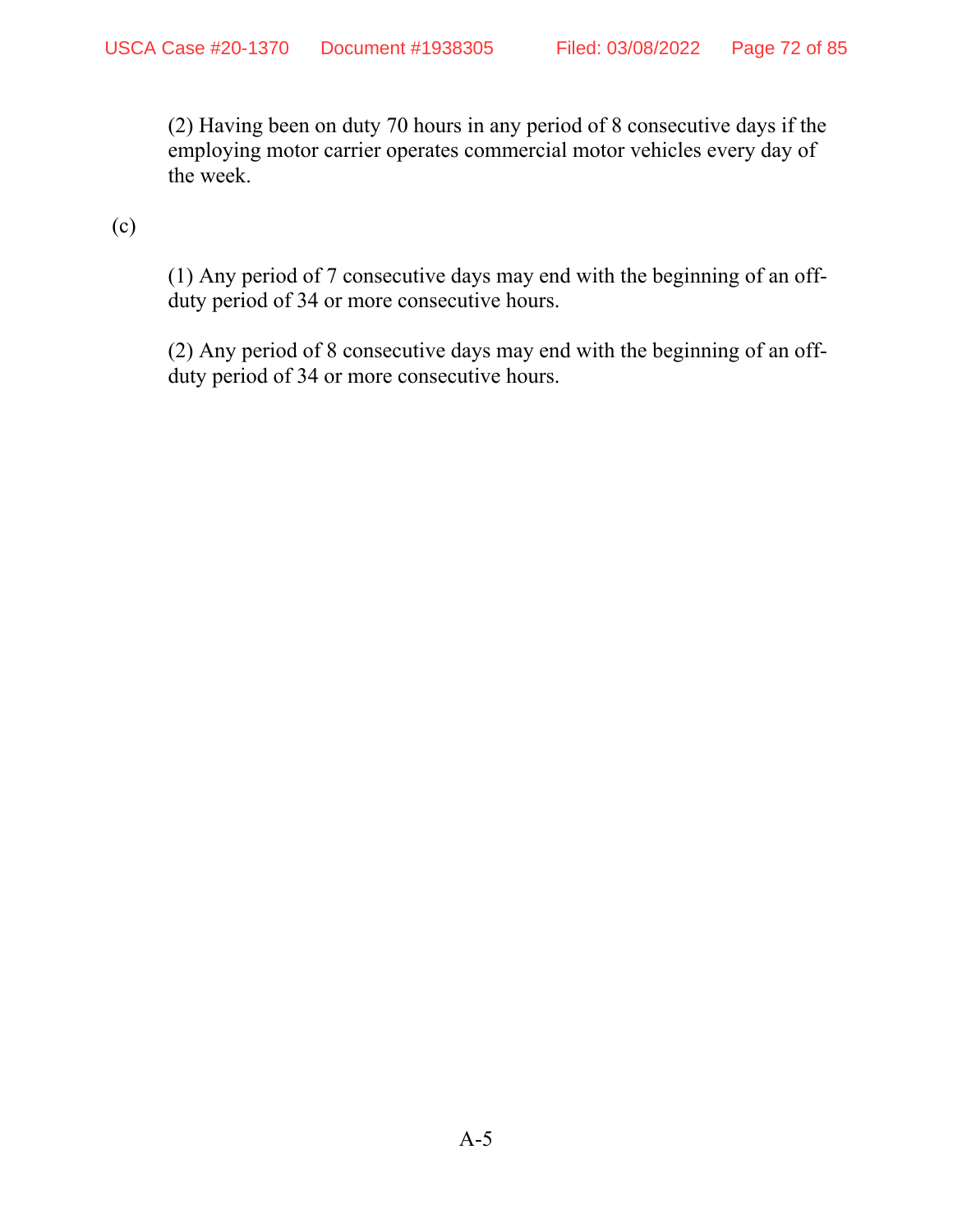## **49 C.F.R. § 395.5 Maximum driving time for passenger-carrying vehicles.**

Subject to the exceptions and exemptions in § 395.1:

(a) No motor carrier shall permit or require any driver used by it to drive a passenger-carrying commercial motor vehicle, nor shall any such driver drive a passenger-carrying commercial motor vehicle:

(1) More than 10 hours following 8 consecutive hours off duty; or

(2) For any period after having been on duty 15 hours following 8 consecutive hours off duty.

(b) No motor carrier shall permit or require a driver of a passenger-carrying commercial motor vehicle to drive, nor shall any driver drive a passengercarrying commercial motor vehicle, regardless of the number of motor carriers using the driver's services, for any period after—

(1) Having been on duty 60 hours in any 7 consecutive days if the employing motor carrier does not operate commercial motor vehicles every day of the week; or

(2) Having been on duty 70 hours in any period of 8 consecutive days if the employing motor carrier operates commercial motor vehicles every day of the week.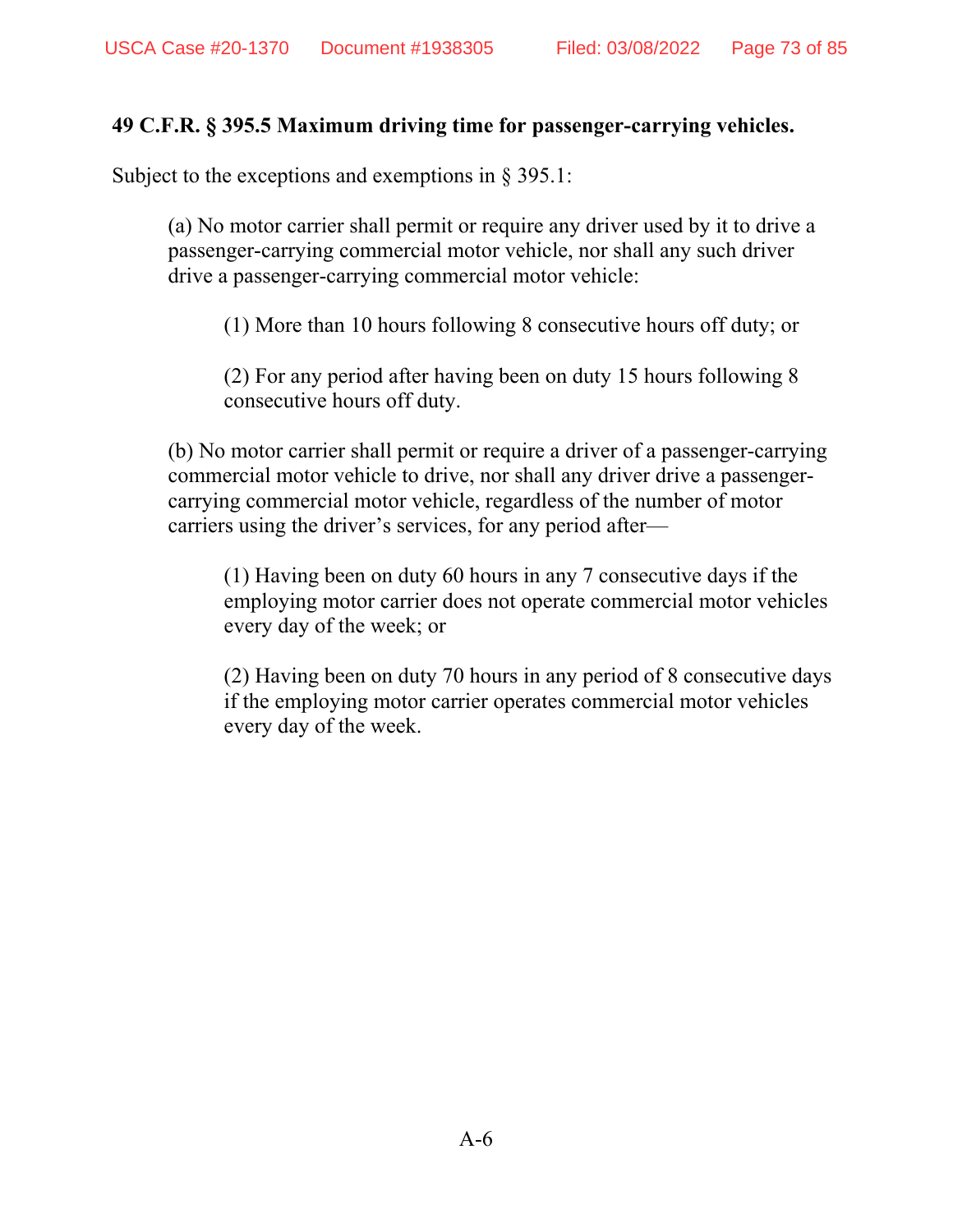### **49 C.F.R. § 395.8 Driver's record of duty status.**

#### (a)

(1) Except for a private motor carrier of passengers (nonbusiness), as defined in § 390.5 of this subchapter, a motor carrier subject to the requirements of this part must require each driver used by the motor carrier to record the driver's duty status for each 24-hour period using the method prescribed in paragraphs  $(a)(1)(i)$  through (iv) of this section, as applicable.

(i) Subject to paragraphs  $(a)(1)(ii)$  and  $(iii)$  of this section, a motor carrier operating commercial motor vehicles must install and require each of its drivers to use an ELD to record the driver's duty status in accordance with subpart B of this part no later than December 18, 2017.

(ii) A motor carrier that installs and requires a driver to use an automatic on-board recording device in accordance with § 395.15 before December 18, 2017 may continue to use the compliant automatic on-board recording device no later than December 16, 2019.

 $(iii)$ 

(A) A motor carrier may require a driver to record the driver's duty status manually in accordance with this section, rather than require the use of an ELD, if the driver is operating a commercial motor vehicle:

(1) In a manner requiring completion of a record of duty status on not more than 8 days within any 30-day period;

(2) In a driveaway-towaway operation in which the vehicle being driven is part of the shipment being delivered;

(3) In a driveaway-towaway operation in which the vehicle being transported is a motor home or a recreation vehicle trailer; or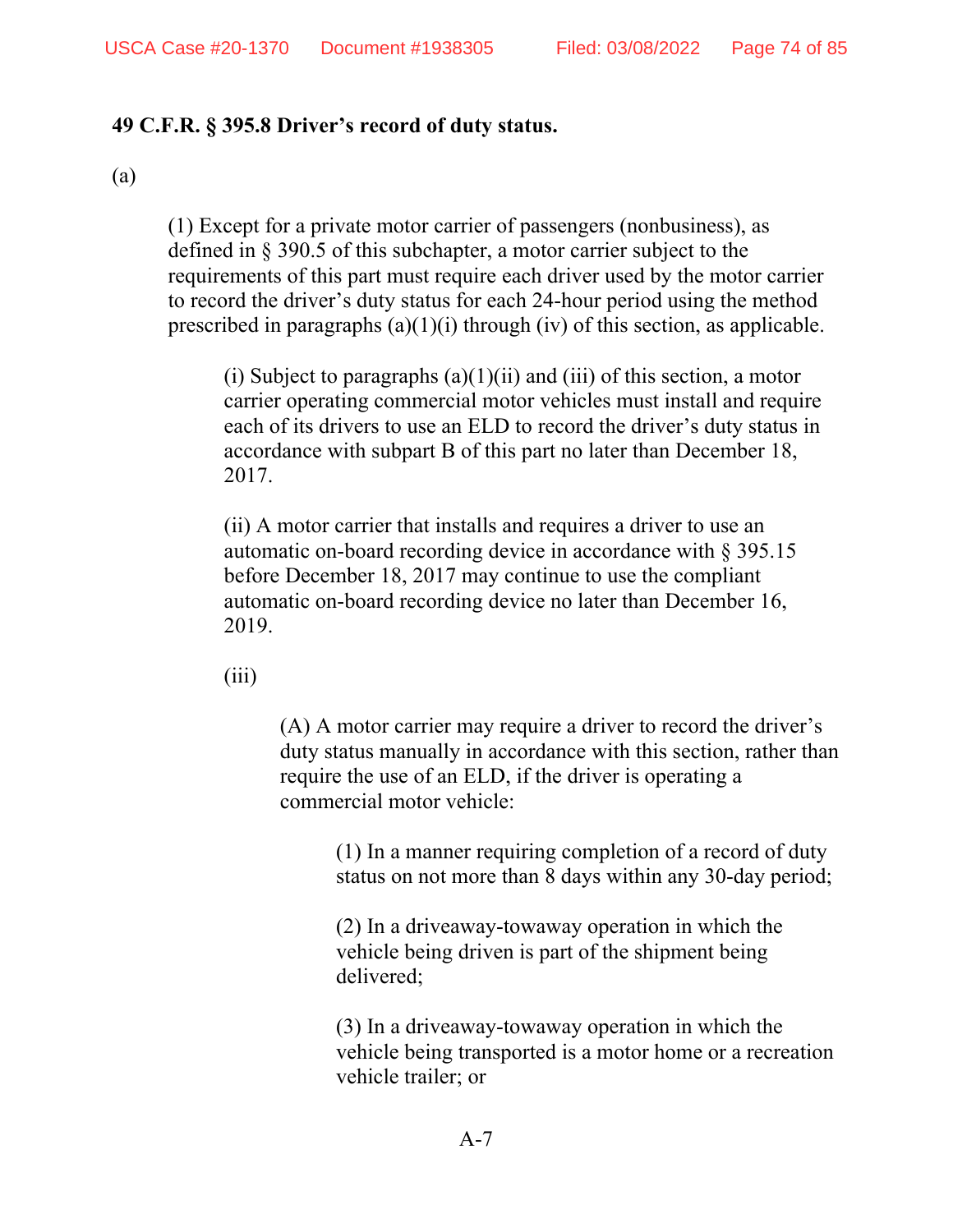(4) That was manufactured before model year 2000, as reflected in the vehicle identification number as shown on the vehicle's registration.

(B) The record of duty status must be recorded in duplicate for each 24-hour period for which recording is required. The duty status shall be recorded on a specified grid, as shown in paragraph (g) of this section. The grid and the requirements of paragraph (d) of this section may be combined with any company form.

(iv) Subject to paragraphs  $(a)(1)(i)$  through (iii) of this section, until December 18, 2017, a motor carrier operating commercial motor vehicles shall require each of its drivers to record the driver's record of duty status:

(A) Using an ELD that meets the requirements of subpart B of this part;

(B) Using an automatic on-board recording device that meets the requirements of § 395.15; or

(C) Manually, recorded on a specified grid as shown in paragraph (g) of this section. The grid and the requirements of paragraph (d) of this section may be combined with any company form. The record of duty status must be recorded in duplicate for each 24-hour period for which recording is required.

(2) A driver operating a commercial motor vehicle must:

(i) Record the driver's duty status using one of the methods under paragraph (a)(1) of this section; and

(ii) Submit the driver's record of duty status to the motor carrier within 13 days of the 24-hour period to which the record pertains.

(b) The duty status shall be recorded as follows:

 $(1)$  "Off duty" or "OFF."

(2) "Sleeper berth" or "SB" (only if a sleeper berth used).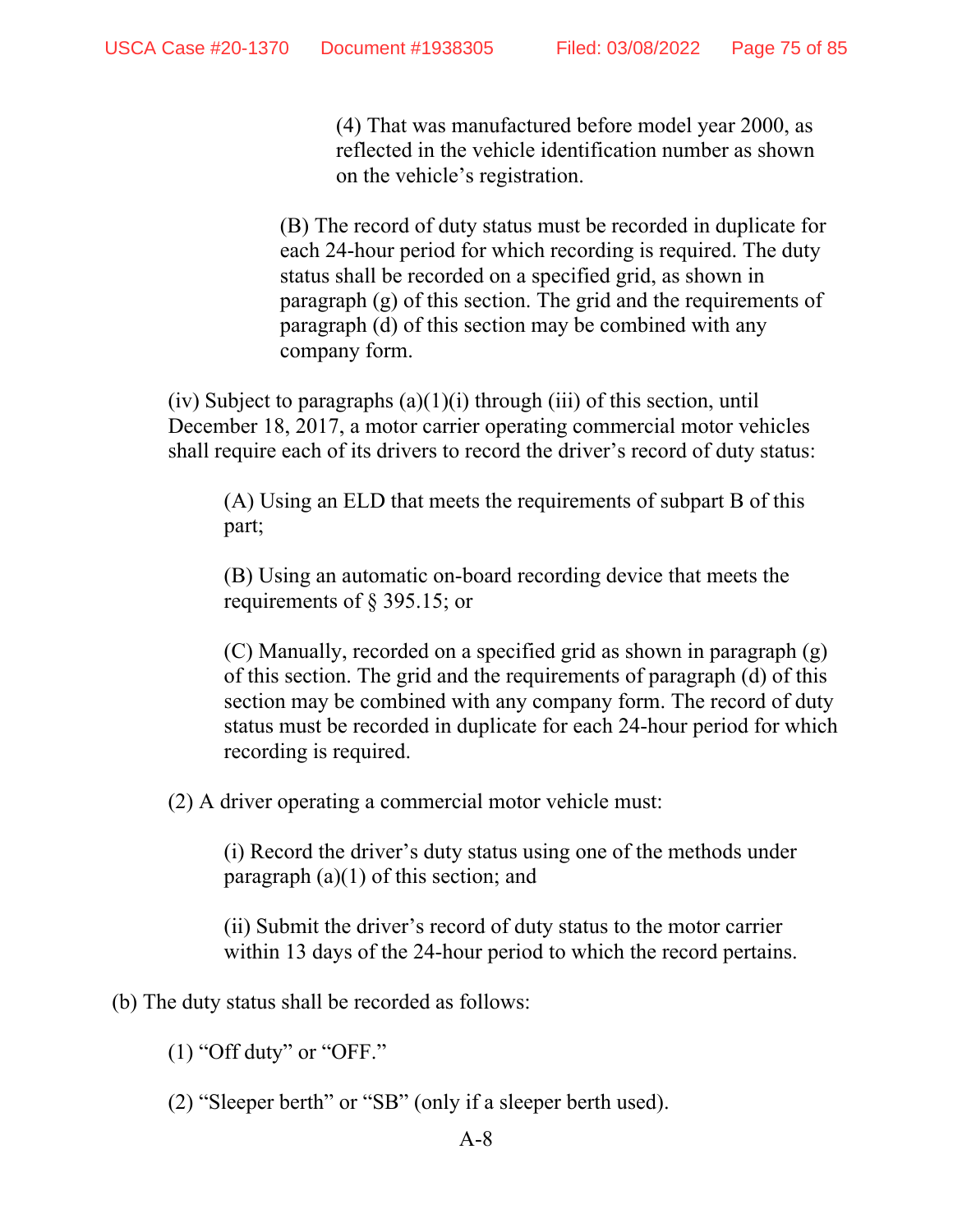- (3) "Driving" or "D."
- (4) "On-duty not driving" or "ON."

…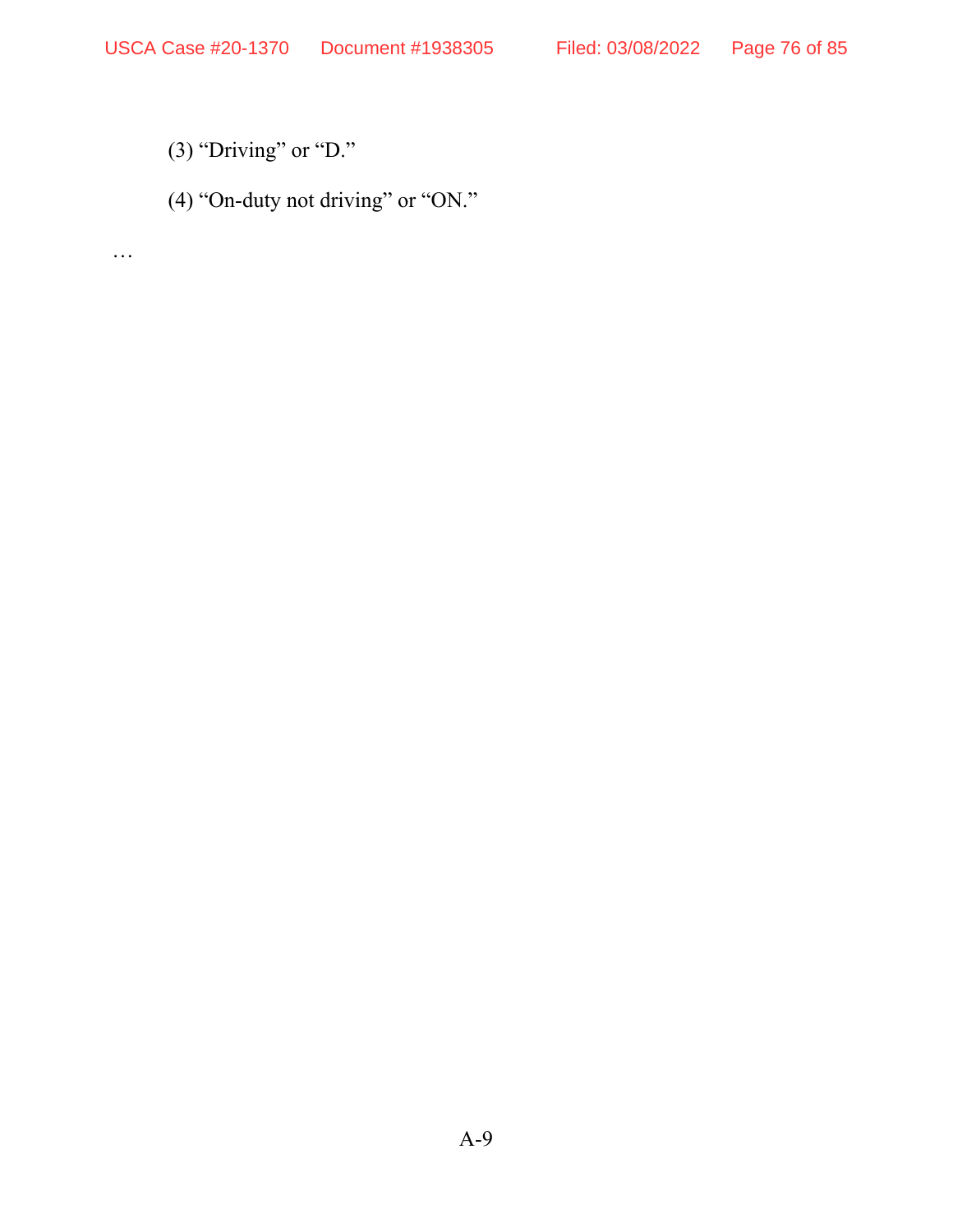## **49 C.F.R. § 395.1 (2019) Scope of rules in this part.**

…

(e) Short-haul operations—

(1) 100 air-mile radius driver. A driver is exempt from the requirements of §§ 395.8 and 395.11 if:

(i) The driver operates within a 100 air-mile radius of the normal work reporting location;

(ii)

(A) The driver, except a driver-salesperson or a driver of a ready-mixed concrete delivery vehicle, returns to the work reporting location and is released from work within 12 consecutive hours;

(B) The driver of a ready-mixed concrete delivery vehicle returns to the work reporting location and is released from work within 14 consecutive hours;

 $(iii)$ 

(A) A property-carrying commercial motor vehicle driver, except the driver of a ready-mixed concrete delivery vehicle, has at least 10 consecutive hours off duty separating each 12 hours on duty;

(B) A driver of a ready-mixed concrete delivery vehicle has at least 10 consecutive hours off duty separating each 14 hours on duty;

(C) A passenger-carrying commercial motor vehicle driver has at least 8 consecutive hours off duty separating each 12 hours on duty;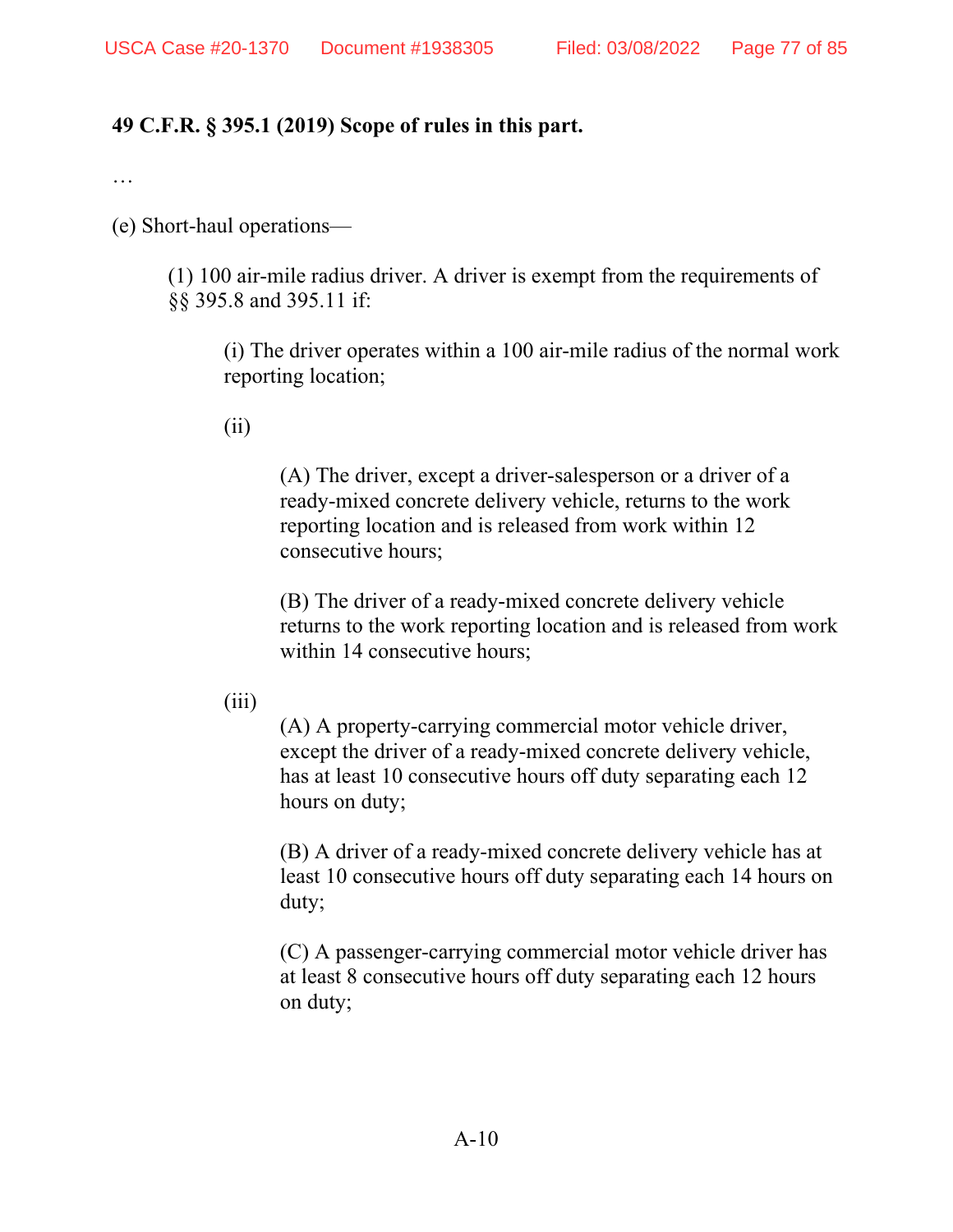(iv)

…

(A) A property-carrying commercial motor vehicle driver, except the driver of a ready-mixed concrete delivery vehicle, does not exceed the maximum driving time specified in  $\S$  395.3(a)(3) following 10 consecutive hours off duty; or

(B) A driver of a ready-mixed concrete delivery vehicle does not exceed 11 hours maximum driving time following 10 consecutive hours off duty; or

(C) A passenger-carrying commercial motor vehicle driver does not exceed 10 hours maximum driving time following 8 consecutive hours off duty; and

(v) The motor carrier that employs the driver maintains and retains for a period of 6 months accurate and true time records showing:

(A) The time the driver reports for duty each day;

(B) The total number of hours the driver is on duty each day;

(C) The time the driver is released from duty each day; and

(D) The total time for the preceding 7 days in accordance with § 395.8(j)(2) for drivers used for the first time or intermittently.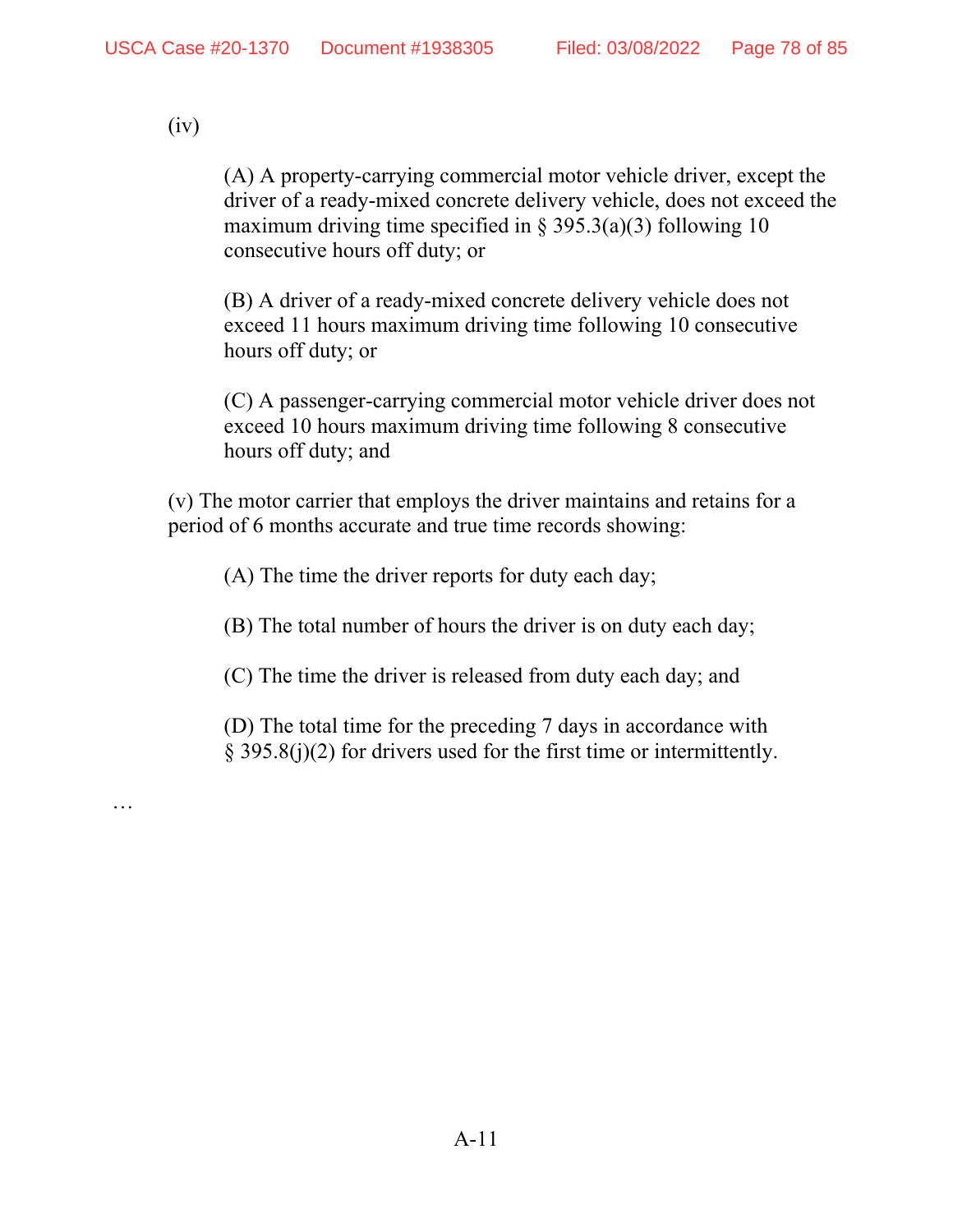## **49 C.F.R. § 395.3 (2019) Maximum driving time for property-carrying vehicles.**

(a) Except as otherwise provided in § 395.1, no motor carrier shall permit or require any driver used by it to drive a property-carrying commercial motor vehicle, nor shall any such driver drive a property-carrying commercial motor vehicle, regardless of the number of motor carriers using the driver's services, unless the driver complies with the following requirements:

(1) Start of work shift. A driver may not drive without first taking 10 consecutive hours off duty;

(2) 14-hour period. A driver may drive only during a period of 14 consecutive hours after coming on duty following 10 consecutive hours off duty. The driver may not drive after the end of the 14–consecutive-hour period without first taking 10 consecutive hours off duty.

(3) Driving time and rest breaks.

…

(i) Driving time. A driver may drive a total of 11 hours during the 14 hour period specified in paragraph (a)(2) of this section.

(ii) Rest breaks. Except for drivers who qualify for either of the shorthaul exceptions in § 395.1(e)(1) or (2), driving is not permitted if more than 8 hours have passed since the end of the driver's last offduty or sleeper-berth period of at least 30 minutes.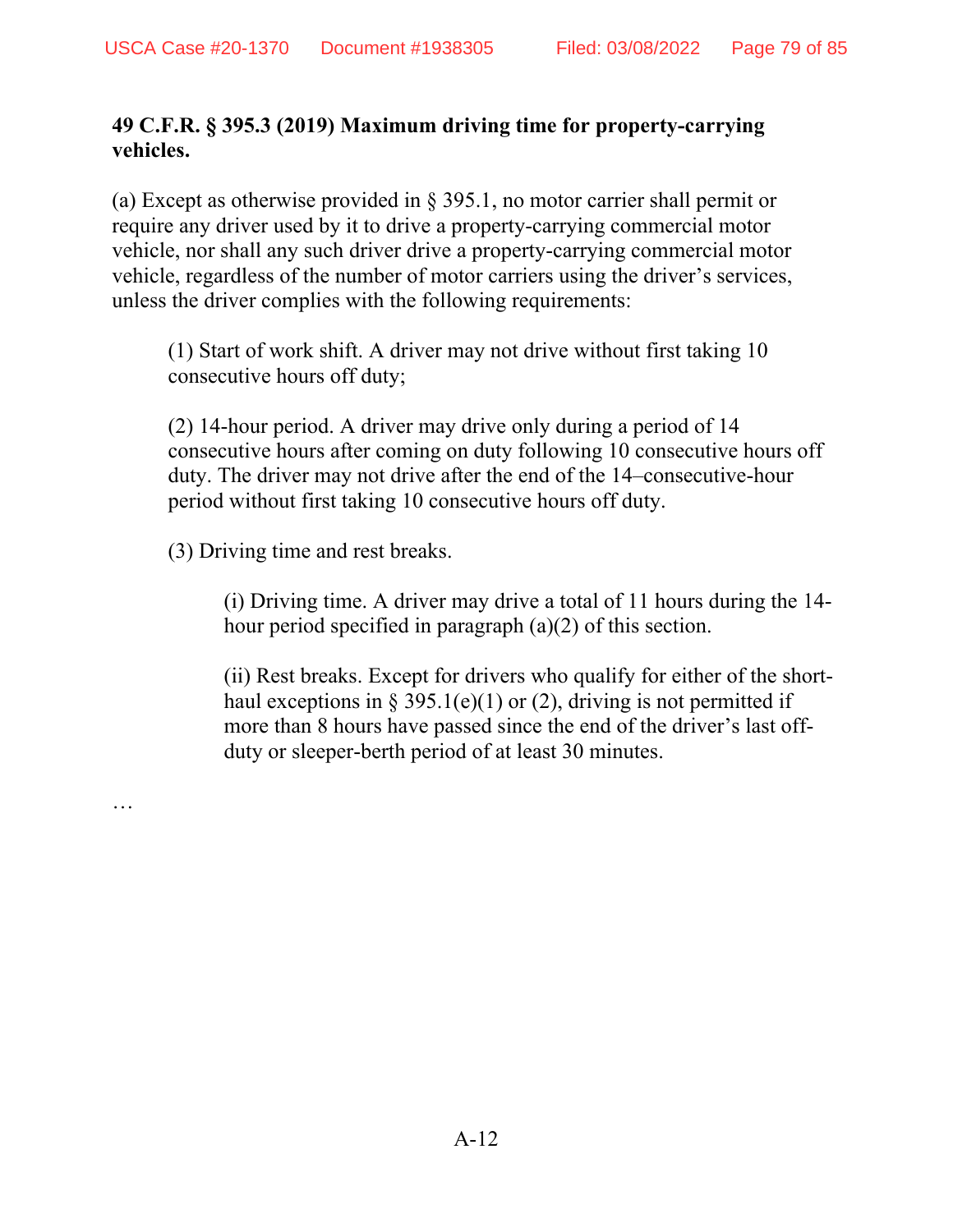# **ADDENDUM B**

# **DECLARATION OF LAMONT BYRD**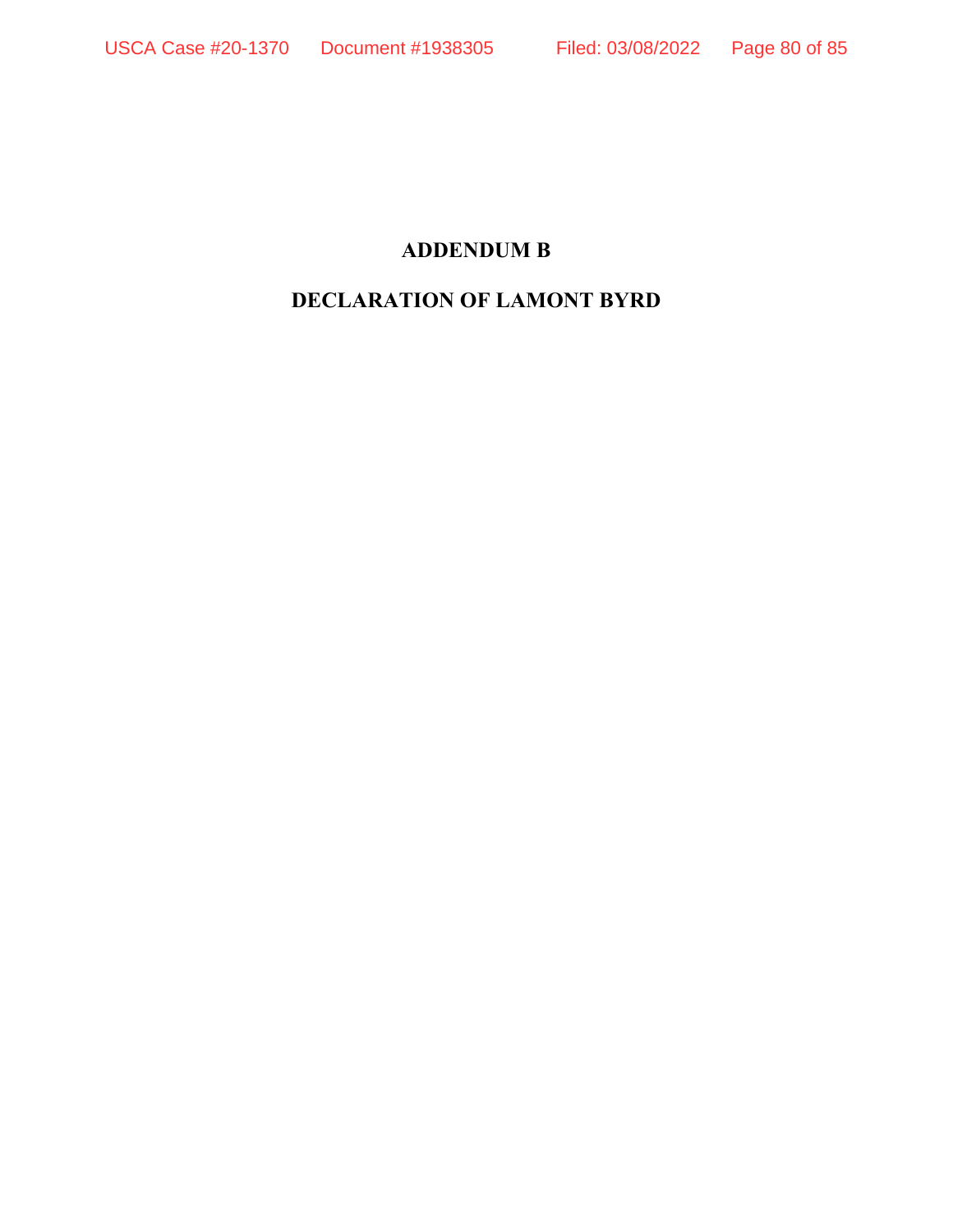## UNITED STATES COURT OF APPEALS FOR THE DISTRICT OF COLUMBIA CIRCUIT

| ADVOCATES FOR HIGHWAY AND AUTO<br>SAFETY, et al.,       |             |
|---------------------------------------------------------|-------------|
| Petitioners,                                            |             |
| V.                                                      | No. 20-1370 |
| FEDERAL MOTOR CARRIER SAFETY<br>ADMINISTRATION, et al., |             |
| Respondents.                                            |             |

## DECLARATION OF LAMONT BYRD

1. My name is Lamont Byrd, and I am Director of the Safety and Health Department at the International Brotherhood of Teamsters (IBT). I have been employed at the IBT for thirty-one years.

2. The IBT is a labor organization with more than 1.3 million members, who are employed in virtually every job classification of work in the United States and Canada. The IBT has hundreds of thousands of members who are commercial motor vehicle operators in the United States and who are required to hold a Commercial Driver's License. These drivers are directly regulated by the Federal Motor Carrier Safety Administration's hours-of-service regulations. In providing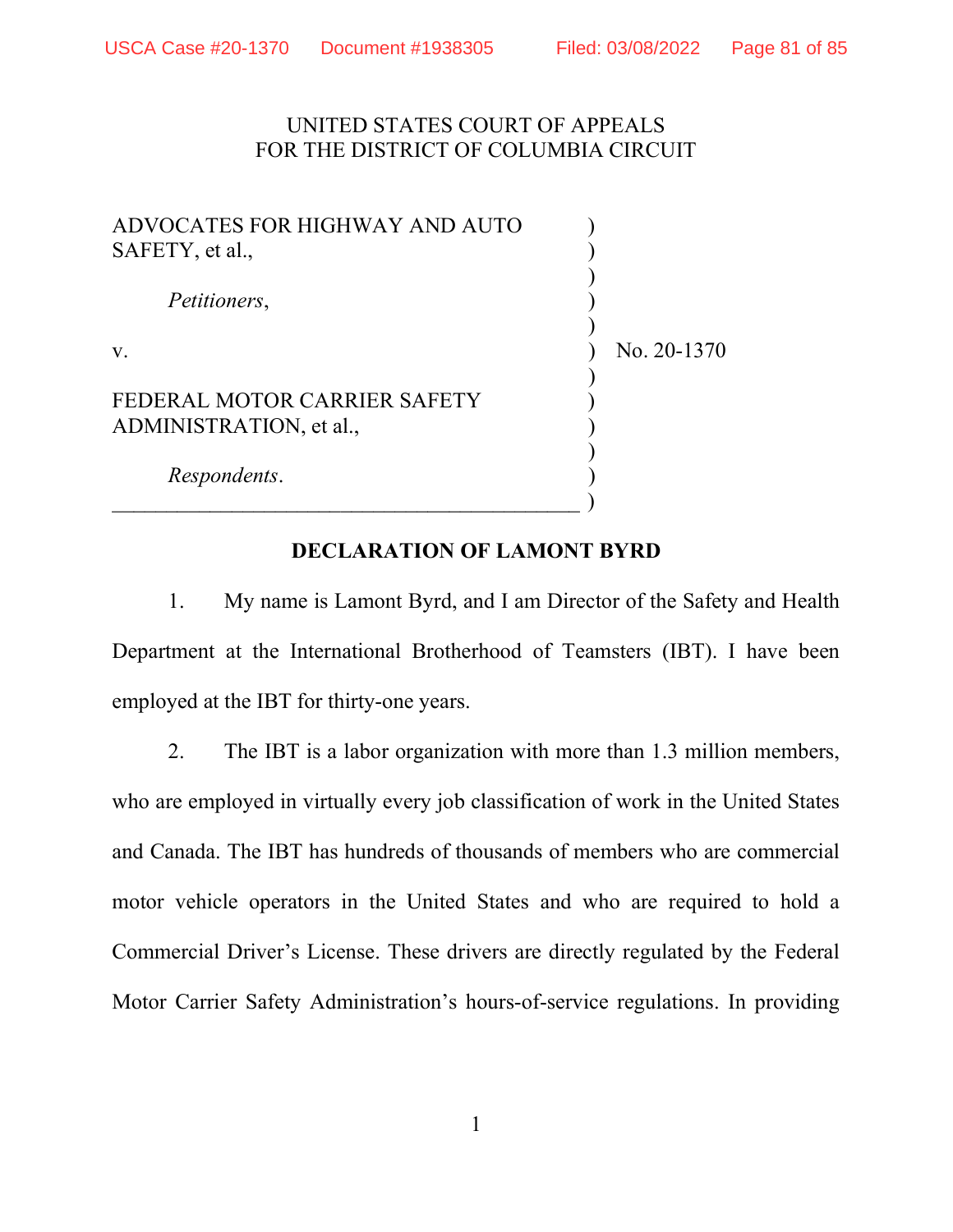representation to their members, the IBT and its affiliates seek to provide the members good wages, benefits, and safe and healthy working conditions.

3. The IBT's members include drivers engaged in short-haul operations who operate under the short-haul exemption to the record-of-duty-status and electronic-logging-device requirements. Prior to the Final Rule at issue in this case, the hours-of-service regulations provided that drivers operating under that short-haul exemption were limited to a 100 air-mile radius and had to return to their work reporting location and be released from work within 12 hours. The Final Rule expands those limits to 150 air miles and 14 hours. Because of these changes, IBT members who are short-haul drivers subject to the limitations in the regulations can be required by their employers to drive farther and work longer hours than before the Final Rule went into effect.

4. The IBT's members also include long-haul drivers who are subject to the 30-minute break requirement in the hours-of-service regulations. Prior to the Final Rule at issue in this case, such drivers were required to take an off-duty break of at least thirty minutes if it had been more than eight hours since their last off-duty (or sleeper berth) break of at least thirty minutes. The Final Rule changes the 30-minute break requirement in two ways: it allows the break to be fulfilled by on-duty, nondriving work, and it only requires a break to be taken if a driver has been driving for eight hours without taking a break of at least thirty-minutes, rather than if the driver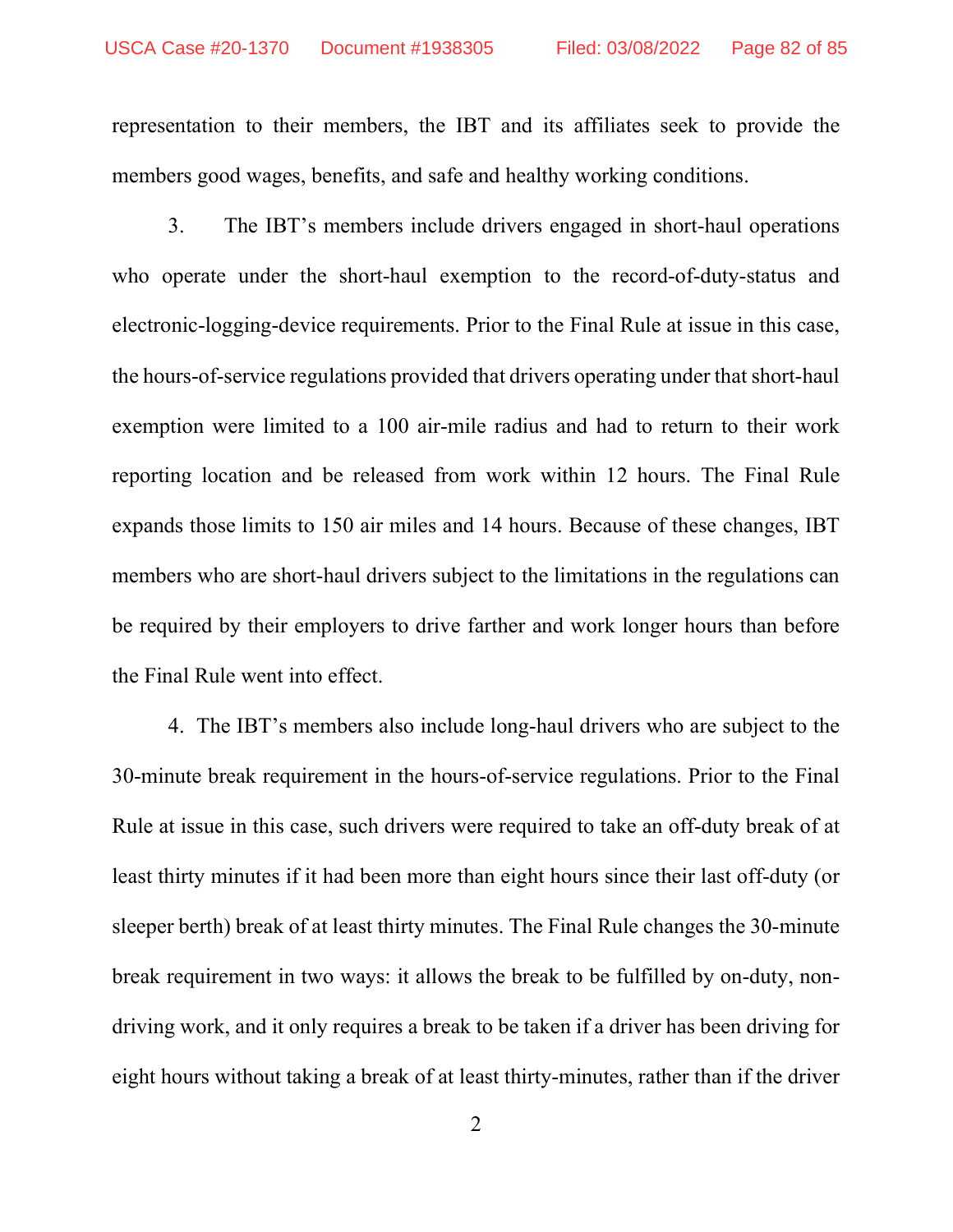has been working (doing either driving or non-driving work) for eight hours without taking a break. Because of this change, IBT members who are long-haul drivers are no longer entitled by law to a 30-minute off-duty break after 8 hours of work before they can do any more driving.

5. After the Final Rule, to ensure that its short-haul drivers are limited to a 12-hour workday and 100 mile driving radius and that its long-haul drivers receive a 30-minute off-duty break after eight hours of working, IBT will have to negotiate for those provisions in collective bargaining agreements. IBT may not be able to successfully negotiate for such provisions and having to negotiate for breaks and limits that used to be required by the hours-of-service regulations may require it to make tradeoffs that it was not required to make when those breaks and limits were required by the regulations.

6. In addition, to the extent IBT's collective bargaining agreements limit short-haul drivers to a 12-hour workday and 100 air-mile radius and provide longhaul drivers with a break equivalent to the break required prior to the Final Rule, drivers covered by those agreements will be at a competitive disadvantage compared to independent contractors not covered by such provisions. Similarly, employers of IBT drivers who choose to continue to abide by the limitations on the short-haul exemption and the 30-minute break requirement that existed before the Final Rule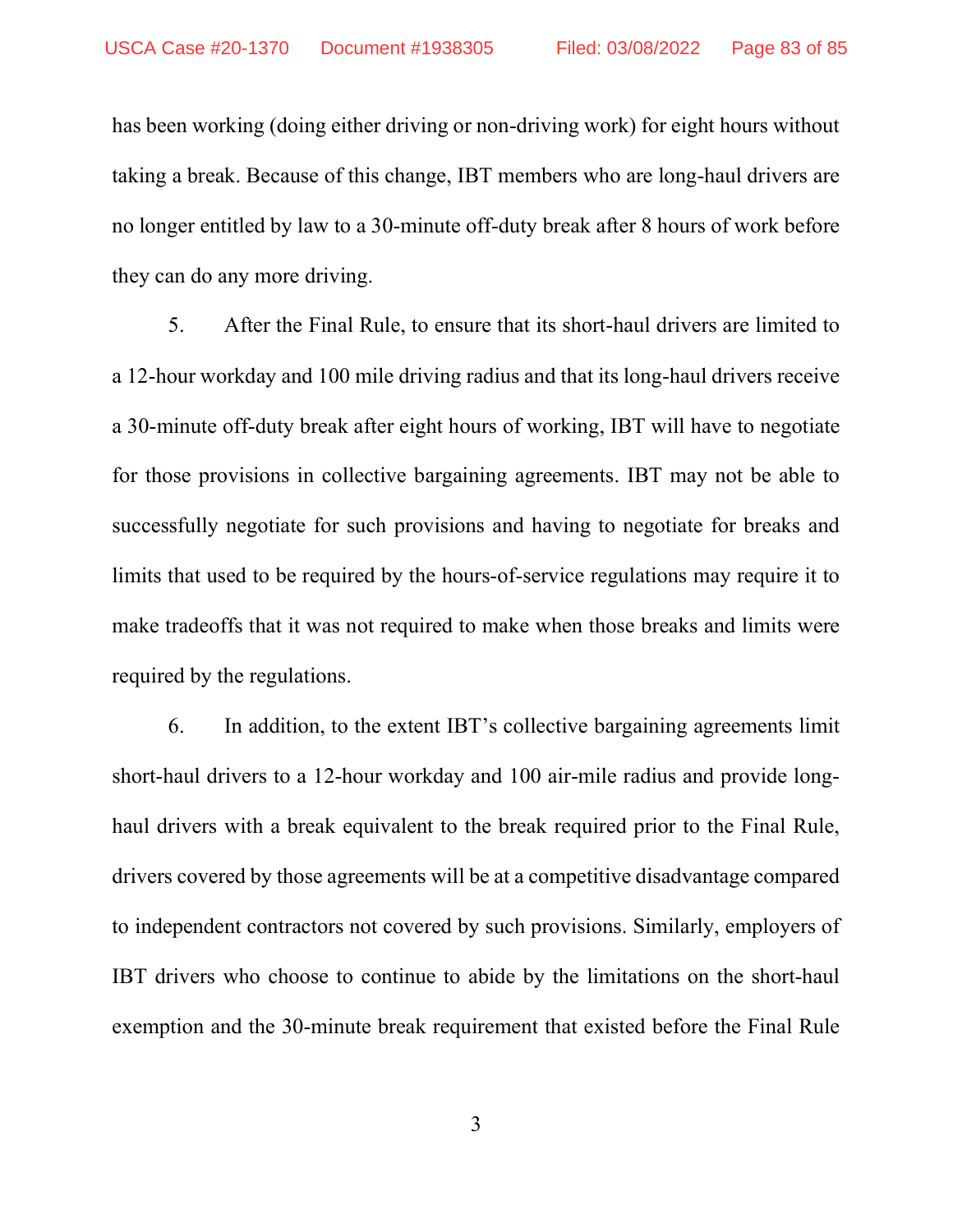will be at a competitive disadvantage compared to motor carriers that do not. This disadvantage undermines those members' wages and job security.

7. The IBT filed comments in response to both the Advance Notice of Proposed Rulemaking, 83 Fed. Reg. 42631 (Aug. 23, 2018), which sought input on short-haul operations and the 30-minute break requirement, and the Notice of Proposed Rulemaking, 84 Fed. Reg. 44190 (Aug. 22, 2019), which proposed changes to short-haul operations and the 30-minute break requirement. See IBT Comments (2018), FMCSA-2018-0248-4783; IBT Comments (2019), FMCSA-2018-0248-8128. In their comments, IBT made clear that it opposed the proposed changes to short-haul operations and the 30-minute break requirement. The IBT explained that the changes to the short-haul exemption would cause drivers to experience more fatigue-related occupational injuries and crashes and could lead to greater undocumented non-compliance with the hours-of-service regulations, since drivers operating under the short-haul exception do not need to document their time with electronic logging devices. The IBT also explained that an on-duty/non-driving work can cause fatigue, and thus that an on-duty break does not provide the same benefits as off-duty breaks.

8. In addition to being directly regulated by the hours-of-service regulations, the IBT's member-drivers drive spend more time on the road than most Americans and share the roads with other drivers, including short-haul drivers who